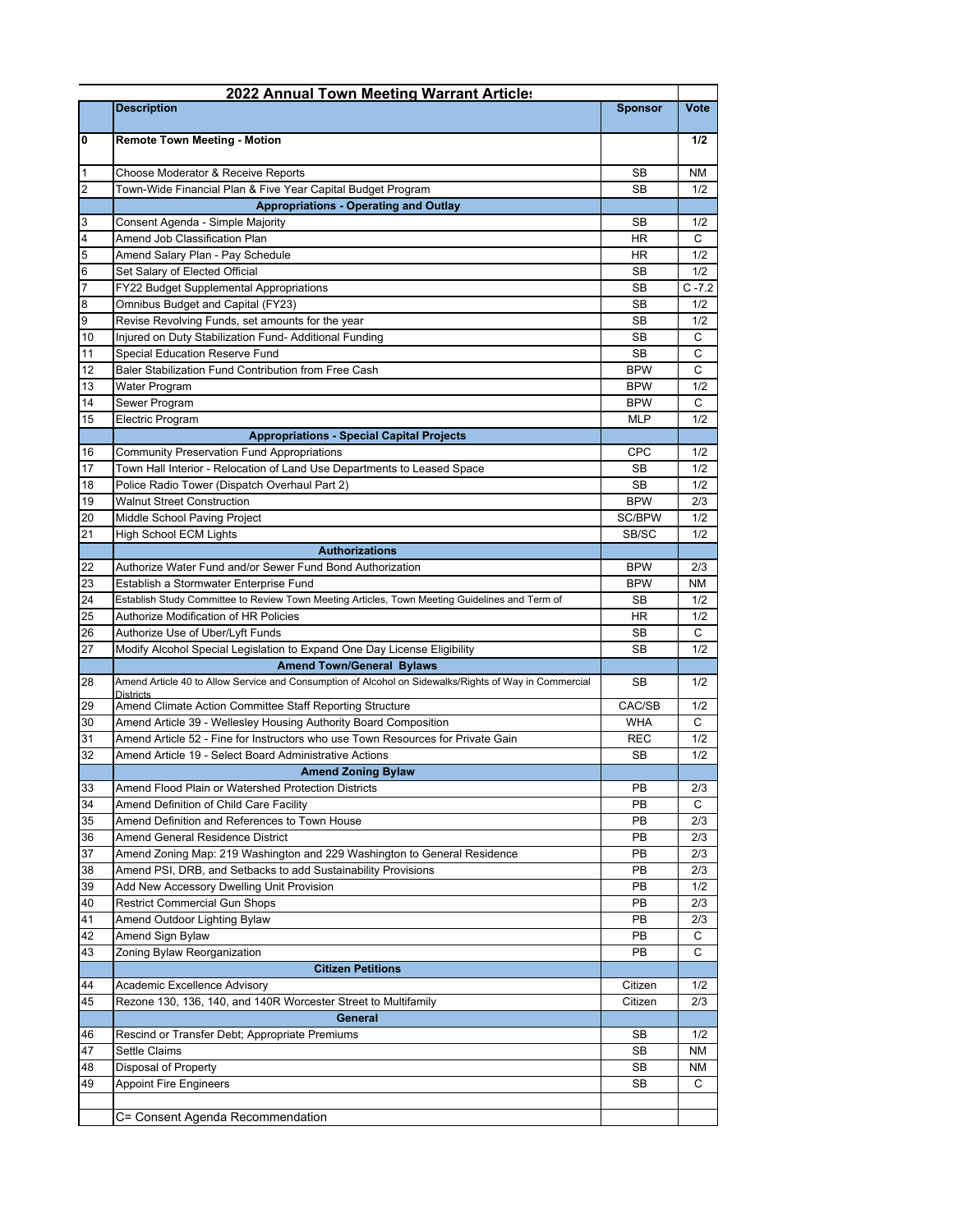# **TOWN MEETING**

#### **MOTION TO CONDUCT ANNUAL TOWN MEETING REMOTELY VIA "ZOOM" VIDEO CONFERENCING PLATFORM**

Move, that pursuant to Chapter 22 of the Acts of 2022 and before taking any other vote at this Annual Town Meeting, the Town Meeting Members hereby vote to continue conducting this Annual Town Meeting remotely by means of "Zoom" video conferencing platform and to address the articles included in the Annual Town Meeting Warrant.

| <b>ARTICLE:</b> |             |
|-----------------|-------------|
| <b>MOTION:</b>  | 1           |
| No motion.      |             |
| <b>ARTICLE:</b> | $\mathbf 2$ |
| <b>MOTION:</b>  |             |

That this Town Meeting hereby acknowledges presentation of the Town-Wide Financial Plan and the Five-Year Capital Budget Program pursuant to Section 19.16.2 and 19.5.2, respectively, of the Town Bylaws.

### **ARTICLE: 3**

### **MOTION: 1**

That the motions on file with the Moderator under the following articles be approved by a single supermajority vote pursuant to a consent agenda under this article:

| Amend Job Classification Plan                          |
|--------------------------------------------------------|
| <b>FY22 Supplemental Appropriation to Celebrations</b> |
| Injured on Duty Fund Contribution from Free Cash       |
| <b>Special Education Reserve Fund Appropriation</b>    |
| Baler Stabilization Fund Contribution from Free Cash   |
| Sewer Program                                          |
| <b>Uber/Lyft Funds</b>                                 |
| <b>Wellesley Housing Authority Board Composition</b>   |
| <b>Amend Definition of Child Care</b>                  |
| Amend Sign Bylaw                                       |
| Zoning Bylaw Reorganization                            |
|                                                        |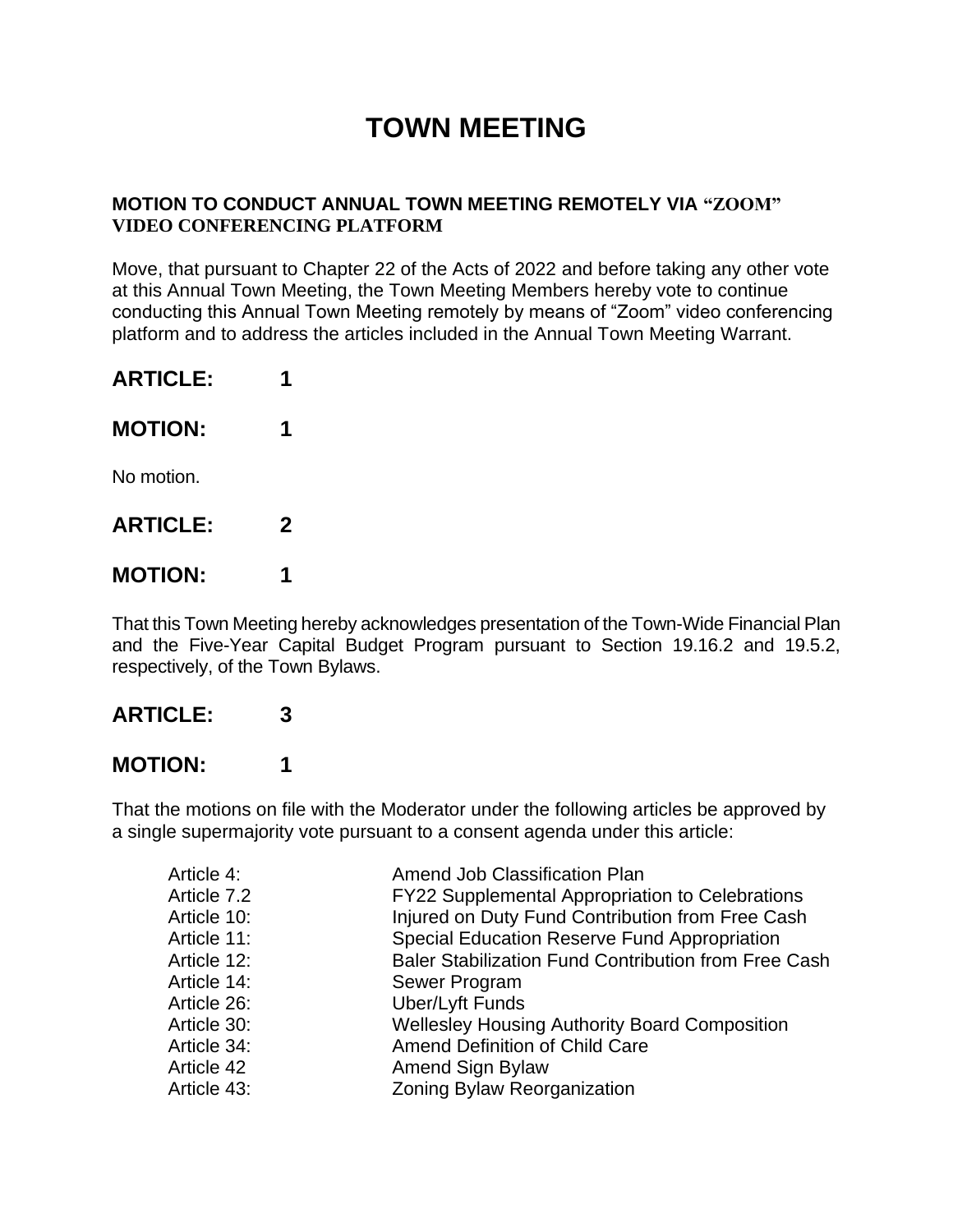Article 49: Appoint Fire Engineers

The Advisory Committee having recommended favorable action unanimously on all such motions.

#### **ARTICLE: 4**

#### **MOTION: 1**

That the Classification Plan established at the 1950 Annual Town Meeting as amended, be further amended as recommended by the Human Resources Board by striking Schedule A, "Job Classification by Groups" and inserting a new Schedule A as follows:

#### **NEW CLASSIFICATIONS**

| <b>CLASSIFICATION</b>       | DEPARTMENT | <b>JOB GROUP</b> |
|-----------------------------|------------|------------------|
| Department Assistant        | COA        | General Wage/43  |
| <b>Activities Assistant</b> | COA        | General Wage/44  |

#### **RE-CLASSIFICATIONS**

| <b>CLASSIFICATION</b>               | DEPARTMENT | FROM JOB GROUP/ |
|-------------------------------------|------------|-----------------|
|                                     |            | TO JOB GROUP    |
| <b>Public Health Nurse</b>          | HLTH       | General Wage/53 |
| Library Director                    | LIB        | 62/63           |
| <b>Community Health Coordinator</b> | HLTH       | 53/55           |

#### **TITLE CHANGES**

| FROM TITLE            | TO TITLE           | <b>DEPARTMENT</b> | <b>JOB GROUP</b> |
|-----------------------|--------------------|-------------------|------------------|
| Desktop Administrator | Desktop Technician |                   |                  |
|                       |                    |                   |                  |

#### **RE-CLASSIFICATIONS & TITLE CHANGE**

| FROM TITLE AND JOB GROUP                 | <b>DEPARTMENT</b> | TO TITLE AND JOB GROUP              |
|------------------------------------------|-------------------|-------------------------------------|
| Assessor Technician/49                   | ASR               | Principal Assessor/53               |
| Administrative Assistant/48              | НR                | HR Specialist/52                    |
| Projects Assistant/48                    | <b>FMD</b>        | <b>Assistant Project Manager/55</b> |
| Department Assistant/43                  | <b>HR</b>         | <b>Benefit Specialist/53</b>        |
| <b>Executive Assistant/53</b>            | <b>SEL</b>        | Support Services Manager/54         |
| <b>Projects Communication Manager/56</b> | <b>SEL</b>        | Public Information Officer/57       |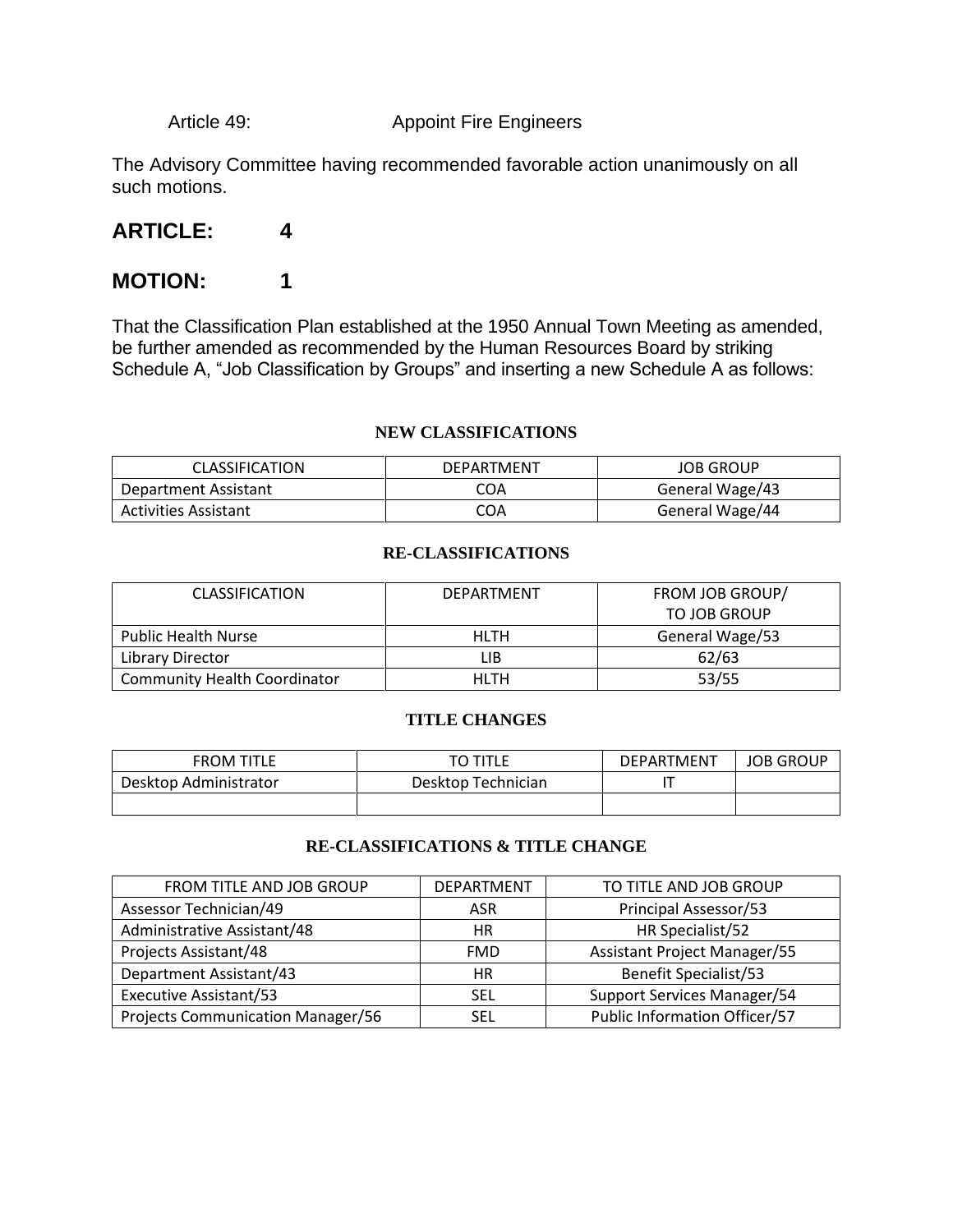#### **SCHEDULE A JOB CLASSIFICATIONS BY GROUPS**

#### **Part I – Positions not covered by collective bargaining agreements**

| GROUP <sub>69</sub><br><b>Executive Director of General Government Services</b>                                                                                                                                                                                                                                             | <b>SEL</b>                                                                                                                                 |
|-----------------------------------------------------------------------------------------------------------------------------------------------------------------------------------------------------------------------------------------------------------------------------------------------------------------------------|--------------------------------------------------------------------------------------------------------------------------------------------|
| <b>GROUP 66</b><br><b>DPW</b> Director<br>Director of Facilities<br><b>Finance Director</b>                                                                                                                                                                                                                                 | <b>DPW</b><br><b>FMD</b><br><b>DFS</b>                                                                                                     |
| GROUP <sub>63</sub><br><b>Chief of Police</b><br>Human Resources Director<br>Treasurer/Collector<br><b>Library Director</b>                                                                                                                                                                                                 | POL<br><b>HR</b><br><b>TRS</b>                                                                                                             |
| GROUP <sub>62</sub><br><b>Assistant Executive Director</b><br>Design and Construction Manager<br>Fire Chief<br>Programs Manager/Assistant Director<br>Superintendent, Park & Highway<br>Town Engineer                                                                                                                       | <b>SEL</b><br><b>FMD</b><br><b>FIR</b><br><b>DPW</b><br><b>DPW</b><br><b>DPW</b>                                                           |
| <b>GROUP 61</b><br><b>Assistant Director of General Government Services</b><br><b>IT Director</b><br>Superintendent, RDF<br>Superintendent, Water and Sewer Division                                                                                                                                                        | <b>SEL</b><br>IT<br><b>DPW</b><br><b>DPW</b>                                                                                               |
| <b>GROUP 60</b><br><b>Assistant Town Engineer</b><br><b>Chief Assessor</b><br>Deputy Chief of Fire Protection<br>Director of Public Health<br>Director of Recreation<br><b>Director of Senior Services</b><br><b>Inspector of Buildings</b><br><b>Planning Director</b><br>Project Manager<br><b>Senior Deputy Director</b> | <b>DPW</b><br><b>ASR</b><br><b>FIR</b><br><b>HLTH</b><br><b>REC</b><br><b>COA</b><br><b>BLDG</b><br><b>PLN</b><br><b>FMD</b><br><b>SEL</b> |

GROUP 59 Assistant Director for Library Services LIB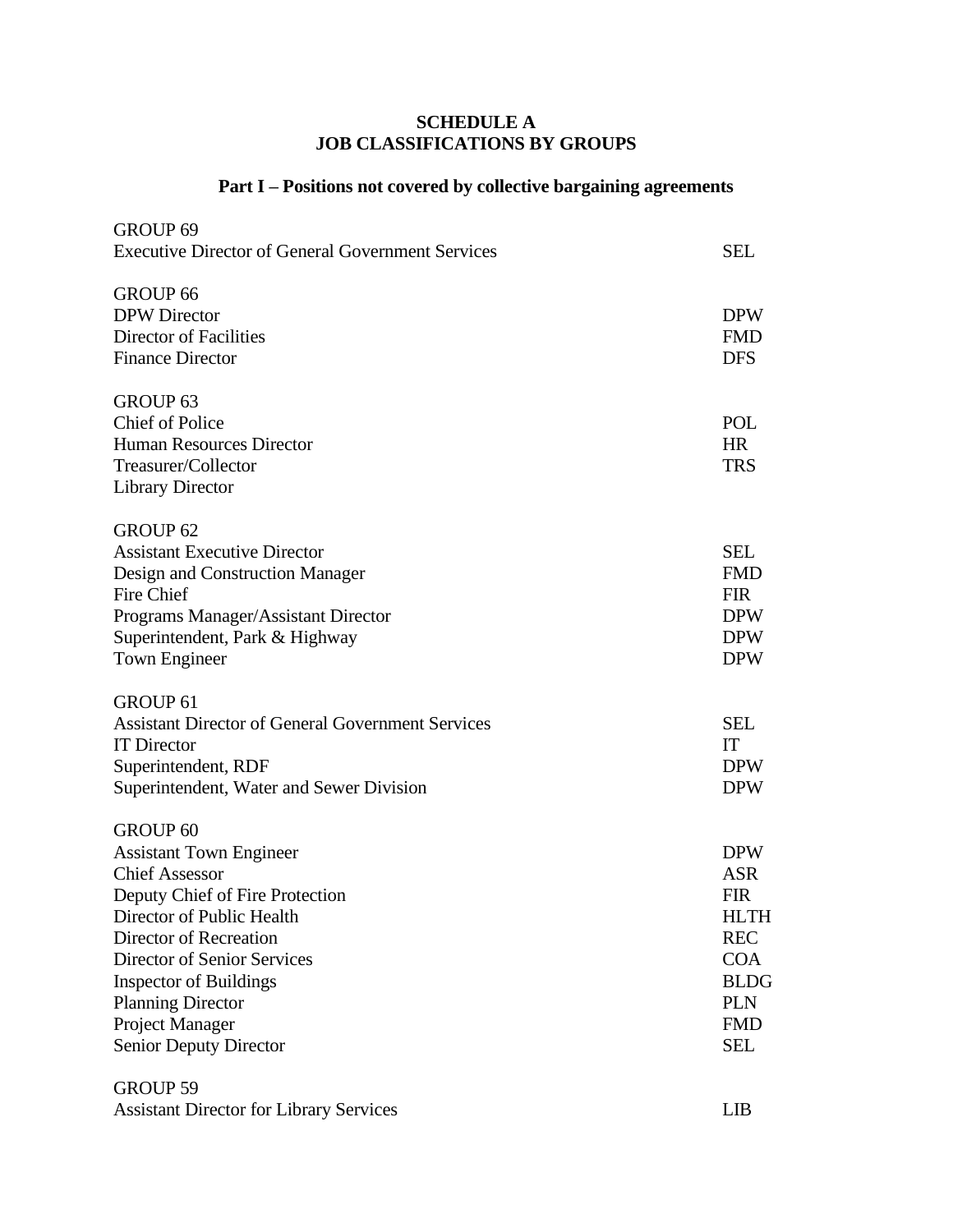| Assistant Superintendent, Water and Sewer Division<br><b>Director of Natural Resources</b><br><b>Operations Manager</b>                                                                                                                                                                                                                                                                                                                                                      | <b>DPW</b><br><b>NRC</b><br><b>FMD</b>                                                                                                        |
|------------------------------------------------------------------------------------------------------------------------------------------------------------------------------------------------------------------------------------------------------------------------------------------------------------------------------------------------------------------------------------------------------------------------------------------------------------------------------|-----------------------------------------------------------------------------------------------------------------------------------------------|
| <b>GROUP 58</b><br><b>Applications and Project Manager</b><br><b>Assistant Finance Director</b><br><b>Assistant Superintendent, Highway Division</b><br>Assistant Superintendent, Park and Tree Division<br><b>Custodial Services Manager</b><br><b>Deputy Director</b><br><b>Information Technology Director</b><br>Maintenance Manager<br>Senior Civil Engineer<br>Senior Management Analyst                                                                               | IT<br><b>DFS</b><br><b>DPW</b><br><b>DPW</b><br><b>FMD</b><br><b>SEL</b><br><b>LIB</b><br><b>FMD</b><br><b>DPW</b><br><b>DPW</b>              |
| <b>GROUP 57</b><br><b>Assistant Director/Health</b><br><b>Assistant Director/Human Resources</b><br>Deputy Assistant Director, General Government Services<br>Deputy Director<br><b>Enterprise Applications Manager</b><br>Finance and Office Manager<br><b>GIS Manager</b><br>Network Manager/Webmaster<br><b>Public Information Officer</b><br><b>Senior Community Social Worker</b><br><b>Senior Planner</b><br>Water and Sewer Systems Engineer<br><b>Youth Director</b> | <b>HLTH</b><br>HR<br><b>SEL</b><br><b>REC</b><br>IT<br><b>FMD</b><br>IT<br>IT<br><b>SEL</b><br><b>HLTH</b><br><b>PLAN</b><br><b>DPW</b><br>YC |
| <b>GROUP 56</b><br><b>Applications and Database Manager</b><br><b>Assistant Treasurer/Collector</b><br><b>Assistant Town Accountant</b><br>Civil Engineer<br><b>Finance and Budget Analyst</b><br>Landscape Planner<br><b>Management Analyst</b><br>Payroll Manager<br>Senior Environmental Health Specialist                                                                                                                                                                | <b>DPW</b><br><b>TRS</b><br><b>DFS</b><br><b>DPW</b><br><b>DFS</b><br><b>DPW</b><br><b>DPW</b><br><b>FIN</b><br><b>HLTH</b>                   |
| <b>GROUP 55</b><br><b>Assistant Director of Senior Services</b><br><b>Associate Director</b><br><b>Assistant Project Manager</b>                                                                                                                                                                                                                                                                                                                                             | <b>COA</b><br><b>REC</b><br><b>FMD</b>                                                                                                        |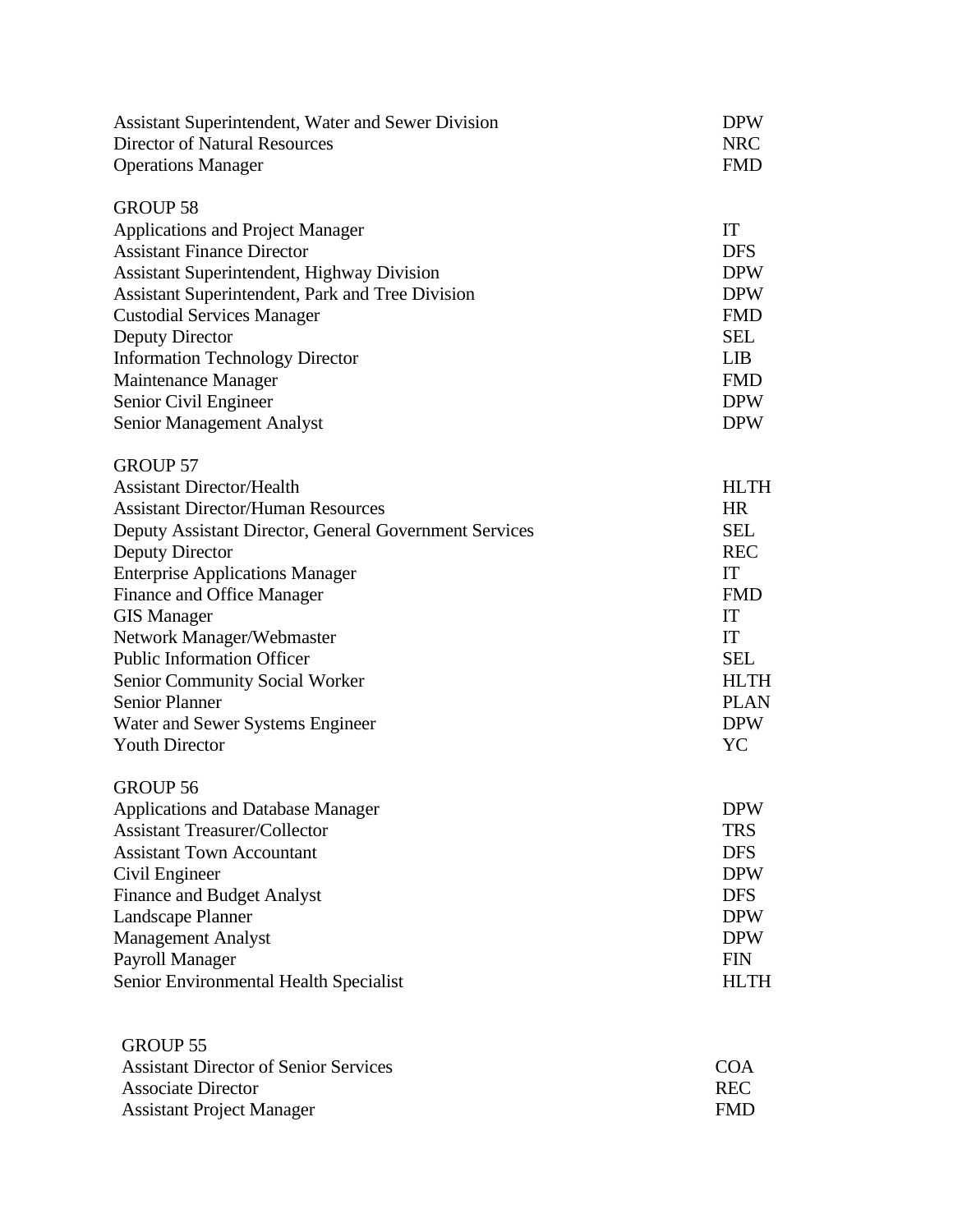| <b>Benefits Coordinator</b>                                        | <b>HR</b>                |
|--------------------------------------------------------------------|--------------------------|
| <b>Community Health Coordinator</b>                                | <b>HLTH</b>              |
| Database Administrator                                             | IT                       |
| Director of Special Projects                                       | <b>NRC</b>               |
| <b>Environmental Health Specialist</b>                             | <b>HLTH</b>              |
| <b>GIS</b> Administrator                                           | IT                       |
| <b>Local Building Inspector</b>                                    | <b>BLDG</b>              |
| Projects Administrator                                             | <b>PBC</b>               |
| Senior Engineer                                                    | <b>DPW</b>               |
| <b>Sustainable Energy Director</b>                                 | <b>SEC</b>               |
| <b>Systems Administrator</b>                                       | IT                       |
| <b>GROUP 54</b>                                                    |                          |
| <b>Assistant NRC Director</b>                                      | <b>NRC</b>               |
| Desktop Technician                                                 | IT                       |
| Director of Veterans' Services                                     | <b>VET</b>               |
| <b>Inspector of Wires</b>                                          | <b>BLDG</b>              |
| Plumbing and Gas Inspector                                         | <b>BLDG</b>              |
| <b>Public Health Nurse Supervisor</b>                              | <b>HLTH</b>              |
| Planner                                                            | <b>PLAN</b>              |
| <b>Staff Engineer</b>                                              | <b>DPW</b>               |
| <b>Support Services Manager</b>                                    | <b>SEL</b>               |
| <b>GROUP 53</b>                                                    |                          |
| <b>Accounting Specialist</b>                                       | <b>DFS</b>               |
| <b>Assistant Administrator</b>                                     | <b>PBC</b>               |
| <b>Benefit Specialist</b>                                          | <b>HR</b>                |
| <b>Environmental Education Coordinator</b>                         | <b>NRC</b>               |
| <b>Executive Assistant</b>                                         | <b>DPW</b>               |
| <b>Financial Assistant</b>                                         | <b>FMD</b>               |
| <b>Health and Social Services Administrator</b>                    | <b>COA</b>               |
| IT Specialist                                                      | POL                      |
| <b>Principal Assessor</b>                                          | <b>ASR</b>               |
| Program Coordinator                                                | <b>REC</b>               |
| <b>Public Health Administrator</b>                                 | <b>HLTH</b>              |
| <b>Public Health Nurse</b>                                         | <b>HLTH</b>              |
| <b>Safety Coordinator</b>                                          | <b>DPW</b>               |
| <b>Sustainable Energy Analyst</b><br><b>Wetlands Administrator</b> | <b>SEC</b><br><b>NRC</b> |
|                                                                    |                          |
| <b>GROUP 52</b>                                                    |                          |
| <b>Assistant Administrator</b>                                     | <b>ASR</b>               |
| <b>Assistant Town Clerk</b>                                        | TC                       |
| <b>HR</b> Specialist                                               | <b>HR</b>                |
| Parking Clerk                                                      | <b>SEL</b>               |
| <b>RDF Business Manager</b>                                        | <b>DPW</b>               |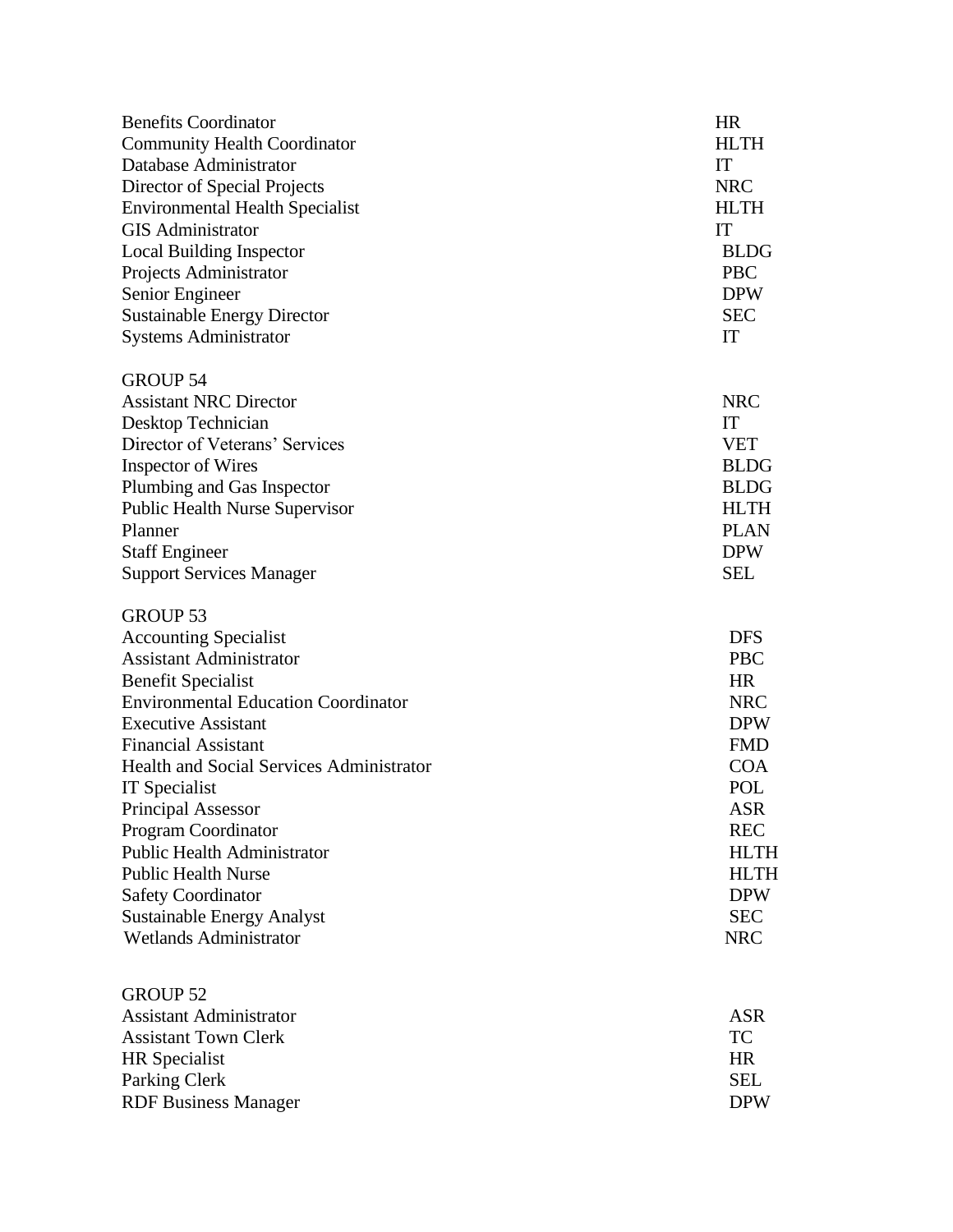| Senior Accounting Clerk Parking and Collections     | <b>TRS</b>  |
|-----------------------------------------------------|-------------|
| <b>GROUP 51</b>                                     |             |
| <b>Administrative Assistant</b>                     | <b>FAC</b>  |
| Deputy Director of Veterans' Services               | <b>VET</b>  |
| <b>Executive Secretary, Zoning Board of Appeals</b> | <b>ZBA</b>  |
| Sealer of Weights and Measures                      | <b>SEL</b>  |
|                                                     |             |
| GROUP 49                                            |             |
| <b>Accountant B</b>                                 | <b>DFS</b>  |
| <b>Administrative Secretary</b>                     | <b>SEL</b>  |
| <b>Animal Control Officer</b>                       | POL         |
| <b>Elections and Registration Administrator</b>     | <b>TC</b>   |
| <b>Office Administrator</b>                         | <b>COA</b>  |
| <b>Office Administrator</b>                         | <b>HLTH</b> |
| <b>Office Assistant</b>                             | <b>HLTH</b> |
| Permit Administrator                                | <b>BLDG</b> |
| Office Administrator, Water and Sewer Division      | <b>DPW</b>  |
| <b>Senior Accounting Clerk</b>                      | <b>TRS</b>  |
|                                                     |             |
| <b>GROUP 48</b>                                     |             |
| Head Maintenance Custodian, Town Hall               | <b>FAC</b>  |
| <b>Office Administrator</b>                         | <b>LIB</b>  |
| <b>Senior Accounting Assistant</b>                  | <b>DPW</b>  |
| Senior Customer Service Representative              | <b>MLP</b>  |
| <b>Senior Office Assistant</b>                      | <b>DPW</b>  |
|                                                     |             |
| GROUP 47                                            |             |
| Accounting Clerk, Treasurer/Collector               | <b>TRS</b>  |
| <b>Administrative Assistant</b>                     | <b>FIR</b>  |
| <b>Administrative/Accounting Assistant</b>          | <b>POL</b>  |
| <b>Bookkeeper</b>                                   | LIB         |
| <b>Office Assistant</b>                             | <b>BLDG</b> |
| <b>Office Assistant, Engineering Division</b>       | <b>DPW</b>  |
| <b>Office Assistant, Facilities</b>                 | <b>FMD</b>  |
| Office Assistant, Management Division               | <b>DPW</b>  |
| Office Assistant, Park and Highway Divisions        | <b>DPW</b>  |
| Office Assistant, Water and Sewer Division          | <b>DPW</b>  |
| Secretary, Recreation                               | <b>REC</b>  |
| <b>Seniors Activities Coordinator</b>               | <b>COA</b>  |
| Senior Secretary, Select Board                      | <b>SEL</b>  |
| <b>Voter Registration Clerk</b>                     | <b>TC</b>   |
|                                                     |             |

GROUP 46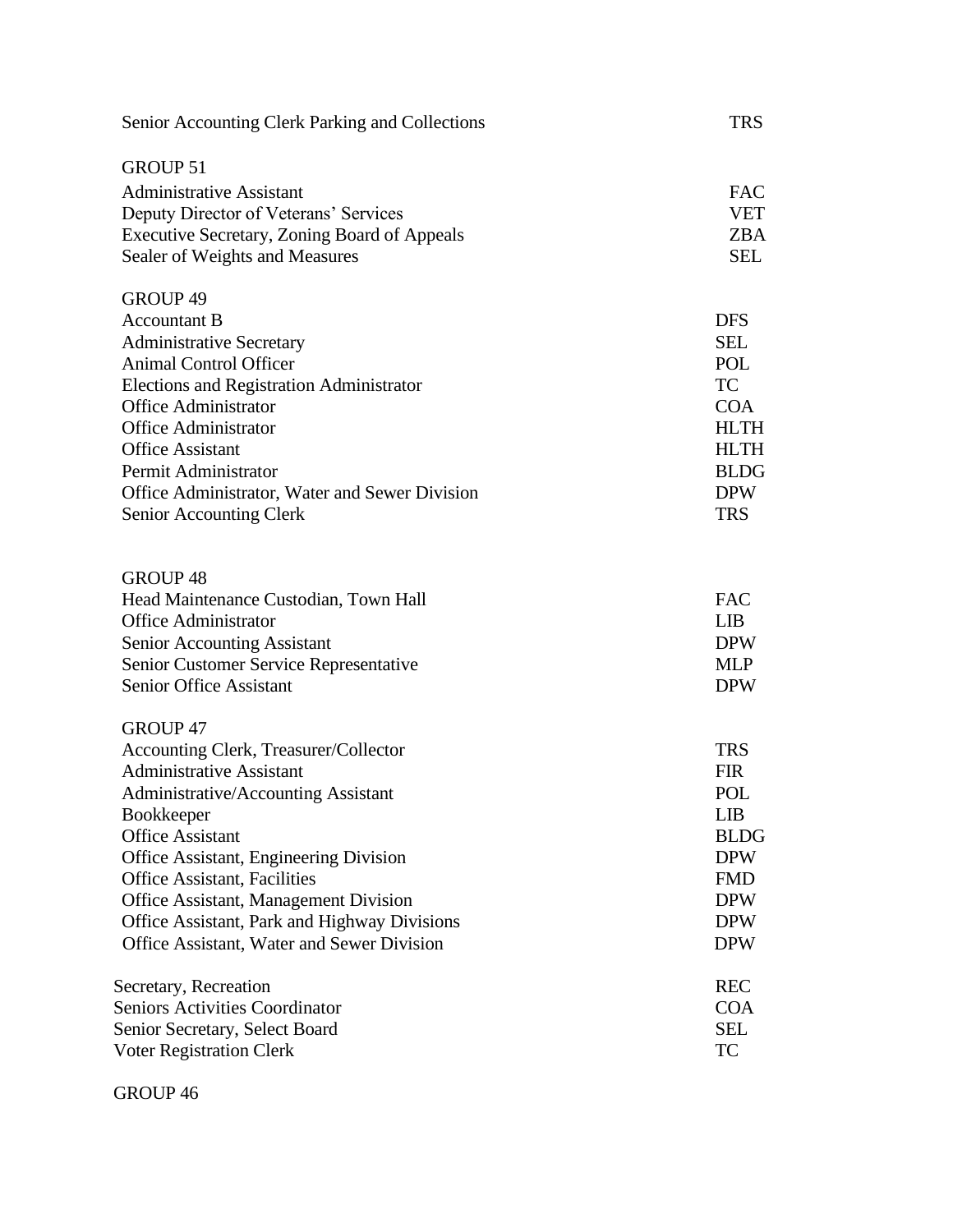| <b>Office Assistant</b><br>Police Records Manager<br><b>Volunteer Coordinator</b>                                                                    | <b>SEL</b><br><b>POL</b><br><b>COA</b>                             |
|------------------------------------------------------------------------------------------------------------------------------------------------------|--------------------------------------------------------------------|
| <b>GROUP 45</b><br>Secretary, Director's Office<br>Secretary, NRC<br>Secretary/Technical Assistant<br>Senior Clerk<br><b>Technical Administrator</b> | <b>DPW</b><br><b>NRC</b><br><b>PLAN</b><br><b>TC</b><br><b>ZBA</b> |
| <b>GROUP 44</b><br><b>Activities Assistant</b><br>Clerk<br><b>Communications Clerk/Receptionist</b><br>Custodian<br>Secretary II                     | <b>COA</b><br><b>TC</b><br><b>MLP</b><br><b>FAC</b><br><b>REC</b>  |
| <b>GROUP 43</b><br><b>Administrative Records Clerk</b><br><b>Department Assistant</b><br><b>Office Assistant</b>                                     | <b>MLP</b><br><b>COA</b><br><b>ZBA</b>                             |
| <b>GROUP 42</b><br><b>Office Clerk</b><br><b>Bus Driver</b>                                                                                          | <b>HLTH</b><br><b>COA</b>                                          |
| <b>GROUP 41</b><br>Night Watchman, Highway Division                                                                                                  | <b>DPW</b>                                                         |
| <b>GROUP T19</b><br><b>Automotive Mechanic</b><br>Carpenter/Painter<br>Electrician<br><b>HVAC Controls Technician</b><br>Maintenance Craftsman       | <b>FIR</b><br><b>FAC</b><br><b>FAC</b><br><b>FMD</b><br><b>FMD</b> |
| <b>Mechanical Technician</b>                                                                                                                         | <b>FMD</b>                                                         |

## **Part II – Positions covered by collective bargaining agreements**

| <b>GROUP S55</b><br><b>Fleet Maintenance Supervisor</b> | <b>DPW</b> |
|---------------------------------------------------------|------------|
| <b>GROUP S54</b><br><b>Customer Services Supervisor</b> | ML P       |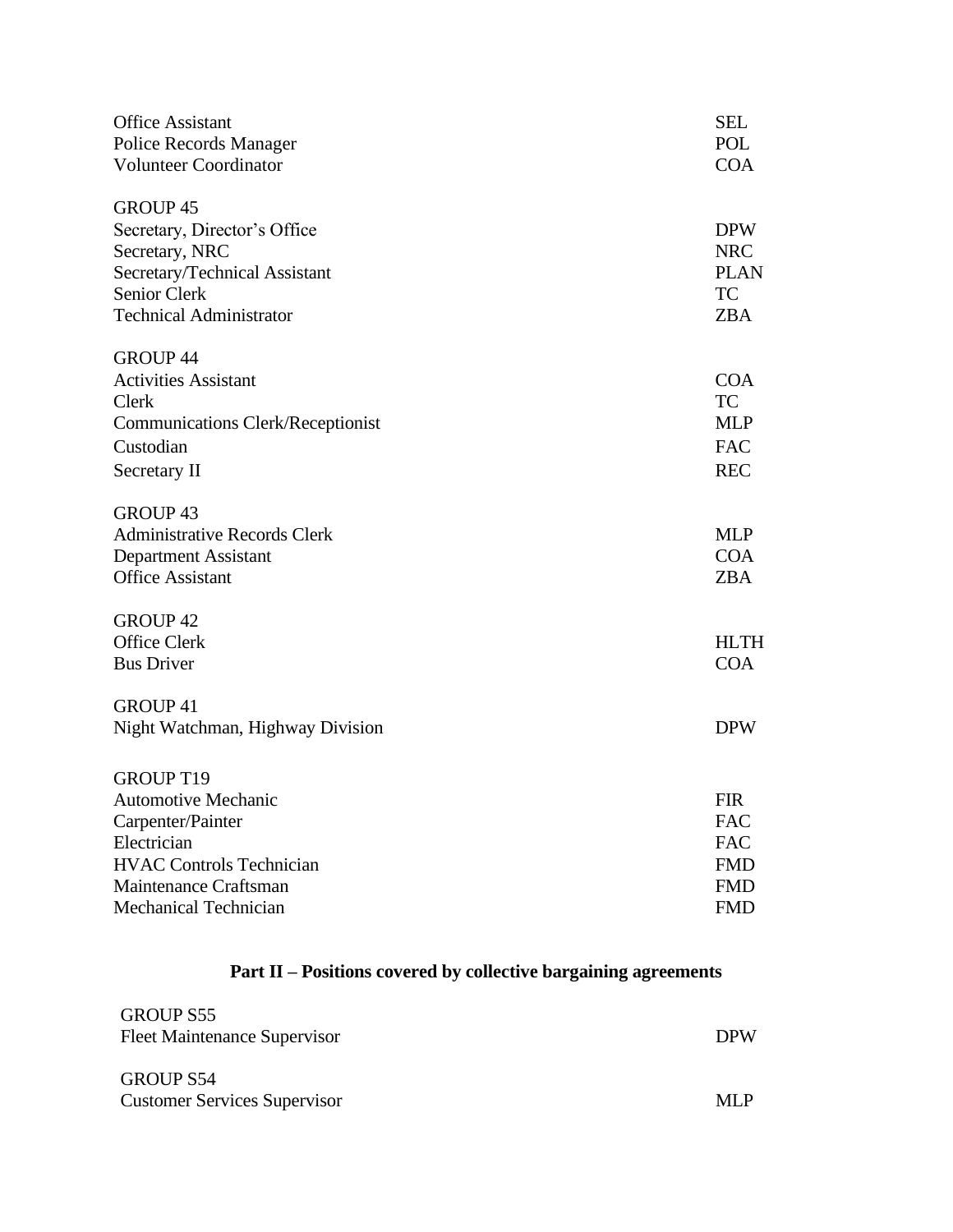| General Foreman, All Divisions                   | <b>DPW</b> |
|--------------------------------------------------|------------|
| <b>Overhead Line Foreman</b>                     | <b>MLP</b> |
| Supervisor of Accounting                         | <b>MLP</b> |
| Supervisor, RDF                                  | <b>DPW</b> |
| <b>Underground Line Foreman</b>                  | <b>MLP</b> |
| <b>GROUP S53</b>                                 |            |
| Coordinator, MLP                                 | <b>MLP</b> |
| Signal Alarm Foreman                             | <b>MLP</b> |
| <b>GROUP S50</b>                                 |            |
| <b>Collections Representative</b>                | <b>MLP</b> |
| <b>GROUP 22</b>                                  |            |
| <b>Crew Leader</b>                               | <b>MLP</b> |
| <b>GROUP 21</b>                                  |            |
| Electrician A                                    | <b>MLP</b> |
| <b>Lead Cablesplicer</b>                         | <b>MLP</b> |
| Lead Lineman                                     | <b>MLP</b> |
| <b>GROUP 20</b>                                  |            |
| Automotive Mechanic Foreman A                    | <b>DPW</b> |
| Cablesplicer, 1st Class                          | <b>MLP</b> |
| Chief Substation Operator, Municipal Light Plant | <b>MLP</b> |
| <b>Construction Craftsman, Highway Division</b>  | <b>DPW</b> |
| <b>Construction Foreman/MLP</b>                  | <b>MLP</b> |
| Foreman A - All Divisions                        | <b>DPW</b> |
| Foreman A - Athletic Fields                      | <b>DPW</b> |
| Foreman A - Automotive Mechanic                  | <b>DPW</b> |
| Foreman A - Highway                              | <b>DPW</b> |
| Foreman A – Park Construction                    | <b>DPW</b> |
| Foreman $A - Recycling$                          | <b>DPW</b> |
| Foreman A - Tree Care                            | <b>DPW</b> |
| <b>Horticultural Technician</b>                  | <b>DPW</b> |
| Lineman, 1st Class                               | <b>MLP</b> |
| Senior Welder                                    | <b>DPW</b> |
| <b>GROUP 19</b>                                  |            |
| Lead Tree Climber, Park and Tree Division        | <b>DPW</b> |
| Meter and Sign Repair Person, Highway Division   | <b>DPW</b> |
| Meter/Backflow Prevention Device Coordinator     | <b>DPW</b> |
| <b>GROUP 18</b>                                  |            |
| <b>Engineering Technician</b>                    | <b>MLP</b> |
| Fleet Maintenance Mechanic                       | <b>DPW</b> |
| Foreman B - All Divisions                        | <b>DPW</b> |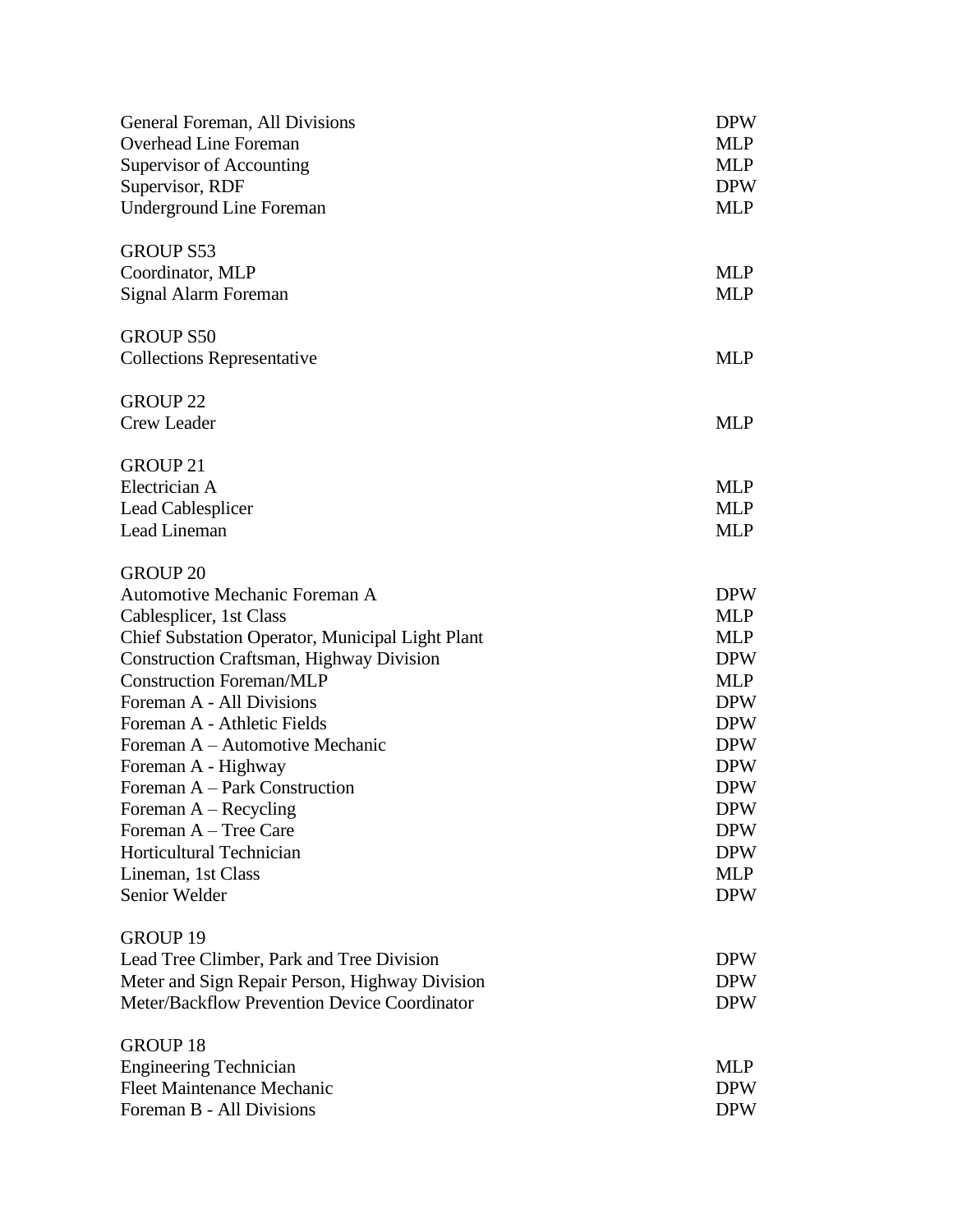| Groundskeeping Foreman, Park and Tree Division<br>Highway Craftsman<br><b>Lead Baler</b><br><b>Park Construction Craftsman</b><br>Primary Water Treatment Plant Operator<br>Welder | <b>DPW</b><br><b>DPW</b><br><b>DPW</b><br><b>DPW</b><br><b>DPW</b><br><b>DPW</b> |
|------------------------------------------------------------------------------------------------------------------------------------------------------------------------------------|----------------------------------------------------------------------------------|
| <b>GROUP 17</b><br>Apprentice Lineworker/Stockkeeper                                                                                                                               | <b>MLP</b>                                                                       |
| Cablesplicer, 2nd Class                                                                                                                                                            | <b>MLP</b>                                                                       |
| <b>Construction Equipment Operator</b>                                                                                                                                             | <b>DPW</b>                                                                       |
| Lineman, 2nd Class                                                                                                                                                                 | <b>MLP</b>                                                                       |
| Meter/Backflow Prevention Device Technician                                                                                                                                        | <b>DPW</b>                                                                       |
| <b>Park Facilities Technician</b>                                                                                                                                                  | <b>DPW</b>                                                                       |
| <b>Park Technical Services Craftsman</b>                                                                                                                                           | <b>DPW</b>                                                                       |
| Power Shovel Operator, Water and Sewer Division                                                                                                                                    | <b>DPW</b>                                                                       |
| Stockkeeper, Automotive, Highway Division                                                                                                                                          | <b>DPW</b>                                                                       |
| Stockkeeper, Water and Sewer                                                                                                                                                       | <b>DPW</b>                                                                       |
| <b>Substation Operator, Municipal Light Plant</b>                                                                                                                                  | <b>MLP</b>                                                                       |
| <b>Tractor Trailer Operator</b>                                                                                                                                                    | <b>DPW</b>                                                                       |
| Tree Climber, Park and Tree Division                                                                                                                                               | <b>DPW</b>                                                                       |
| <b>GROUP 16</b>                                                                                                                                                                    |                                                                                  |
| <b>Engineering Technician II</b>                                                                                                                                                   | <b>MLP</b>                                                                       |
| <b>Fleet Maintenance Shop Assistant</b>                                                                                                                                            | <b>DPW</b>                                                                       |
| General Mechanic A, Water and Sewer Division                                                                                                                                       | <b>DPW</b>                                                                       |
| Groundskeeper, Park and Tree Division                                                                                                                                              | <b>DPW</b>                                                                       |
| <b>Head Custodian</b>                                                                                                                                                              | <b>DPW</b>                                                                       |
| Heavy Equipment Operator, Highway Division                                                                                                                                         | <b>DPW</b>                                                                       |
| <b>Lead Meter Reader</b>                                                                                                                                                           | <b>MLP</b>                                                                       |
| Secondary Water Treatment Plant Operator                                                                                                                                           | <b>DPW</b>                                                                       |
| Stockkeeper, Municipal Light Plant                                                                                                                                                 | <b>MLP</b>                                                                       |
| Transfer Haul Equip. Operator, RDF                                                                                                                                                 | <b>DPW</b>                                                                       |
| <b>GROUP 15</b>                                                                                                                                                                    |                                                                                  |
| <b>Industrial Equipment Operator, RDF</b>                                                                                                                                          | <b>DPW</b>                                                                       |
| Medium Equipment Operator, Highway Division                                                                                                                                        | <b>DPW</b>                                                                       |
| Medium Equipment Operator, Park and Tree Division                                                                                                                                  | <b>DPW</b>                                                                       |
| Truck Driver A/Laborer, Water and Sewer Division                                                                                                                                   | <b>DPW</b>                                                                       |
| <b>GROUP 14</b>                                                                                                                                                                    |                                                                                  |
| Building Maintenance Person, Highway Division                                                                                                                                      | <b>DPW</b>                                                                       |
| Cablesplicer Helper, Municipal Light Plant                                                                                                                                         | <b>MLP</b>                                                                       |
| Custodian                                                                                                                                                                          | <b>DPW</b>                                                                       |
| Groundman, Municipal Light Plant                                                                                                                                                   | <b>MLP</b>                                                                       |
|                                                                                                                                                                                    |                                                                                  |

GROUP 13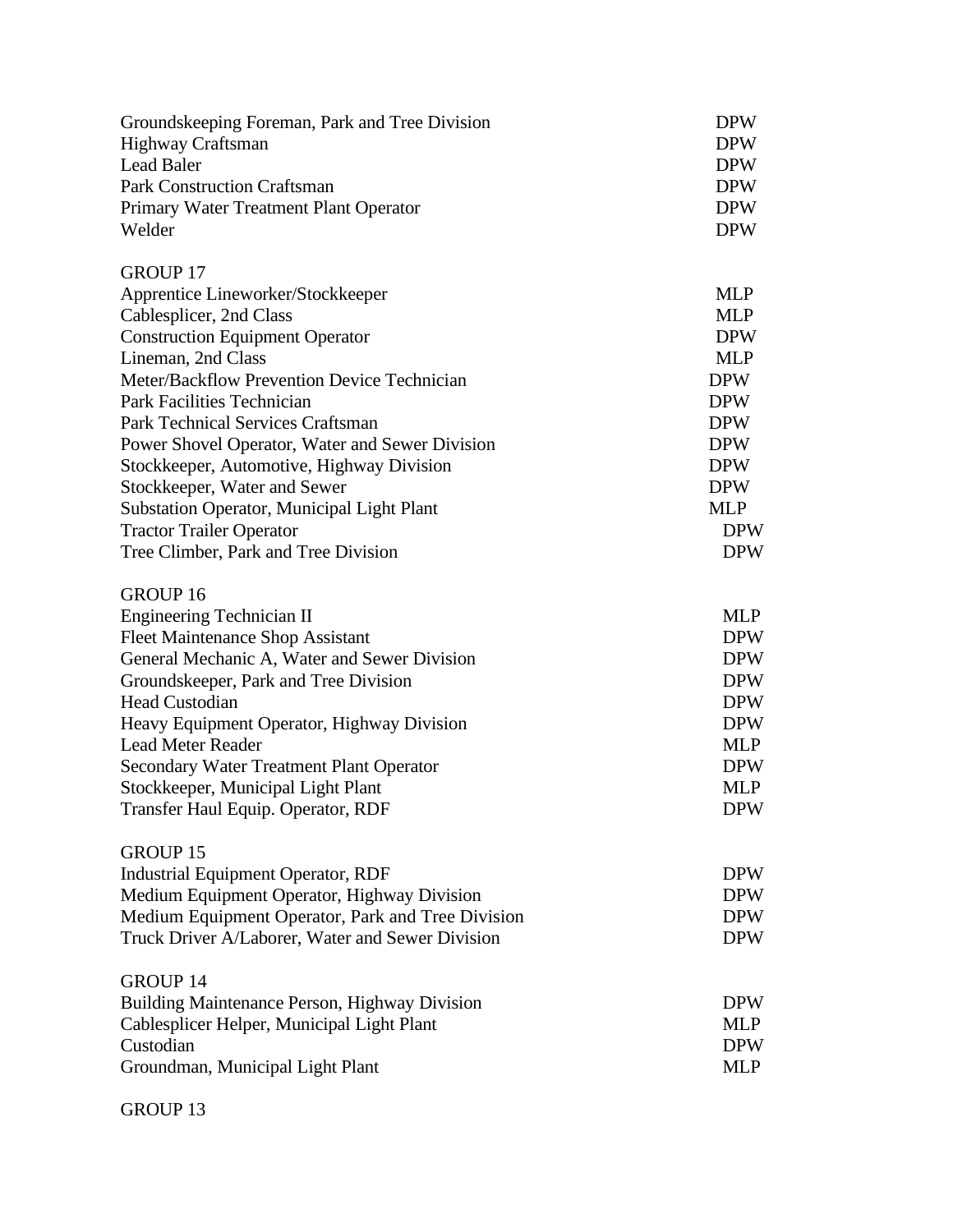| Park Maintenance Worker<br>Permit Verifier/Trash Collector, RDF                                                                                        | <b>DPW</b><br><b>DPW</b>               |
|--------------------------------------------------------------------------------------------------------------------------------------------------------|----------------------------------------|
| <b>GROUP 12</b><br>Light Equipment Operator, Park and Highway Divisions                                                                                | <b>DPW</b>                             |
| <b>GROUP 11</b><br>Laborer - All Divisions                                                                                                             | <b>DPW</b>                             |
| <b>GROUP K23</b><br><b>HVAC</b> Technician<br>Plumber<br>Electrician                                                                                   | <b>FMD</b><br><b>FMD</b><br><b>FMD</b> |
| <b>GROUP K22</b><br><b>Facility Supervisor</b>                                                                                                         | <b>FMD</b>                             |
| <b>GROUP K21</b><br>Middle School Head Custodian                                                                                                       | <b>FMD</b>                             |
| <b>GROUP K18</b><br>Inventory and Equipment Technician                                                                                                 | <b>FMD</b>                             |
| <b>GROUP K17</b><br><b>Custodian Night Supervisor</b><br><b>Elementary Head Custodian</b>                                                              | <b>FMD</b><br><b>FMD</b>               |
| <b>GROUP K15</b><br>Custodian                                                                                                                          | <b>FMD</b>                             |
| <b>GROUP D47</b><br>Dispatcher                                                                                                                         | POL                                    |
| <b>GROUP L17</b><br><b>Public Services Coordinator</b>                                                                                                 | <b>LIB</b>                             |
| <b>GROUP L16</b><br>Acquisitions and Cataloging Services Supervisor<br><b>Children's Services Supervisor</b><br><b>Information Services Supervisor</b> | <b>LIB</b><br><b>LIB</b><br><b>LIB</b> |
| <b>GROUP L15</b><br><b>Branch Libraries Supervisor</b><br><b>Interlibrary Loan Supervisor</b>                                                          | <b>LIB</b><br>LIB                      |
| <b>GROUP L14</b><br>Librarian                                                                                                                          | LIB                                    |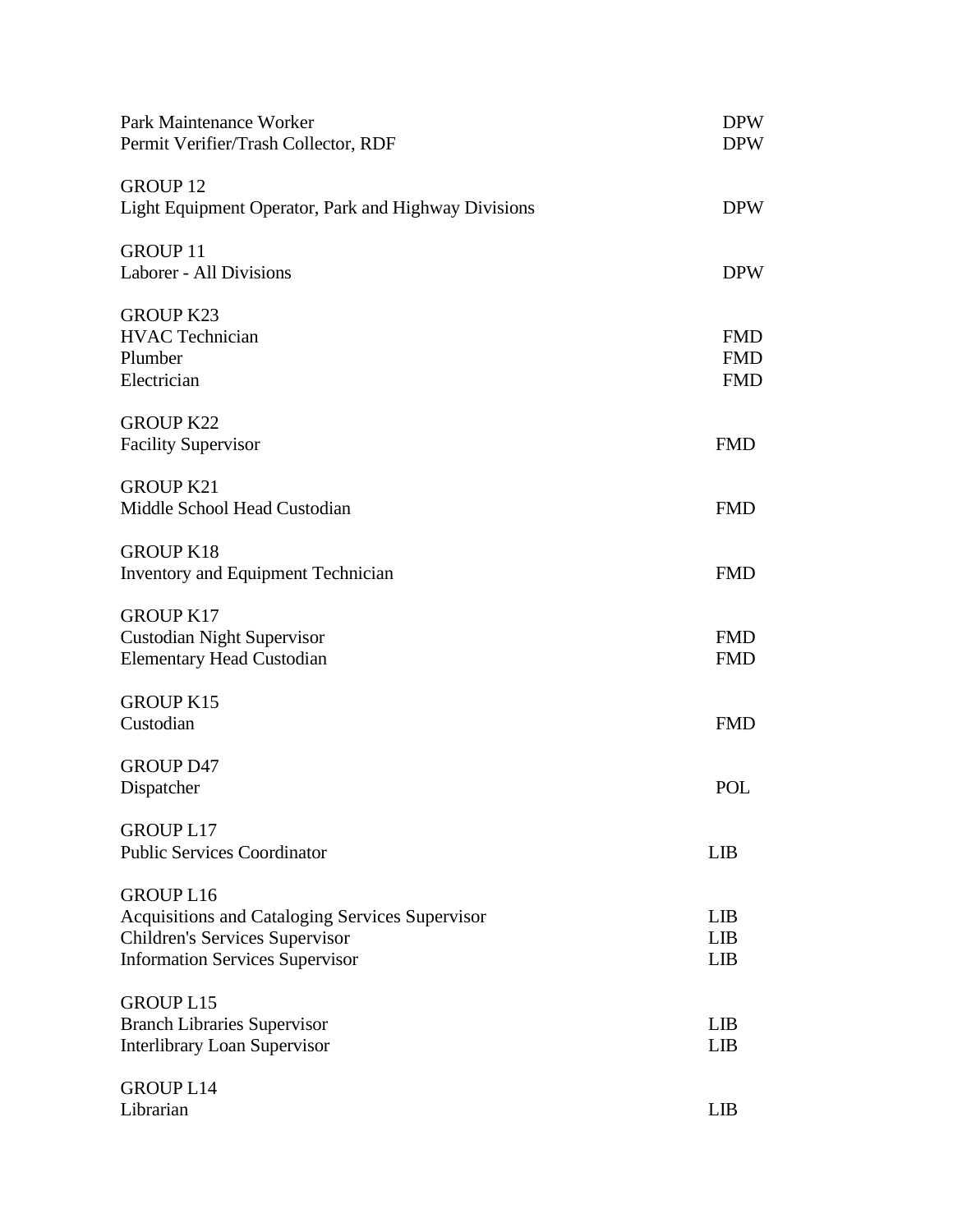| <b>GROUP L11</b><br><b>Circulation Services Supervisor</b>                                          | <b>LIB</b>               |
|-----------------------------------------------------------------------------------------------------|--------------------------|
| <b>GROUP L9</b><br><b>Assistant Circulation Services Supervisor</b><br><b>Facilities Supervisor</b> | <b>LIB</b><br><b>FAC</b> |
| <b>GROUP L7</b><br>Technology and Innovation Assistant                                              | <b>LIB</b>               |
| <b>GROUP L6</b><br><b>Acquisitions Specialist</b><br><b>Cataloging Assistant</b>                    | <b>LIB</b><br><b>LIB</b> |
| <b>GROUP L4</b><br><b>Library Assistant</b>                                                         | <b>LIB</b>               |
| <b>GROUPL3</b><br><b>Library Assistant</b><br><b>Preservation Assistant</b>                         | <b>LIB</b><br><b>LIB</b> |
| <b>GROUP C4</b><br>Custodian                                                                        | <b>LIB</b>               |
| <b>GROUP P40</b><br>Lieutenant                                                                      | POL                      |
| <b>GROUP P30</b><br>Sergeant                                                                        | <b>POL</b>               |
| <b>GROUP P20</b><br>Detective<br>Prosecuting Officer<br><b>Safety Officer</b>                       | POL<br>POL<br>POL        |
| <b>GROUP P18</b><br>Police Officer - EMT                                                            | POL                      |
| <b>GROUP P15</b><br>Police Officer - Special                                                        | POL                      |
| <b>GROUP P10</b><br>Police Officer                                                                  | POL                      |
| <b>GROUP F40</b><br>Deputy Chief                                                                    | <b>FIR</b>               |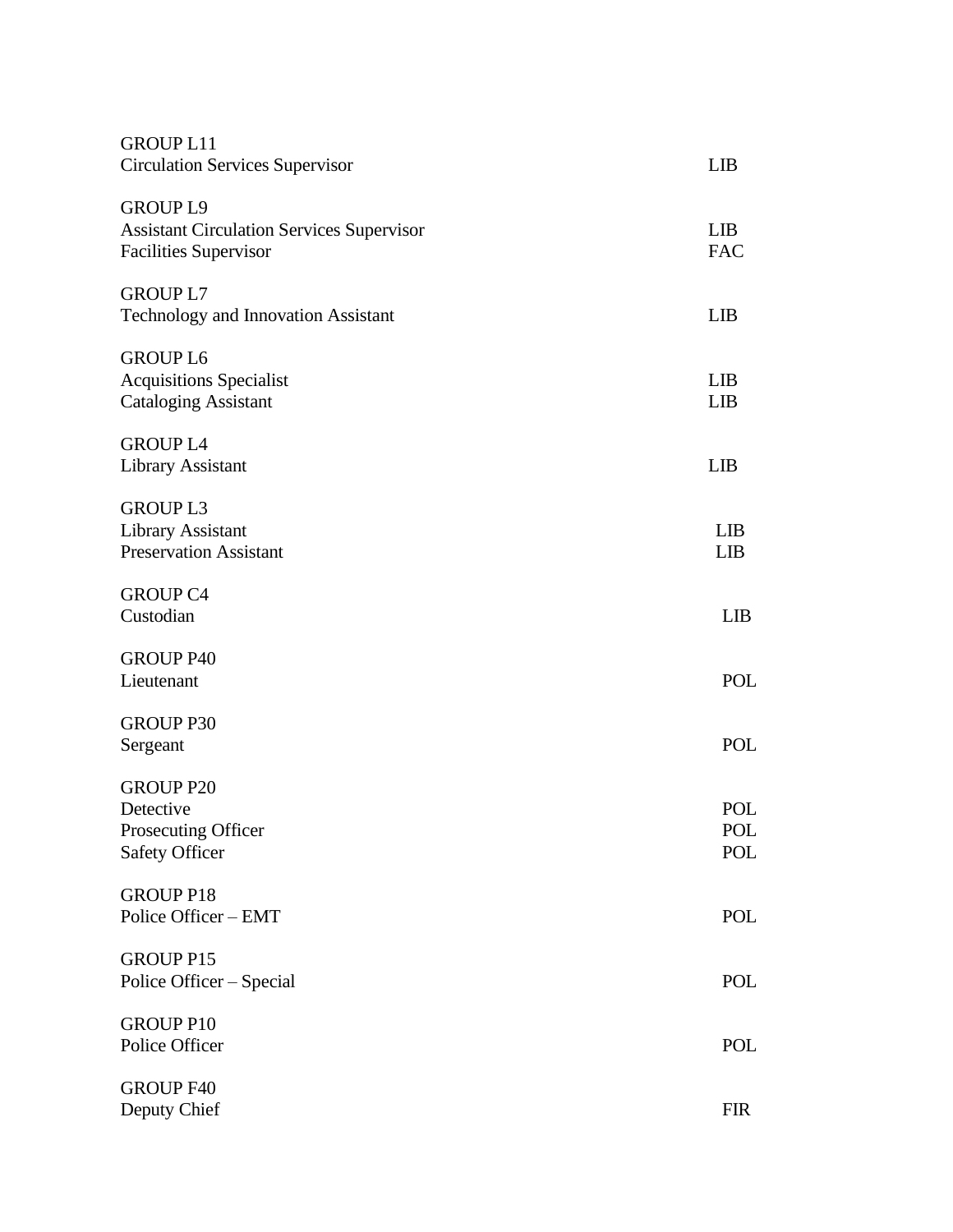| Deputy Chief, Special Services  | <b>FIR</b> |
|---------------------------------|------------|
| <b>GROUP F30</b><br>Lieutenant  | <b>FIR</b> |
| <b>GROUP F10</b><br>Firefighter | <b>FIR</b> |
| <b>GROUP D47</b><br>Dispatcher  | POL        |

GENERAL GROUP: This group includes all part-time seasonal, casual, special and other jobs or positions not otherwise classified above, whose job titles shall be as shown on the personnel records of the Human Resources Board.

The rates of pay, as shown in the personnel records of the Human Resources Board, shall continue in effect until otherwise adjusted by the Human Resources Board or by amendment of the Plan.

# **ARTICLE: 5**

#### **MOTION: 1**

That the Salary Plan as established at the 1950 Annual Town Meeting as amended, be further amended effective July 1, 2022, as recommended by the Human Resources Board, by striking the existing pay schedule for the non-bargaining unit, nonmanagement personnel (Job Groups 40-49) and inserting the new schedule as follows:

> SCHEDULE B SALARY PLAN – PAY SCHEDULES Rates effective as indicated as of July 1, 2022 *Hourly rates – reflects 2.75% increase over FY22*

| Job Group | Step 1  | Step 2  | Step 3  | Step 4  | Step 5  | Step 6  |
|-----------|---------|---------|---------|---------|---------|---------|
| 49        | \$27.19 | \$28.40 | \$29.68 | \$31.02 | \$32.43 | \$33.88 |
| 48        | \$26.14 | \$27.27 | \$28.48 | \$29.76 | \$31.13 | \$32.52 |
| 47        | \$25.05 | \$26.18 | \$27.33 | \$28.60 | \$29.84 | \$31.22 |
| 46        | \$23.99 | \$25.08 | \$26.21 | \$27.40 | \$28.64 | \$29.92 |
| 45        | \$22.88 | \$23.92 | \$25.00 | \$26.14 | \$27.27 | \$28.48 |
| 44        | \$21.82 | \$22.81 | \$23.83 | \$24.92 | \$26.02 | \$27.19 |
| 43        | \$20.71 | \$21.66 | \$22.64 | \$23.66 | \$24.71 | \$25.82 |
| 42        | \$19.66 | \$20.55 | \$21.45 | \$22.44 | \$23.45 | \$24.51 |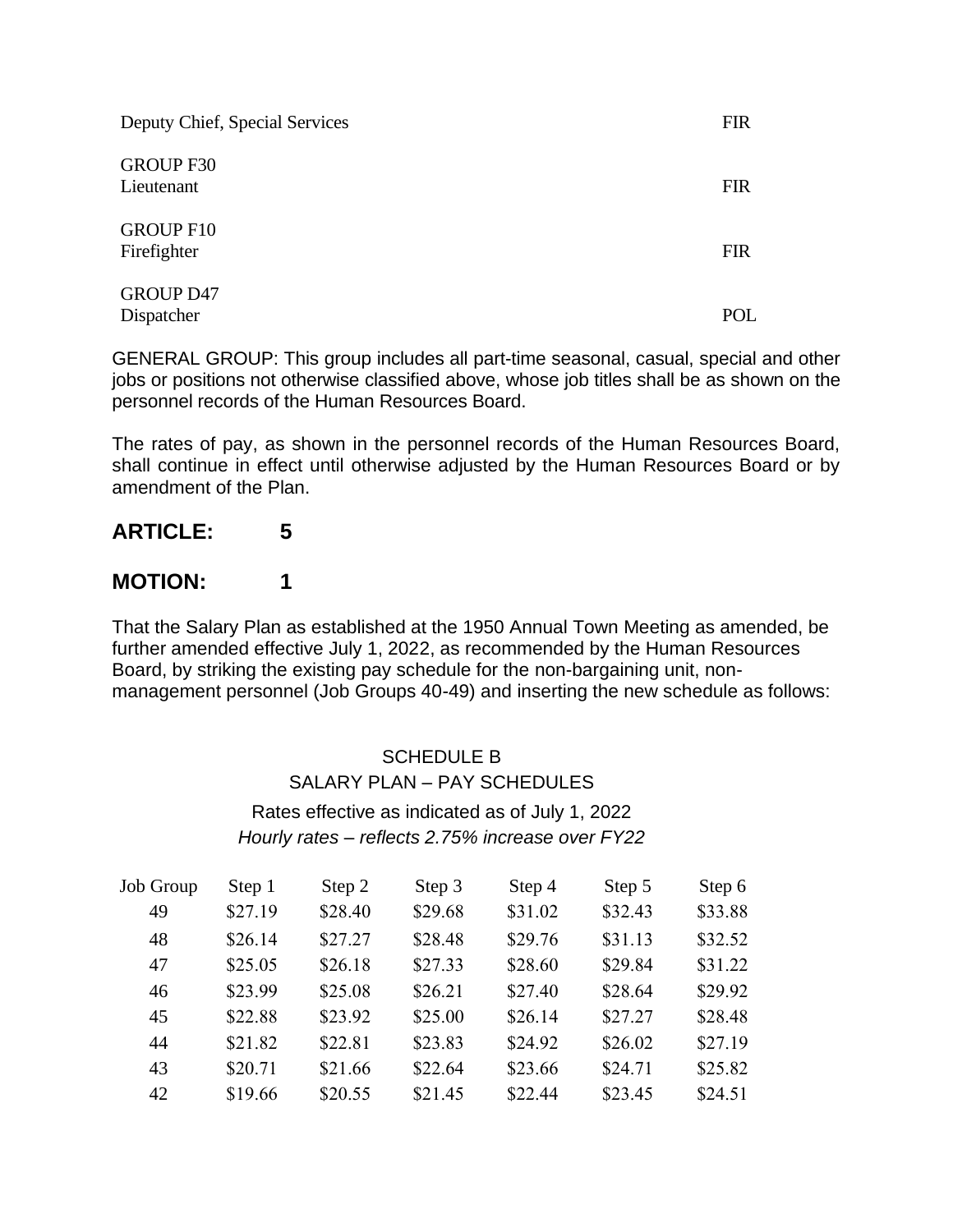| -41 | \$18.77 | \$19.63 | \$20.52 | \$21.42 | \$22.39 | \$23.38 |
|-----|---------|---------|---------|---------|---------|---------|
|     |         |         |         |         |         |         |

| Hourly rates – reflects 2.75% over $FY$ 22 |  |  |  |  |  |  |  |
|--------------------------------------------|--|--|--|--|--|--|--|
|--------------------------------------------|--|--|--|--|--|--|--|

| Trade positions $-$ non-union |         |         |         |         |         |         |
|-------------------------------|---------|---------|---------|---------|---------|---------|
| <b>Job Group</b>              | Step 1  | Step 2  | Step 3  | Step 4  | Step 5  | Step 6  |
| T <sub>19</sub>               | \$31.19 | \$32.73 | \$34.39 | \$36.08 | \$37.89 | \$39.78 |
| <b>ARTICLE:</b>               | 5       |         |         |         |         |         |

#### **MOTION: 2**

That the Salary Plan as established at the 1950 Annual Town Meeting as amended, be further amended effective July 1, 2022, as recommended by the Human Resources Board, by striking the existing pay schedule for the Merit Pay Plan (Job Groups 50-69) and inserting the new schedule as follows:

#### SCHEDULE B SALARY PLAN – PAY SCHEDULES

#### **Salary rates effective as indicated as of July 1, 2022** *Reflects 2.5% increase over FY 22 ranges at midpoint*

| Job Group | Minimum   | Midpoint  | Maximum   |
|-----------|-----------|-----------|-----------|
| 69        | \$147,000 | \$187,200 | \$227,400 |
| 68        | \$136,300 | \$173,600 | \$210,900 |
| 67        | \$126,200 | \$160,800 | \$195,400 |
| 66        | \$116,800 | \$148,800 | \$180,800 |
| 65        | \$108,300 | \$137,900 | \$167,500 |
| 64        | \$101,100 | \$128,800 | \$156,500 |
| 63        | \$94,700  | \$120,200 | \$145,700 |
| 62        | \$88,800  | \$112,700 | \$136,600 |
| 61        | \$83,000  | \$105,400 | \$127,800 |
| 60        | \$77,700  | \$98,400  | \$119,100 |
| 59        | \$72,400  | \$91,700  | \$111,000 |
| 58        | \$68,000  | \$86,100  | \$104,200 |
| 57        | \$63,900  | \$80,400  | \$96,900  |
| 56        | \$59,600  | \$75,000  | \$90,400  |
|           |           |           |           |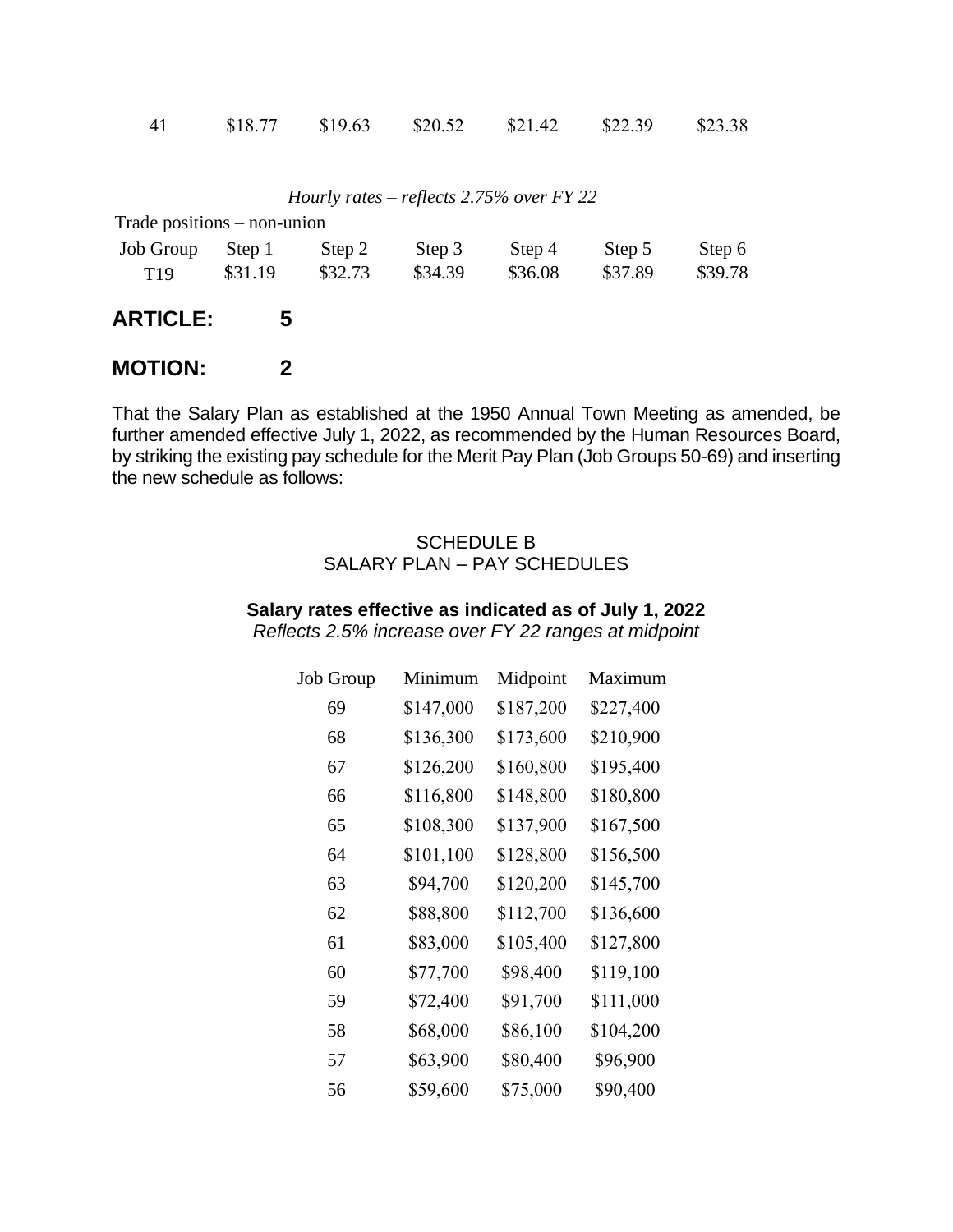| 55 | \$55,900 | \$70,300 | \$84,700 |
|----|----------|----------|----------|
| 54 | \$53,400 | \$66,900 | \$80,400 |
| 53 | \$50,800 | \$63,700 | \$76,600 |
| 52 | \$48,300 | \$60,600 | \$72,900 |
| 51 | \$45,400 | \$57,700 | \$69,200 |
| 50 | \$43,300 | \$55,000 | \$66,000 |

#### Information Technology

| Job Group | Minimum  | Midpoint  | Maximum   |
|-----------|----------|-----------|-----------|
| 61        | \$93,900 | \$119,600 | \$145,300 |
| 60        | \$87,900 | \$112,000 | \$136,100 |
| 59        | \$83,700 | \$104,600 | \$125,500 |
| 58        | \$77,800 | \$97,300  | \$116,800 |
| 57        | \$72,900 | \$91,100  | \$109,300 |
| 56        | \$68,200 | \$85,300  | \$102,400 |
| 55        | \$64,900 | \$81,100  | \$97,300  |
| 54        | \$61,800 | \$77,300  | \$92,800  |
| 53        | \$58,900 | \$73,600  | \$88,300  |
| 52        | \$56,200 | \$70,200  | \$84,200  |
| 51        | \$53,500 | \$66,900  | \$80,300  |

**ARTICLE: 5**

### **MOTION: 3**

That the sum of \$185,000.00 (ONE HUNDRED EIGHTY FIVE THOUSAND DOLLARS) be appropriated to the Human Resources Board for the purpose of granting salary increases to employees in Job Groups 50 and above in the classification plan.

### **ARTICLE: 6**

### **MOTION: 1**

That the annual (52 weeks) salary of the Town Clerk be fixed at the amount of \$104,550.00 (ONE HUNDRED FOUR THOUSAND FIVE HUNDRED AND FIFTY DOLLARS) effective July 1, 2022.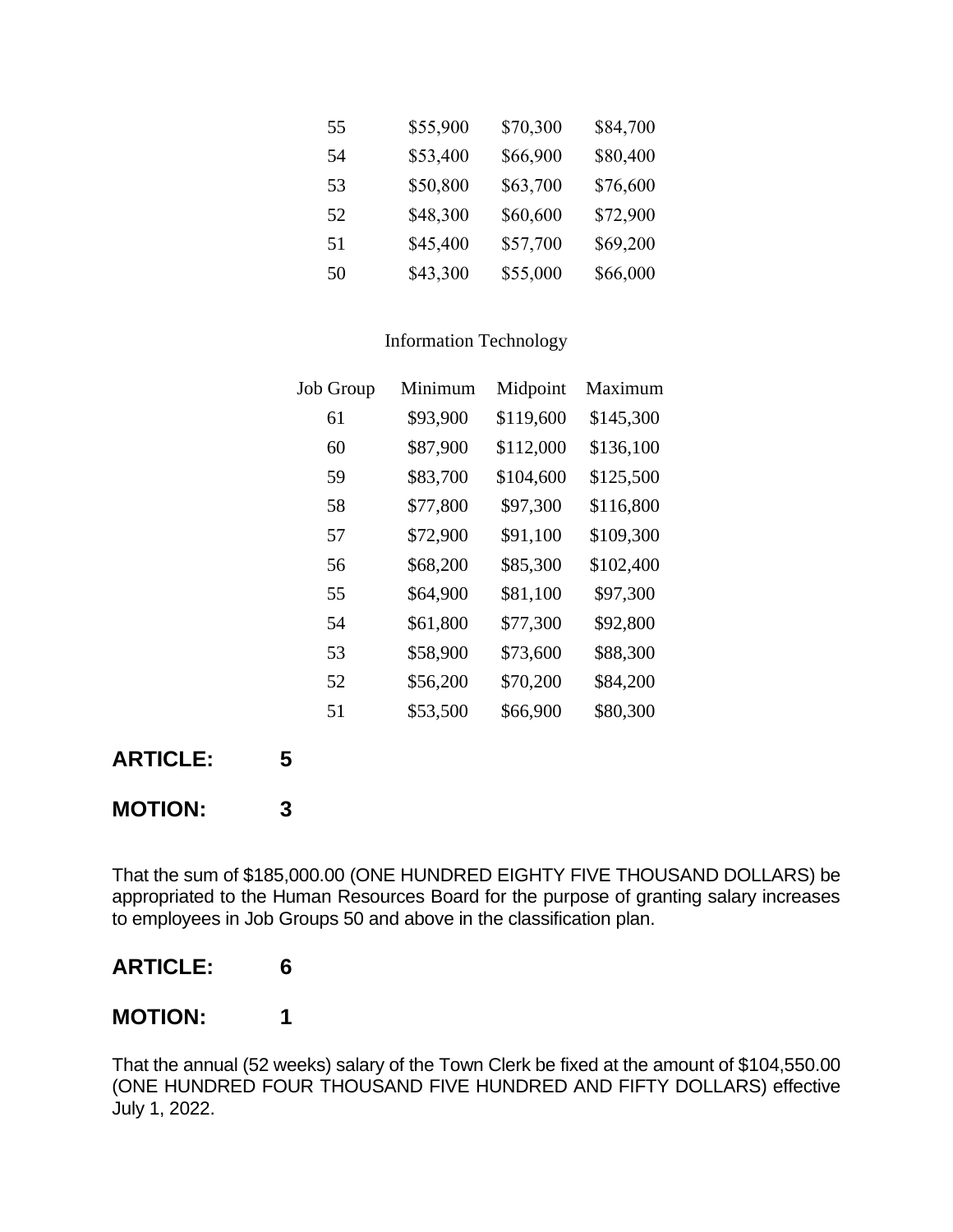## **MOTION: 1**

That the sum of \$700,000.00 (SEVEN HUNDRED THOUSAND DOLLARS) be appropriated for snow and ice removal costs, said sum to be taken from Free Cash, as certified as of July 1, 2021, and added to the amount appropriated to the Board of Public Works – 456 Winter Maintenance under Motion 2 of Article 8 of the Warrant for the 2021 Annual Town Meeting.

### **ARTICLE: 7**

### **MOTION: 2**

That the sum of \$4,700.00 (FOUR THOUSAND SEVEN HUNDRED DOLLARS) be transferred to fund the second Wellesley Wonderful Weekend Parade in FY22 to 692 Celebrations Committee under Motion 2 of Article 8 of the Warrant for the 2021 Annual Town Meeting, said sum to be transferred from 01122100-511220 Executive Director Personnel Services to 01692200-557010 Celebrations Committee Expenses.

### **ARTICLE: 8**

## **MOTION: 1**

That the sum of \$1,000,000.00 (ONE MILLION DOLLARS), paid to the Town from the Municipal Light Plant, be appropriated to the Board of Assessors for use as an estimated receipt when computing the tax rate for the year commencing on July 1, 2022.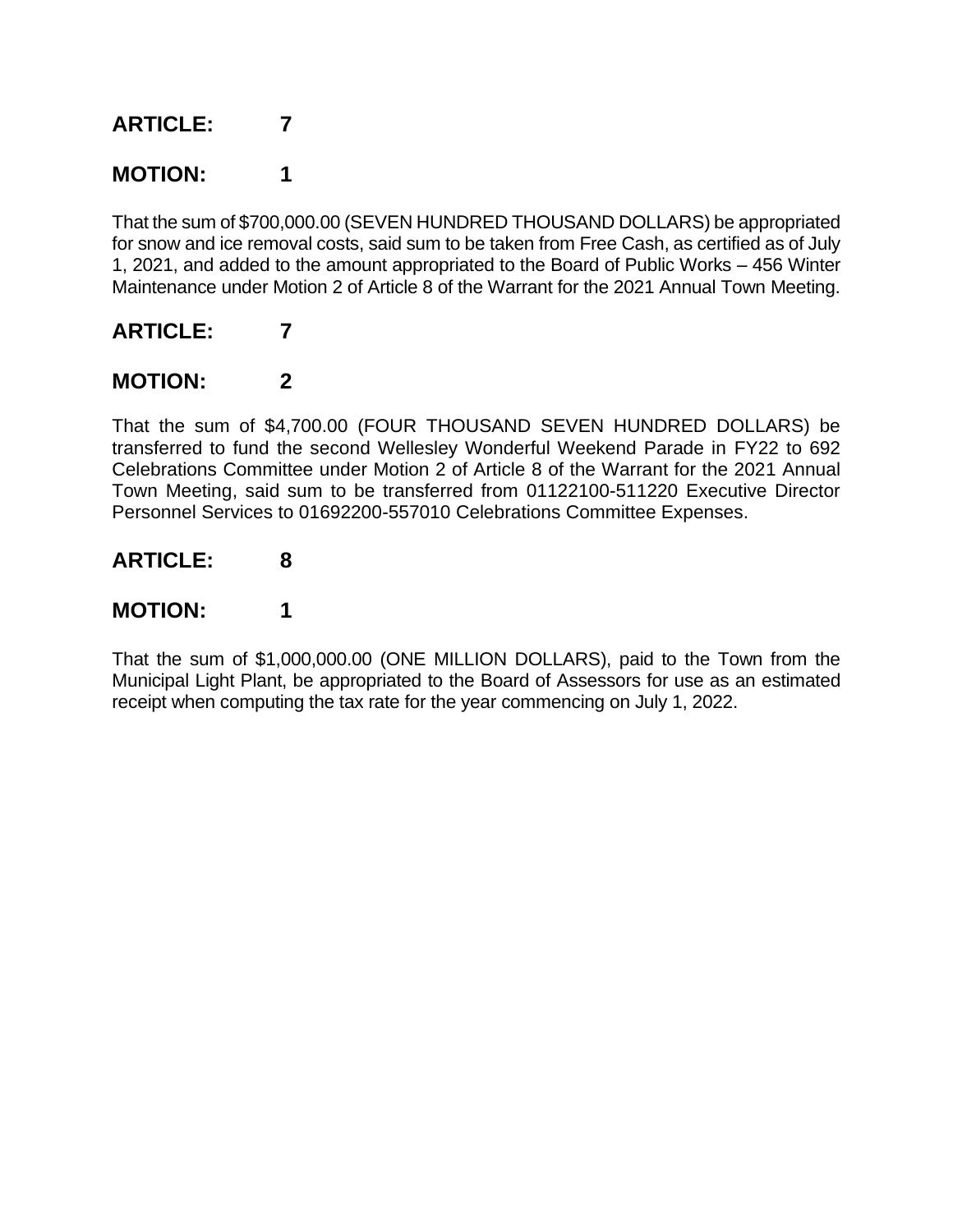### **ARTICLE 8, MOTION 2**

That the following sums of money be appropriated to the Town boards and officials and for the purposes as hereinafter set forth:

|          |                                                                                   | Personal        |                 | Total             |
|----------|-----------------------------------------------------------------------------------|-----------------|-----------------|-------------------|
|          | <b>Funding Item</b>                                                               | <b>Services</b> | <b>Expenses</b> | <b>Operations</b> |
|          | <b>GENERAL GOVERNMENT</b>                                                         |                 |                 |                   |
|          | To the Select Board for General Government; \$2,833,868 for Personal Services and |                 |                 |                   |
| follows: | \$2,379,035 for Expenses. And it is recommended that the sums be allocated as     |                 |                 |                   |
|          |                                                                                   |                 |                 |                   |
|          | <b>Select Board - Administration</b>                                              |                 |                 |                   |
| 122      | <b>Executive Director's Office</b>                                                | 573,521         | 39,700          | 613,221           |
| 126      | <b>Climate Action Committee</b>                                                   | 104,628         | 9,700           | 114,328           |
| 199      | <b>Central Administrative Services</b>                                            | 0               | 27,700          | 27,700            |
| 133      | <b>Finance Department</b>                                                         | 489,230         | 13,850          | 503,080           |
| 155      | Information Technology                                                            | 715,925         | 636,214         | 1,352,139         |
| 145      | <b>Treasurer &amp; Collector</b>                                                  | 358,360         | 122,200         | 480,560           |
| 195      | <b>Town Report</b>                                                                | 0               | 3,000           | 3,000             |
|          | <b>Select Board - Human Services</b>                                              |                 |                 |                   |
| 541      | Council on Aging                                                                  | 419,641         | 75,700          | 495,341           |
| 543      | <b>Veterans' Services</b>                                                         | 0               | 61,791          | 61,791            |
| 542      | <b>Youth Commission</b>                                                           | 91,541          | 17,090          | 108,631           |
|          | <b>Select Board - Other Services</b>                                              |                 |                 |                   |
| 180      | <b>Housing Development Corporation</b>                                            | 0               | 6,500           | 6,500             |
| 691      | <b>Historical Commission</b>                                                      | 0               | 750             | 750               |
| 693      | <b>Memorial Day</b>                                                               | 0               | 5,800           | 5,800             |
| 692      | <b>Celebrations Committee</b>                                                     | 0               | 4,700           | 4,700             |
| 176      | Zoning Board of Appeals                                                           | 81,022          | 9,190           | 90,212            |
|          |                                                                                   |                 |                 |                   |
|          | <b>Select Board - Shared Services</b>                                             |                 |                 |                   |
| 151      | Law                                                                               | 0               | 480,000         | 480,000           |
| 945      | <b>Risk Management</b>                                                            | 0               | 662,300         | 662,300           |
| 135      | <b>Audit Committee</b>                                                            | 0               | 60,850          | 60,850            |
| 458      | Street Lighting                                                                   | 0               | 142,000         | 142,000           |
|          | <b>Subtotal - Select Board - General Government</b>                               | 2,833,868       | 2,379,035       | 5,212,903         |
|          | <b>Other General Government</b>                                                   |                 |                 |                   |
|          | To the following Town boards and officials:                                       |                 |                 |                   |
| 161      | Town Clerk/Election & Registration                                                | 375,405         | 84,590          | 459,995           |
| 141      | <b>Board of Assessors</b>                                                         | 314,841         | 90,900          | 405,741           |
| 175      | <b>Planning Board</b>                                                             | 362,703         | 76,000          | 438,703           |
| 152      | Human Resources Board                                                             | 413,600         | 39,950          | 453,550           |
| 131      | <b>Advisory Committee</b>                                                         | 12,000          | 17,550          | 29,550            |
| 132      | Advisory Committee - Reserve Fund                                                 | 0               | 175,000         | 175,000           |
|          | <b>Subtotal - Other General Government</b>                                        | 1,478,549       | 483,990         | 1,962,539         |
|          | <b>GENERAL GOVERNMENT TOTAL</b>                                                   | 4,312,417       | 2,863,025       | 7,175,442         |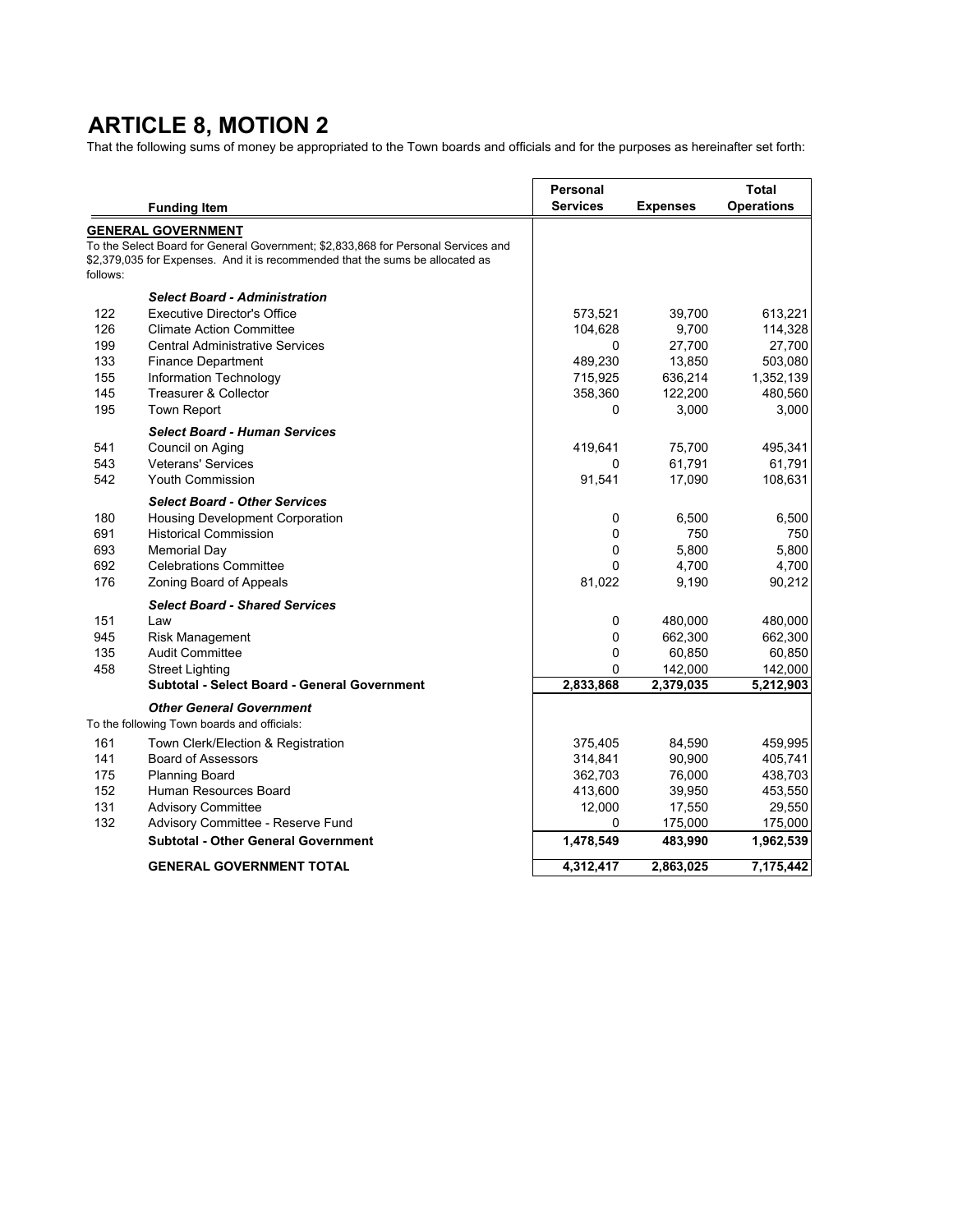|                   |                                                                                                                                     | <b>Personal</b> |                   | <b>Total</b>       |
|-------------------|-------------------------------------------------------------------------------------------------------------------------------------|-----------------|-------------------|--------------------|
|                   | <b>Funding Item</b>                                                                                                                 | <b>Services</b> | <b>Expenses</b>   | <b>Operations</b>  |
|                   |                                                                                                                                     |                 |                   |                    |
|                   | <b>FACILITIES MANAGEMENT - Select Board</b><br>To the Select Board for Facilities Management, \$5,034,286,for Personal Services and |                 |                   |                    |
|                   | \$3,661,629 for Expenses. And it is recommended that the sums be allocated as                                                       |                 |                   |                    |
| follows:          |                                                                                                                                     |                 |                   |                    |
| 192               | <b>Facilities Management</b>                                                                                                        | 5,034,286       | 3,661,629         | 8,695,915          |
|                   | <b>FACILITIES MANAGEMENT TOTAL - Select Board</b>                                                                                   | 5,034,286       | 3,661,629         | 8,695,915          |
|                   | <b>PUBLIC SAFETY - Select Board</b>                                                                                                 |                 |                   |                    |
|                   | To the Select Board for Public Safety, \$13,236,862 for Personal Services and                                                       |                 |                   |                    |
|                   | \$1,101,706 for Expenses. And it is recommended that the sums be allocated as                                                       |                 |                   |                    |
| follows:,         |                                                                                                                                     |                 |                   |                    |
| 210               | <b>Police Department</b>                                                                                                            | 6,503,542       | 762,518           | 7,266,060          |
| 299               | Special School Police                                                                                                               | 134,677         | 3,557             | 138,234            |
| 220               | Fire Department                                                                                                                     | 6,006,064       | 296,431           | 6,302,495          |
| 241               | <b>Building Department</b>                                                                                                          | 577,579         | 36,500            | 614,079            |
| 244               | Sealer of Weights & Measures                                                                                                        | 15,000          | 2,700             | 17,700             |
|                   | <b>PUBLIC SAFETY TOTAL - Select Board</b>                                                                                           | 13,236,862      | 1,101,706         | 14,338,568         |
|                   | <b>PUBLIC WORKS</b>                                                                                                                 |                 |                   |                    |
|                   | To the Board of Public Works, \$5,081,504 for Personal Services and \$2,831,985 for                                                 |                 |                   |                    |
|                   | Expenses. And it is recommended that the sums be allocated as follows:                                                              |                 |                   |                    |
|                   |                                                                                                                                     |                 |                   |                    |
| 410               | Engineering                                                                                                                         | 558,229         | 65,500            | 623,729            |
| 420<br>454        | Highway<br><b>Fleet Maintenance</b>                                                                                                 | 1,266,404       | 494,200           | 1,760,604          |
|                   |                                                                                                                                     | 208,392         | 44,331            | 252,723            |
| 430<br>440        | Park                                                                                                                                | 1,395,390       | 419,690           | 1,815,080          |
|                   | Recycling & Disposal                                                                                                                | 1,232,911       | 1,405,017         | 2,637,928          |
| 450<br>456        | Management<br><b>Winter Maintenance</b>                                                                                             | 420,178<br>0    | 24,070<br>379,177 | 444,248<br>379,177 |
|                   | <b>PUBLIC WORKS TOTAL</b>                                                                                                           | 5,081,504       | 2,831,985         | 7,913,489          |
|                   |                                                                                                                                     |                 |                   |                    |
|                   | <b>WELLESLEY FREE LIBRARY</b><br>To the Trustees of the Wellesley Free Library:                                                     |                 |                   |                    |
| 610               | <b>Library Trustees</b>                                                                                                             | 2,202,139       | 671,627           | 2,873,766          |
|                   | <b>LIBRARY TOTAL</b>                                                                                                                | 2,202,139       | 671,627           | 2,873,766          |
| <b>RECREATION</b> |                                                                                                                                     |                 |                   |                    |
|                   | To the Recreation Commission:                                                                                                       |                 |                   |                    |
| 630               | <b>Recreation Commission</b>                                                                                                        | 377,965         | 31,329            | 409,294            |
|                   | <b>RECREATION TOTAL</b>                                                                                                             | 377,965         | 31,329            | 409.294            |
|                   |                                                                                                                                     |                 |                   |                    |
| <u>HEALTH</u>     |                                                                                                                                     |                 |                   |                    |
|                   | To the Board of Health:                                                                                                             |                 |                   |                    |
| 510               | Board of Health                                                                                                                     | 876,755         | 142,875           | 1,019,630          |
| 523               | <b>Mental Health Services</b>                                                                                                       | 0               | 285,586           | 285,586            |
|                   | <b>HEALTH TOTAL</b>                                                                                                                 | 876,755         | 428,461           | 1,305,216          |
|                   |                                                                                                                                     |                 |                   |                    |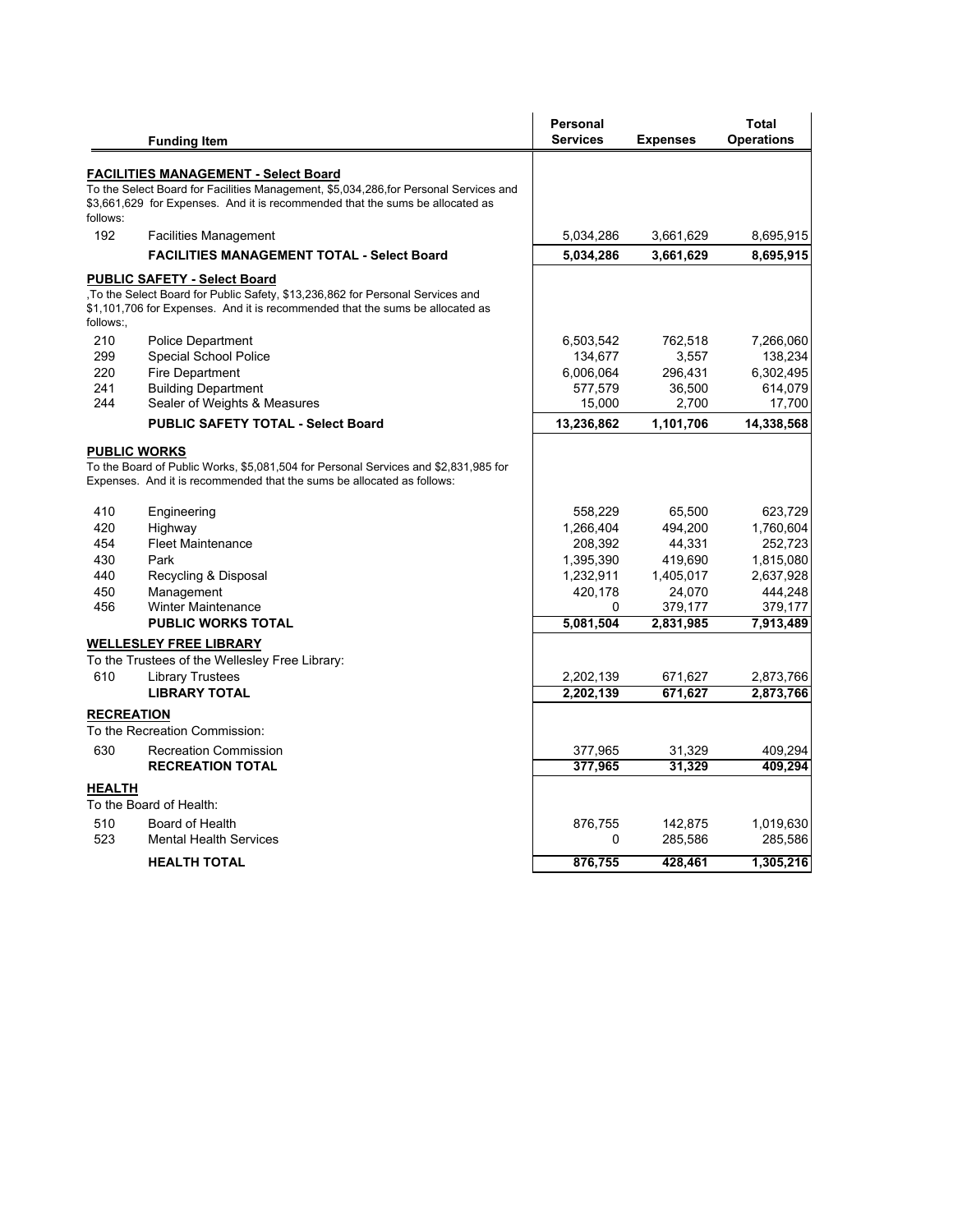|     |                                                                                                                                                                                                                                                       | <b>Personal</b> |                 | <b>Total</b>      |
|-----|-------------------------------------------------------------------------------------------------------------------------------------------------------------------------------------------------------------------------------------------------------|-----------------|-----------------|-------------------|
|     | <b>Funding Item</b>                                                                                                                                                                                                                                   | <b>Services</b> | <b>Expenses</b> | <b>Operations</b> |
|     | <b>NATURAL RESOURCES</b>                                                                                                                                                                                                                              |                 |                 |                   |
|     | To the Natural Resources Commission:                                                                                                                                                                                                                  |                 |                 |                   |
| 171 | <b>Natural Resources Commission</b>                                                                                                                                                                                                                   | 284,524         | 30,000          | 314,524           |
| 172 | <b>Morses Pond</b>                                                                                                                                                                                                                                    | 0               | 151,250         | 151,250           |
|     | <b>NATURAL RESOURCES TOTAL</b>                                                                                                                                                                                                                        | 284,524         | 181,250         | 465,774           |
|     |                                                                                                                                                                                                                                                       |                 |                 |                   |
|     | <b>NON-SCHOOL TOTAL</b>                                                                                                                                                                                                                               | 31,406,452      | 11,771,012      | 43, 177, 464      |
|     | <b>WELLESLEY PUBLIC SCHOOLS</b>                                                                                                                                                                                                                       |                 |                 |                   |
|     | To the School Committee, \$75,217,431 in the aggregate for Personal Services and                                                                                                                                                                      |                 |                 |                   |
|     | \$9,584,835 for Expenses. And it is recommended that the sum be allocated as follows:                                                                                                                                                                 |                 |                 |                   |
|     |                                                                                                                                                                                                                                                       |                 |                 |                   |
| 320 | Instruction                                                                                                                                                                                                                                           | 53,022,149      | 2,506,530       | 55,528,679        |
| 330 | Administration                                                                                                                                                                                                                                        | 1,335,162       | 245,911         | 1,581,073         |
| 340 | Operations                                                                                                                                                                                                                                            | 1,647,937       | 1,757,524       | 3,405,461         |
| 360 | Special Tuition/Transportation/Inclusion                                                                                                                                                                                                              | 19,212,183      | 5,074,870       | 24,287,053        |
|     | Subtotal                                                                                                                                                                                                                                              | 75.217.431      | 9.584.835       | 84,802,266        |
|     | <b>SCHOOL TOTAL</b>                                                                                                                                                                                                                                   | 75,217,431      | 9,584,835       | 84,802,266        |
|     | <b>EMPLOYEE BENEFITS</b>                                                                                                                                                                                                                              |                 |                 |                   |
|     | To the Select Board for the purposes indicated:                                                                                                                                                                                                       |                 |                 |                   |
| 914 | Group Insurance                                                                                                                                                                                                                                       | 0               | 21,021,387      | 21,021,387        |
| 912 | <b>Worker's Compensation</b>                                                                                                                                                                                                                          | 0               | 244,149         | 244,149           |
| 919 | Other Post Empl. Benefits Liability Fund                                                                                                                                                                                                              | 0               | 3,450,000       | 3,450,000         |
| 910 | <b>Retirement Contribution</b>                                                                                                                                                                                                                        | 0               | 8,586,426       | 8,586,426         |
| 913 | Unemployment Compensation                                                                                                                                                                                                                             | 0               | 100,000         | 100,000           |
| 950 | <b>Compensated Absences</b>                                                                                                                                                                                                                           | 0               | 120,000         | 120,000           |
|     | <b>EMPLOYEE BENEFITS TOTAL</b>                                                                                                                                                                                                                        | 0               | 33,521,962      | 33,521,962        |
|     | And further, that the balance on hand in the Workers' Compensation fund on June 30,<br>2022 and any interest earnings of the program, are appropriated for expenses related to<br>the Workers' Compensation Program of the Town for Fiscal Year 2023. |                 |                 |                   |
|     | <b>ALL PERSONAL SERVICES &amp; EXPENSES</b>                                                                                                                                                                                                           | 106,623,883     | 54,877,809      | 161,501,692       |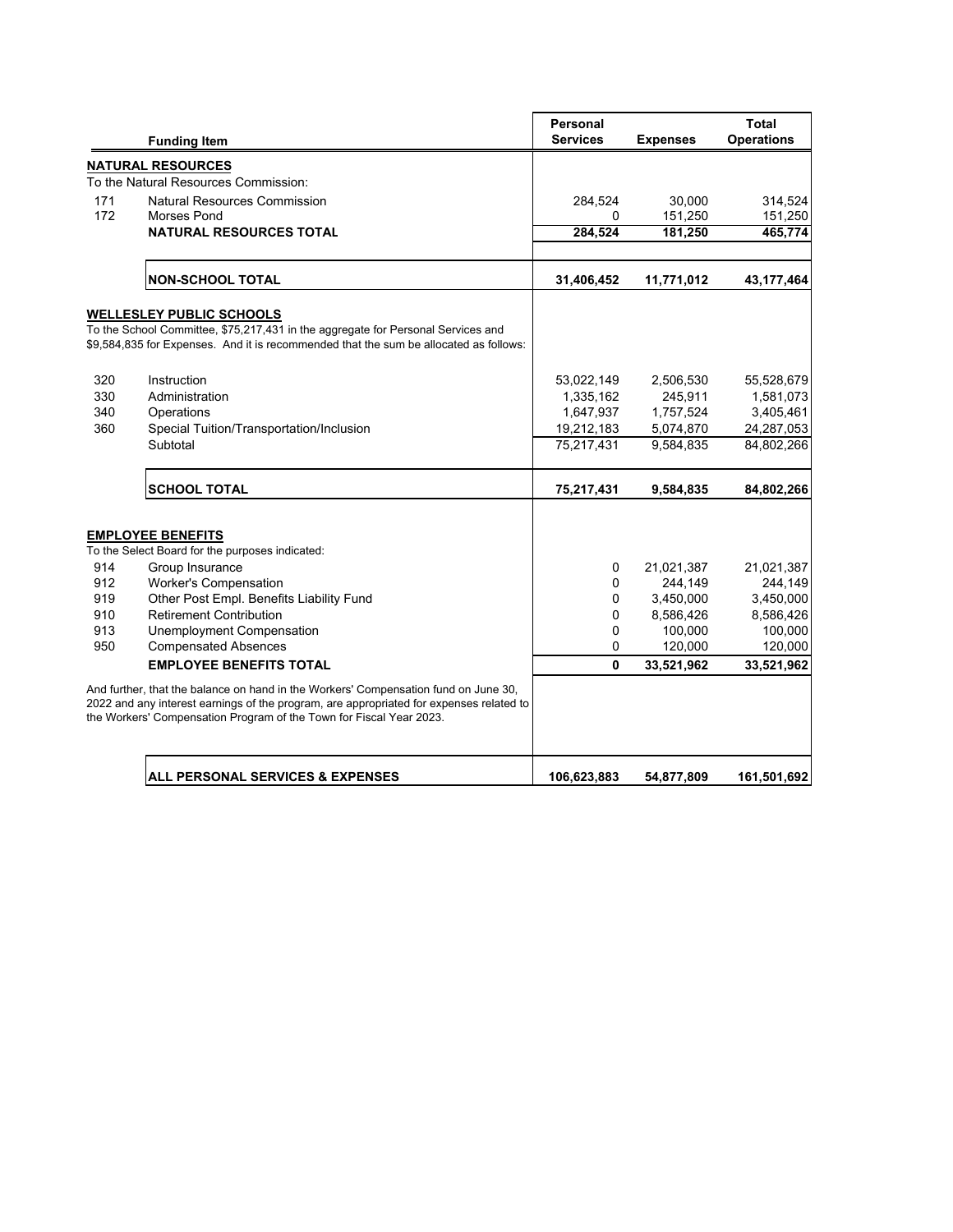|     | <b>Funding Item</b>                                                                                 | Personal<br><b>Services</b> | <b>Expenses</b> | <b>Total</b><br><b>Operations</b> |
|-----|-----------------------------------------------------------------------------------------------------|-----------------------------|-----------------|-----------------------------------|
|     |                                                                                                     |                             |                 |                                   |
|     | <b>CAPITAL &amp; DEBT</b><br>To the following Town boards and officials for the purposes indicated: |                             |                 |                                   |
|     |                                                                                                     |                             |                 |                                   |
| 400 | <b>Departmental Cash Capital</b><br>Board of Public Works - Capital                                 |                             | 3,101,000       | 3,101,000                         |
|     |                                                                                                     | 0                           |                 |                                   |
| 300 | School Committee - Capital                                                                          | 0                           | 1,055,497       | 1,055,497                         |
| 122 | Select Board - Capital                                                                              | 0                           | 467,646         | 467,646                           |
| 141 | <b>Board of Assessors</b>                                                                           | 0                           | 93,000          | 93,000                            |
| 161 | Town Clerk - Capital                                                                                | 0                           | 23,000          | 23,000                            |
| 192 | Facilities Management - Capital                                                                     | 0                           | 1,673,000       | 1,673,000                         |
| 610 | Library Trustees - Capital                                                                          | 0                           | 219,300         | 219,300                           |
| 171 | Natural Resources Commission - Capital                                                              | 0                           | 105,000         | 105,000                           |
|     | Subtotal - Cash Capital                                                                             | 0                           | 6,737,443       | 6,737,443                         |
|     | To the Town Treasurer and Collector for:                                                            |                             |                 |                                   |
| 700 | <b>Current Inside Levy Debt Service</b>                                                             | 0                           | 5,000,000       | 5,000,000                         |
| 700 | Current Outside Levy Debt Service -Issued/Unissued                                                  | 0                           | 17,756,223      | 17,756,223                        |
|     | <b>Subtotal - Maturing Debt &amp; Interest</b>                                                      | 0                           | 22,756,223      | 22,756,223                        |
|     | <b>CAPITAL &amp; DEBT TOTAL</b>                                                                     | 0                           | 29,493,666      | 29,493,666                        |
|     |                                                                                                     |                             |                 |                                   |
|     | <b>RECEIPTS RESERVED FOR APPROPRIATION</b>                                                          |                             |                 |                                   |
|     | To the Select Board, to be taken from the Parking Meter Receipts Account:                           |                             |                 |                                   |
| 293 | <b>Traffic &amp; Parking Operations</b>                                                             | 0                           | 905,291         | 905,291                           |
|     | <b>RECEIPTS RESERVED TOTAL</b>                                                                      | 0                           | 905,291         | 905,291                           |
|     |                                                                                                     |                             |                 |                                   |
|     | <b>TOTAL APPROPRIATIONS - ARTICLE 8, MOTION 2</b>                                                   |                             |                 | 191,900,649<br>\$                 |

To meet said appropriations, transfer \$150,000 from the Police Detail account, \$165,342 from Water/Sewer for IT services, \$165,341 from MLP for IT services, and \$550,244 from the CPA Fund to pay for debt service, provided further that of the foregoing appropriations, the amounts are contingent upon passage of motion 8.3 (free cash appropriation).

Approved:

Date

Moderator's Signature Sponsor's Signature Sponsor's Signature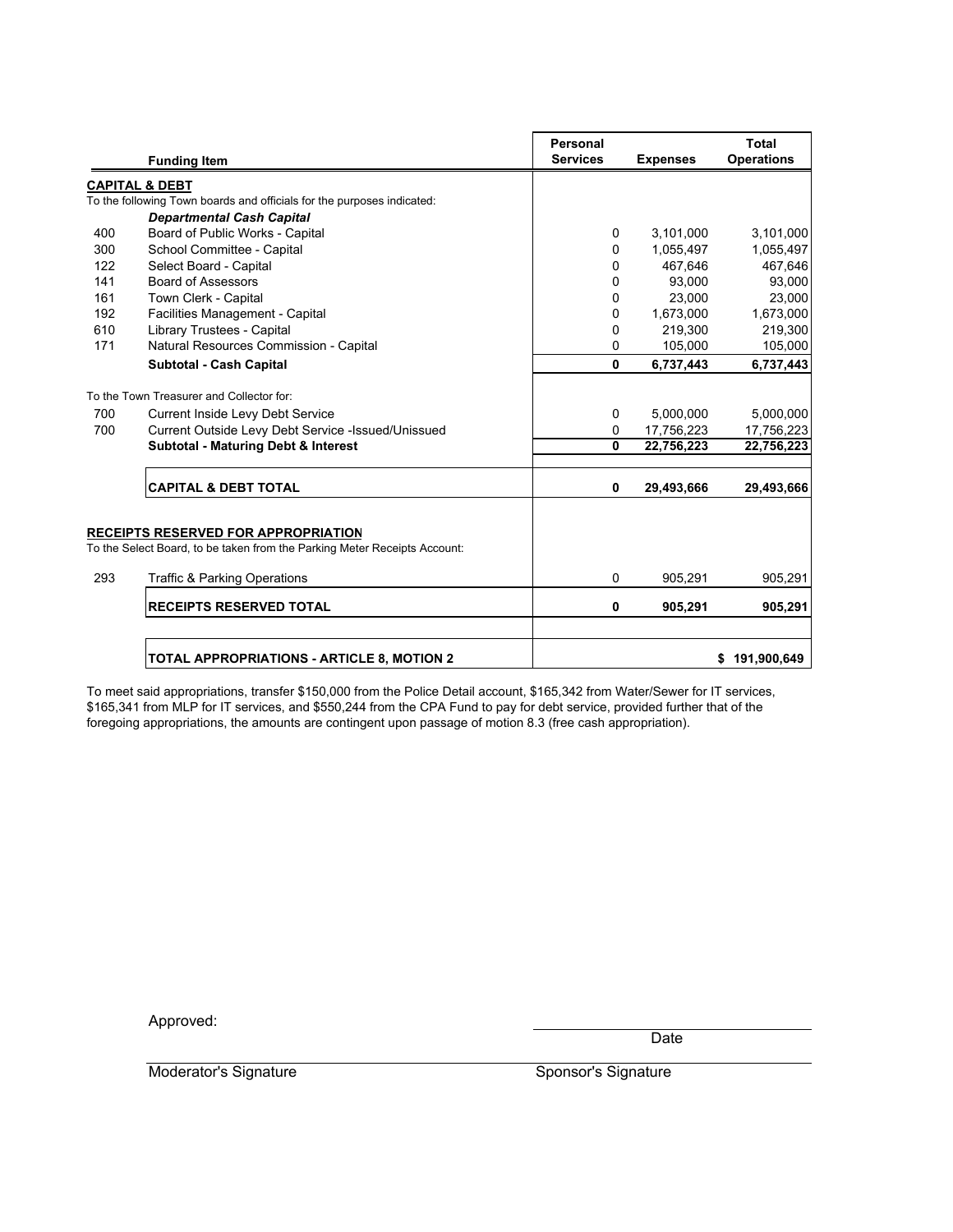### **MOTION: 3**

That the sum of \$ 2,627,036.00 (TWO MILLION SIX HUNDRED TWENTY SEVEN THOUSAND THIRTY SIX DOLLARS) be transferred from Free Cash, as certified on July 1, 2021, to reduce the tax rate.

### **ARTICLE: 9**

### **MOTION: 1**

That the Town, pursuant to Section 53E1/2 of Chapter 44 of the Massachusetts General Laws, set the limit on the total amount that may be spent from each revolving fund for Fiscal Year 2023 as follows:

- a. Street Opening Maintenance Fund: \$225,000.00
- b. DPW Field Use Fund: \$200,000.00
- c. Turf Field Fund: \$150,000.00
- d. Tree Bank Fund: \$75,000.00
- e. Baler, Compacters and other RDF Equipment Repair Fund: \$50,000.00
- f. Council on Aging Social and Cultural Programs Fund: \$140,000.00
- g. Teen Center Program Revenues Fund: \$50,000.00
- h. Library Room Rental Fund: \$35,000.00
- i. Lost/Damaged Library Materials Replacement Fund: \$20,000.00
- j. Brookside Community Gardens Fund: \$4,000.00
- k. Weston Road Gardens Fund: \$7,000.00
- l. Library Copier Fees Fund: \$20,000.00
- m. Cultural Council Revenues Fund: \$6,500.00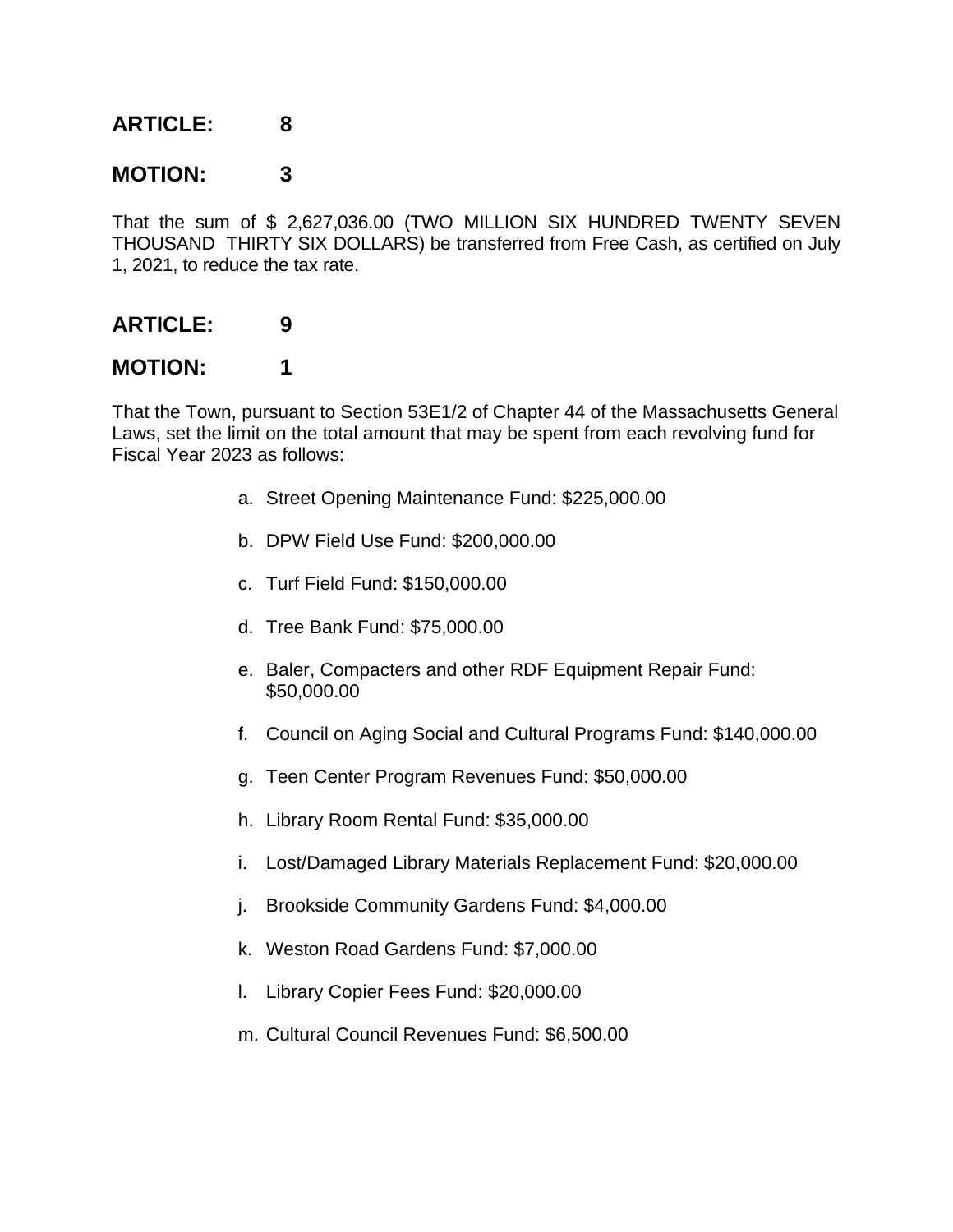## **MOTION: 1**

That the Town transfer the sum of \$38,605.00 (THIRTY EIGHT THOUSAND SIX HUNDRED FIVE DOLLARS) from Free Cash, certified as of July 1, 2021, to the Special Injury Leave Indemnity Fund established under Article 9 of the 2017 Annual Town Meeting.

### **ARTICLE: 11**

### **MOTION: 1**

That the Town transfer the sum of \$275,000.00 (TWO HUNDRED SEVENTY FIVE THOUSAND DOLLARS) from Free Cash, certified as of July 1, 2021 (representing an amount equal to Medicaid reimbursements for FY2022), to the Special Education Reserve Fund, established by the vote taken under Article 10 at the 2017 Annual Town Meeting, to pay for unanticipated or unbudgeted costs of special education, out-of-district tuition or transportation.

### **ARTICLE: 12**

### **MOTION: 1**

That the Town appropriate the sum of \$11,512.00 (ELEVEN THOUSAND FIVE HUNDRED TWELVE DOLLARS) from Free Cash, certified as of July 1, 2021, to the Baler Stabilization Fund established by the vote taken under Article 10 at the 2016 Annual Town Meeting for replacement of the RDF Baler, Compactors and other RDF equipment.

### **ARTICLE: 13**

### **MOTION: 1**

That the sum of \$11,586,265 be appropriated to the Water Enterprise Fund, to be expended as follows:

| <b>Salaries</b>                              | \$1,987,131 |
|----------------------------------------------|-------------|
| Expenses (including non-op exp)              | \$1,736,167 |
| <b>MWRA</b>                                  | \$3,325,451 |
| <b>IT Services</b>                           | \$165,342   |
| Health Insurance and Worker's Compensation   | \$396,135   |
| Retirement                                   | \$275,349   |
| <b>OPEB (Other Post-Employment Benefits)</b> | \$38,500    |
| Depreciation                                 | \$1,083,535 |
| <b>Capital Outlay</b>                        | \$1,545,000 |
| <b>Debt Service</b>                          | \$522,500   |
|                                              |             |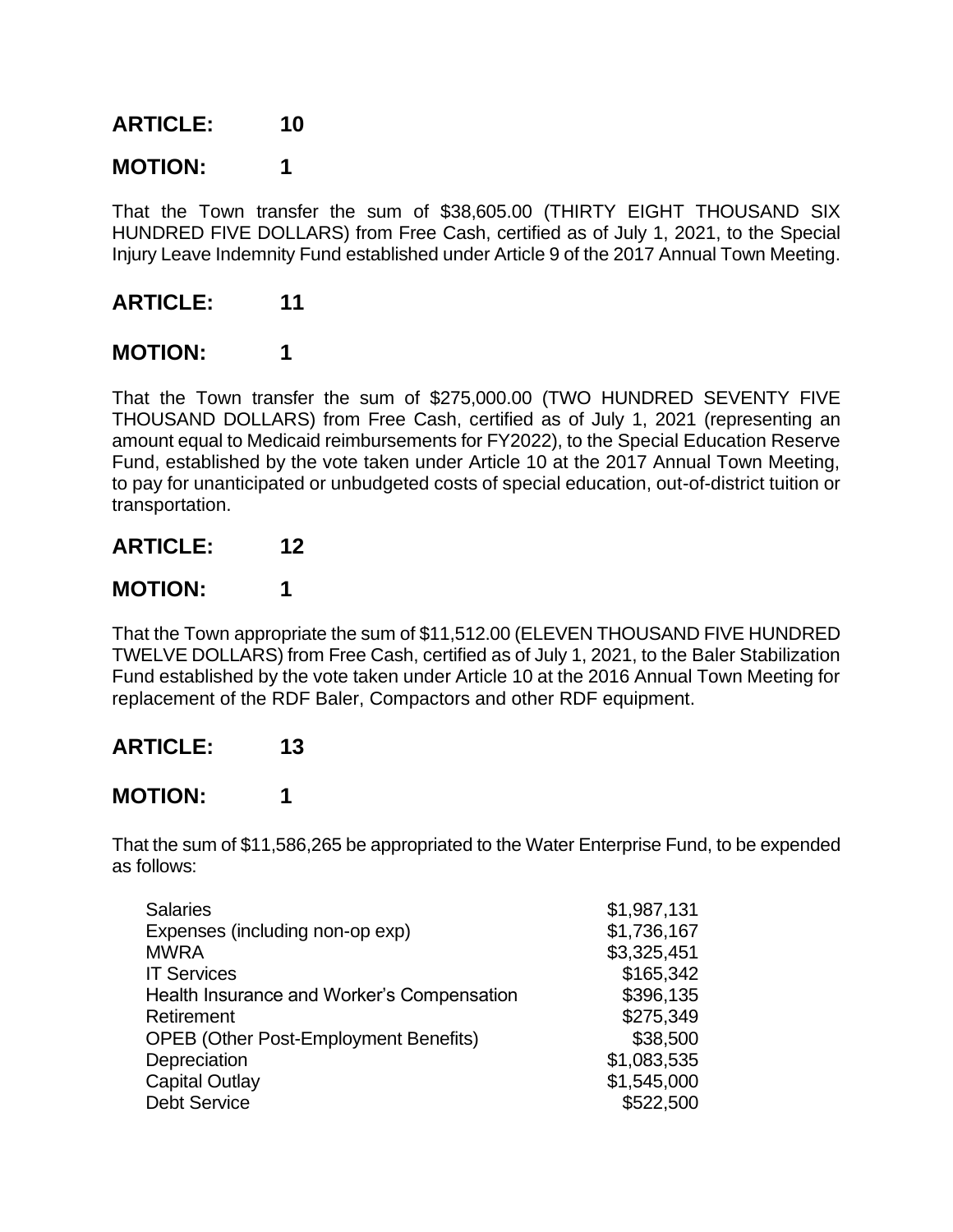| <b>Emergency Reserve</b>             | \$511,155    |
|--------------------------------------|--------------|
| <b>Total Authorized Use of Funds</b> | \$11,586,265 |

And that \$11,586,265 be raised as follows:

| <b>Department Receipts</b>    | \$9,717,120  |
|-------------------------------|--------------|
| Depreciation                  | \$1,083,535  |
| Retained Earnings / Free Cash | \$785,610    |
| <b>Total Sources of Funds</b> | \$11,586,265 |

### **ARTICLE: 14**

### **MOTION: 1**

That the sum of \$10,236,667 be appropriated for the Sewer Enterprise Fund, to be expended as follows:

| Expenses (including non-op exp)<br><b>MWRA</b><br><b>IT Services</b><br>Health Insurance and Worker's Compensation<br>Retirement<br><b>OPEB (Other Post-Employment Benefits)</b><br>Depreciation<br><b>Capital Outlay</b><br><b>Debt Service</b><br><b>Emergency Reserve</b><br><b>Total Authorized Use of Funds</b><br>And that \$10,236,667 be raised as follows: | <b>Salaries</b> | \$ | 913,893      |
|---------------------------------------------------------------------------------------------------------------------------------------------------------------------------------------------------------------------------------------------------------------------------------------------------------------------------------------------------------------------|-----------------|----|--------------|
|                                                                                                                                                                                                                                                                                                                                                                     |                 |    | 429,200      |
|                                                                                                                                                                                                                                                                                                                                                                     |                 |    | 6,331,423    |
|                                                                                                                                                                                                                                                                                                                                                                     |                 |    | 54,100       |
|                                                                                                                                                                                                                                                                                                                                                                     |                 |    | 166,436      |
|                                                                                                                                                                                                                                                                                                                                                                     |                 |    | 103,205      |
|                                                                                                                                                                                                                                                                                                                                                                     |                 |    | 16,500       |
|                                                                                                                                                                                                                                                                                                                                                                     |                 |    | 491,465      |
|                                                                                                                                                                                                                                                                                                                                                                     |                 |    | 930,000      |
|                                                                                                                                                                                                                                                                                                                                                                     |                 |    | 267,482      |
|                                                                                                                                                                                                                                                                                                                                                                     |                 |    | 532,963      |
|                                                                                                                                                                                                                                                                                                                                                                     |                 |    | \$10,236,667 |
|                                                                                                                                                                                                                                                                                                                                                                     |                 |    |              |

| <b>Department Receipts</b>    | \$9,745,202  |
|-------------------------------|--------------|
| Depreciation                  | 491,465      |
| <b>Retained Earnings</b>      |              |
| <b>Total Sources of Funds</b> | \$10,236,667 |

### **ARTICLE: 15**

### **MOTION: 1**

That funding from electric revenues and retained earnings to the Municipal Light Plant be used to pay for the operating and capital expenditures as follows: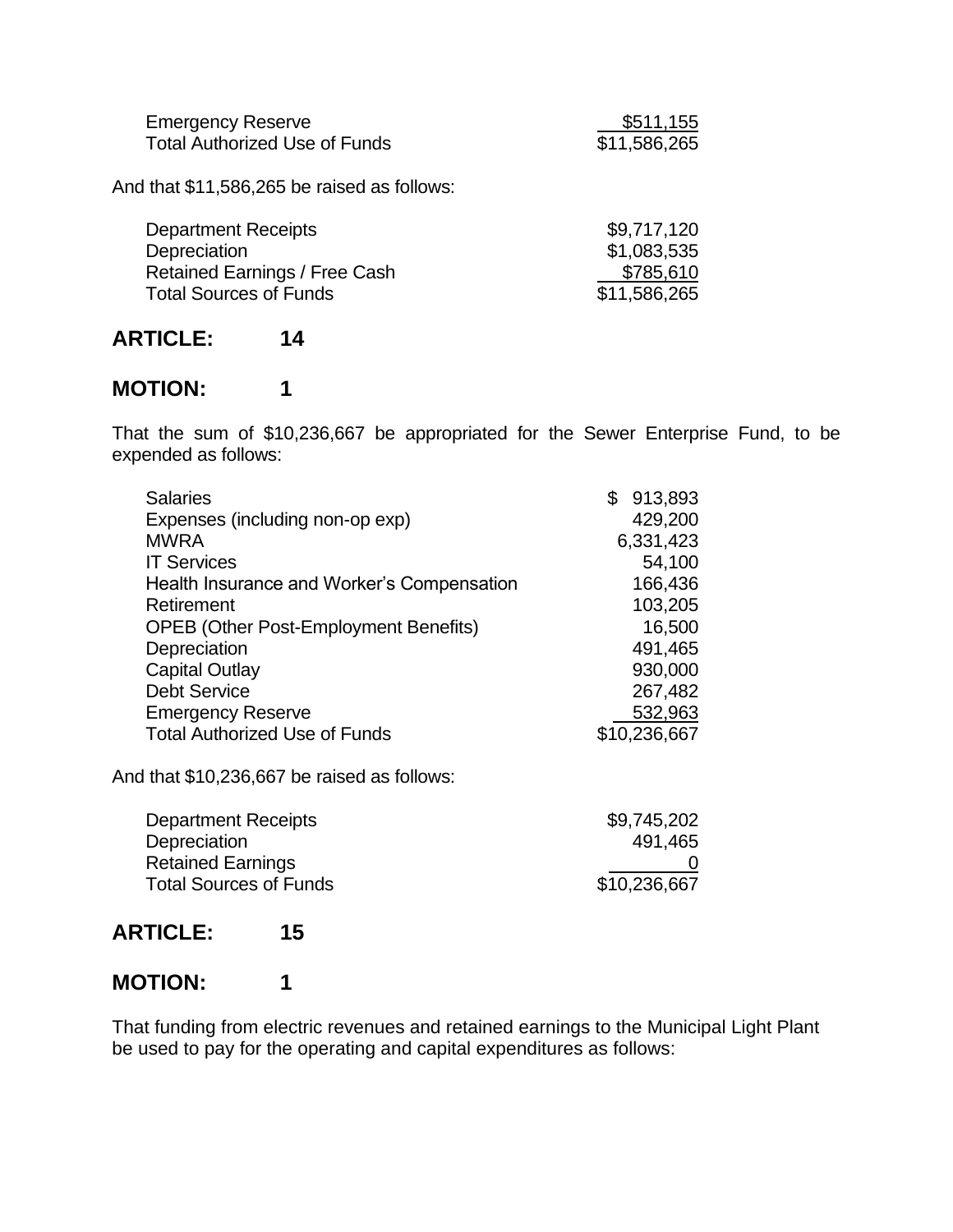| <b>Operating Budget*:</b>                                                                                                                                                                                               |              |
|-------------------------------------------------------------------------------------------------------------------------------------------------------------------------------------------------------------------------|--------------|
| <b>Operating Salaries</b>                                                                                                                                                                                               | \$1,266,581  |
| <b>Materials and Services</b>                                                                                                                                                                                           | 1,219,924    |
| <b>IT Services</b>                                                                                                                                                                                                      | 169,500      |
| <b>Health Insurance</b>                                                                                                                                                                                                 | 241,175      |
| <b>Contribution to Employee Retirement</b>                                                                                                                                                                              | 330,099      |
| <b>Purchase Power</b>                                                                                                                                                                                                   | 18,974,000   |
| Transmission                                                                                                                                                                                                            | 7,111,000    |
| Sub Total                                                                                                                                                                                                               | \$29,312,279 |
| Capital Outlays:                                                                                                                                                                                                        |              |
| <b>Salaries</b>                                                                                                                                                                                                         | 956,695      |
| Services/Materials                                                                                                                                                                                                      | 3,103,909    |
| <b>Vehicles</b>                                                                                                                                                                                                         | 197,840      |
| <b>Health Insurance</b>                                                                                                                                                                                                 | 241,175      |
| <b>Contribution to Employee Retirement</b>                                                                                                                                                                              | 330,099      |
| <b>Sub Total</b>                                                                                                                                                                                                        | 4,829,718    |
| Payments That Benefit the Town:                                                                                                                                                                                         |              |
| Payment In Lieu of Taxes                                                                                                                                                                                                | 1,000,000    |
| <b>Power Supply Contingencies</b>                                                                                                                                                                                       | 850,000      |
| Total Fiscal Year 2023 Budget Request<br>*Excludes depreciation expense in the amount of \$3,775,000.<br>n an de la basilia de la contrata de la contrata de la contrata de la contrata de la contrata de la contrata d | \$35,991,997 |

Or to take any other action in relation thereto.

### **ARTICLE: 16**

### **MOTION: 1**

That the sum of \$85,000.00 (EIGHTY FIVE THOUSAND DOLLARS) be appropriated to the Community Preservation Committee to be expended for any permissible administrative purpose under the Community Preservation Act, said appropriation to be funded entirely from unreserved balances on hand in the Community Preservation Fund; and

That the following amounts from the Community Preservation Fund revenues received for Fiscal Year 2022 be reserved for the following community preservation categories:

- Historic Resources \$230,000
- Community Housing \$230,000

and in the case of each specified reserve, such reserved amounts shall be made available to fund Historic Resources and Community Housing appropriations by this Town Meeting, and further that the debt service appropriated under Article 8.2 satisfies the Open Space reserve requirement.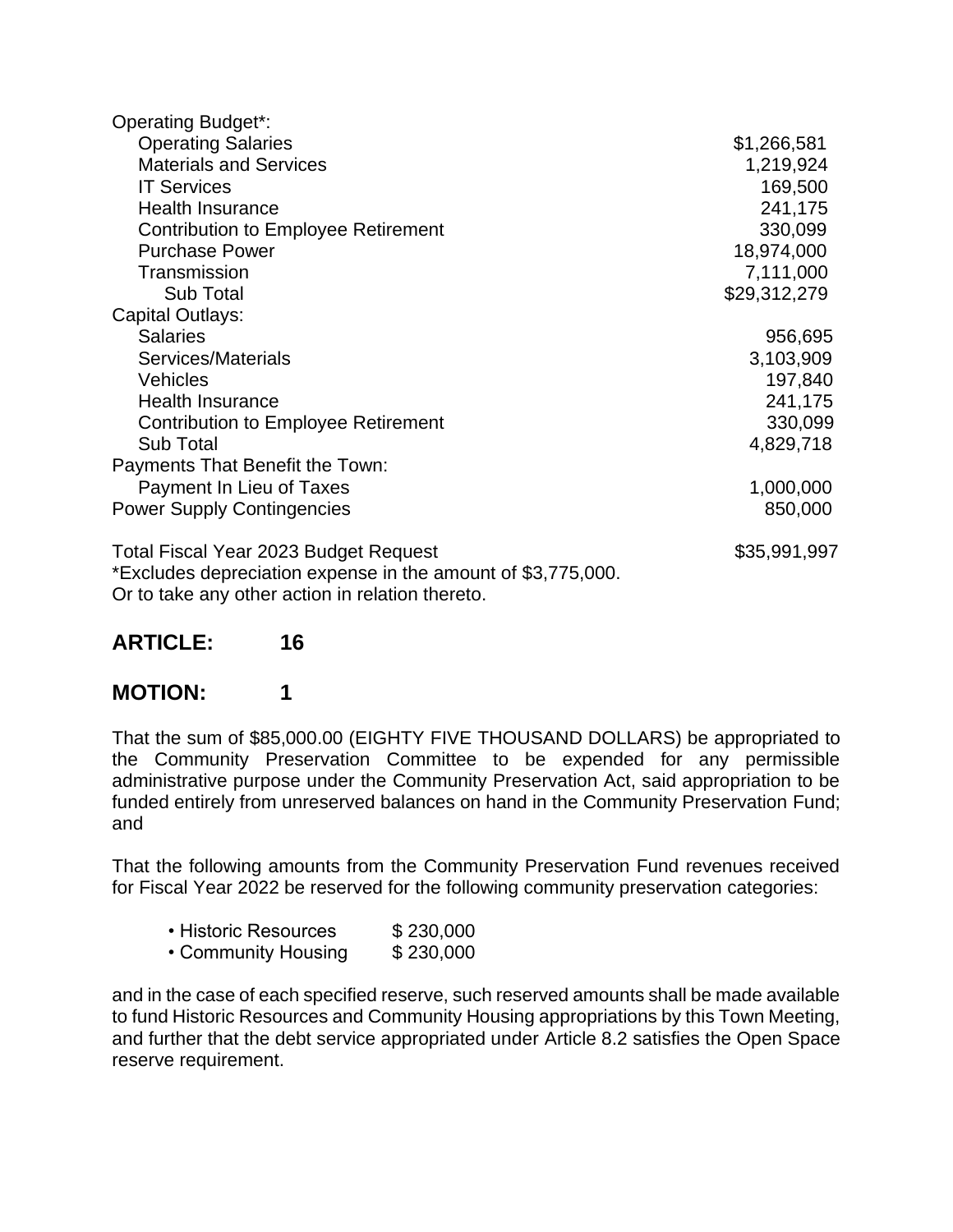### **MOTION: 2**

To appropriate \$80,000.00 (EIGHTY THOUSAND DOLLARS) to the Natural Resources Commission for a weed harvester, such appropriation to be funded with funds made available at the close of this Town Meeting, entirely from the Community Preservation Fund undesignated balance as of June 30, 2021.

### **ARTICLE: 16**

#### **MOTION: 3**

To appropriate \$20,000.00 (TWENTY THOUSAND DOLLARS) to the Natural Resources Commission for a lawn conversion pilot program, such appropriation to be funded entirely from the Community Preservation Fund undesignated balance as of June 30, 2021.

#### **ARTICLE: 16**

### **MOTION: 4**

To appropriate \$400,000.00 (FOUR HUNDRED THOUSAND DOLLARS) to the Natural Resources Commission for the retrofit of the Hunnewell Field Lights, such appropriation to be funded entirely from the Community Preservation Fund undesignated balance as of June 30, 2021.

### **ARTICLE: 16**

### **MOTION: 5**

To appropriate \$7,500.00 (SEVEN THOUSAND FIVE HUNDRED DOLLARS) to the Planning Board for the restoration of the 1897 Town Atlas, such appropriation to be funded with funds made available at the close of this Town Meeting, entirely from the Community Preservation Historic Resource Fund as of June 30, 2021.

### **ARTICLE: 16**

### **MOTION: 6**

To appropriate \$58,000.00 (FIFTY EIGHT THOUSAND DOLLARS) to the Natural Resources Commission for the active field optimization study, such appropriation to be funded with funds made available at the close of this Town Meeting, to be funded entirely from the Community Preservation Open Space Reserve Fund as of June 30, 2021.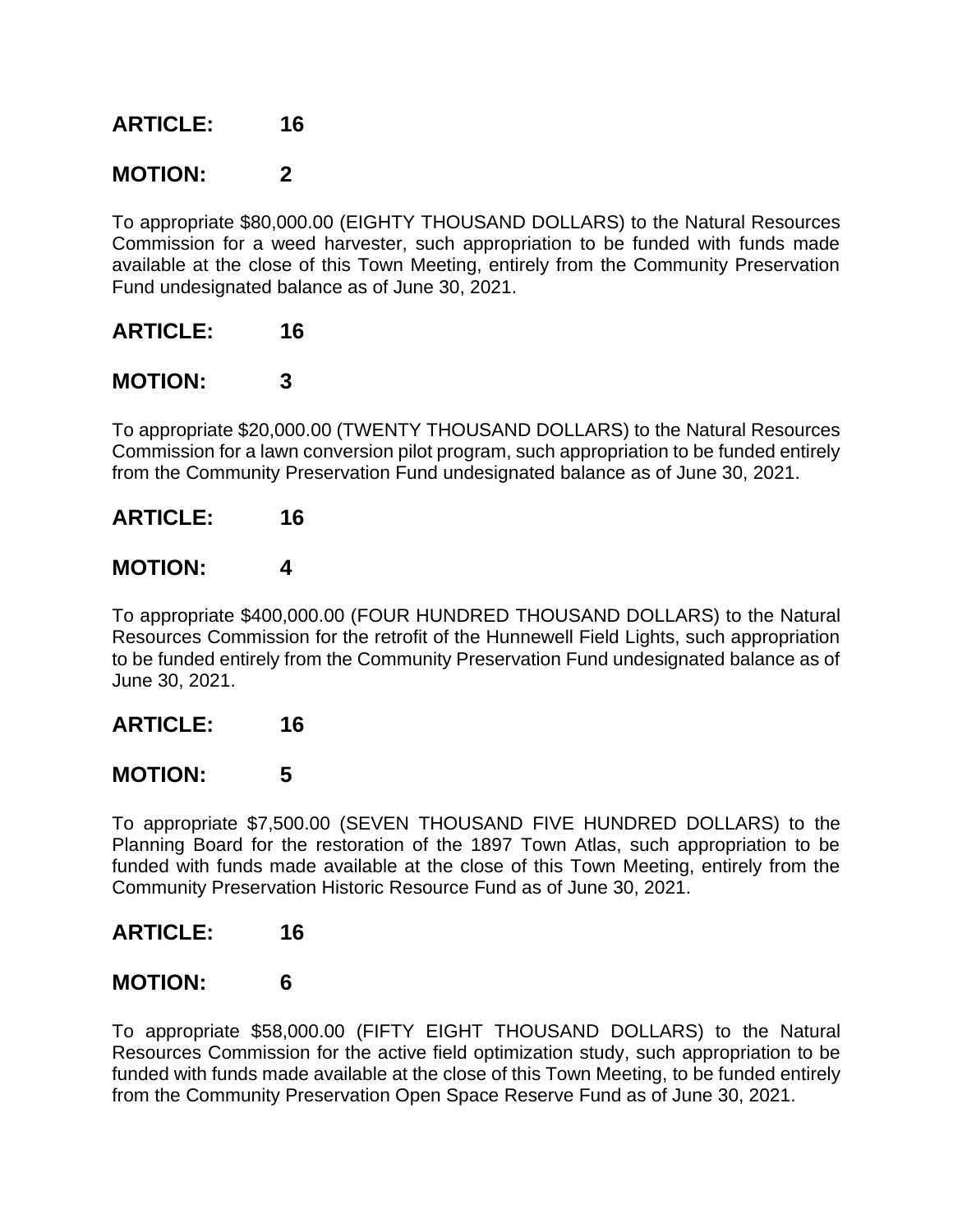## **MOTION: 1**

That the Town appropriate the sum of \$397,100 (THREE HUNDRED NINETY SEVEN THOUSAND ONE HUNDRED DOLLARS) to be expended under the direction of the Select Board for all costs related to the leasing of office space for the purposes of housing the Town's Land Use Departments (Planning, Building Department, Zoning Board of Appeals, Natural Resources Commission) and the relocation of the Land Use Departments to said office space, as part of the Town Hall Interior Renovation project, and which costs shall include, but not be limited to, architectural and engineering designs, plans and other specifications, bid documents, permitting, and any associated costs in connection therewith, and for the purpose of meeting such appropriation, said sum to be raised by a transfer from Free Cash as certified as of June 30, 2021, such appropriation to be funded with funds made available at the close of this Town meeting.

### **ARTICLE: 18**

### **MOTION: 1**

That the Town appropriate the sum of \$195,129.00 (ONE HUNDRED NINETY FIVE THOUSAND ONE HUNDRED TWENTY NINE DOLLARS) to be expended under the direction of the Police Department for engineering designs, bid documents, installation, construction, reconstruction, rehabilitation, and repair of the Wellesley Communications Center radio antenna, tower erection and grounding ice bridge installation, construction of a new concrete pad, and removal of existing antenna, including all costs incidental and related thereto, said sum to be raised by a transfer from Free Cash as certified as of June 30, 2021.

### **ARTICLE: 19**

### **MOTION: 1**

That the Town appropriate the sum of \$2,450,000.00 (TWO MILLION FOUR HUNDRED FIFTY THOUSAND DOLLARS) to be expended under the direction of the Board of Public Works for engineering services, plans and specifications, bid documents, construction services, and associated costs related to the construction, reconstruction, rehabilitation, and repair of Walnut Street, including street, sidewalk and/or drainage repairs and improvements; that to meet such appropriation to authorize the Town Treasurer, with the approval of the Select Board, to borrow the sum of \$2,450,000.00 (TWO MILLION FOUR HUNDRED FIFTY THOUSAND DOLLARS) in accordance with Chapter 44, Section 7(1) of the Massachusetts General Laws, or any other enabling authority and to issue bonds or notes of the Town therefor.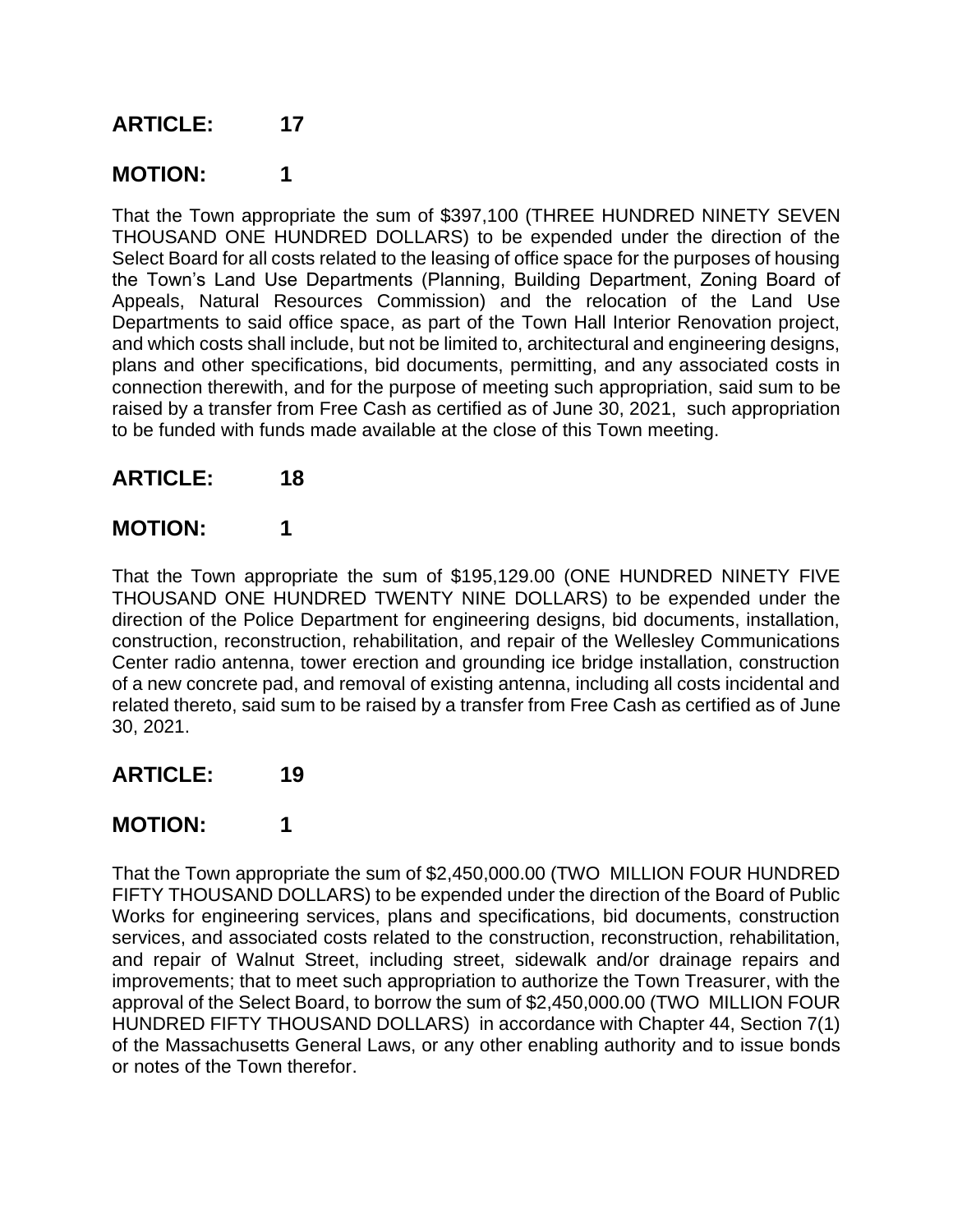## **MOTION: 1**

That the Town appropriate the sum of \$2,500,000.00 (TWO MILLION FIVE HUNDRED THOUSAND DOLLARS) to be expended under the direction of the Board of Public Works for engineering designs, bid documents, construction, reconstruction, rehabilitation, and repair of the Middle School Parking Lots, including street, sidewalk and/or drainage repairs and improvements, including all costs incidental and related thereto, said sum to be raised as follows:

- \$306,143.89 to be transferred from the Middle School Building Systems project approved at ATM 2019 Article 20, Motion 1
- \$2,193,856.11 by a transfer from Free Cash as certified as of June 30, 2021,

funds for such appropriations are to be made available at the close of this Town meeting.

### **ARTICLE: 21**

### **MOTION: 1**

That the Town appropriate the sum of \$1,250,000.00 (ONE MILLION TWO HUNDRED FIFTY THOUSAND DOLLARS) to be expended under the direction of the Facilities Management Department for engineering designs, bid documents, construction, reconstruction, replacement, and retrofitting of light fixtures with light emitting diode (LED) fixtures at the High School, for energy conservation purposes, including all costs incidental and related thereto, said sum to be raised by a transfer from Free Cash as certified as of June 30, 2021.

### **ARTICLE: 22**

### **MOTION: 1**

That the Town appropriate the sum of \$295,000.00 (TWO HUNDRED NINETY FIVE THOUSAND DOLLARS) to be expended under the Department of Public Works for the purpose of financing the construction and reconstruction of sewers and sewerage systems for inflow/infiltration purposes, and for all costs incidental and related thereto; that to meet such appropriation, to authorize the Town Treasurer, with the approval of the Select Board, to borrow the sum of \$295,000.00 (TWO HUNDRED NINETY FIVE THOUSAND DOLLARS) under Chapter 44 of the Massachusetts General Laws or any other enabling authority; and that the Treasurer with the approval of the Select Board is authorized to contract for and expend any federal or state aid available for the project; and that the Select Board is authorized to take any other action necessary to carry out this project.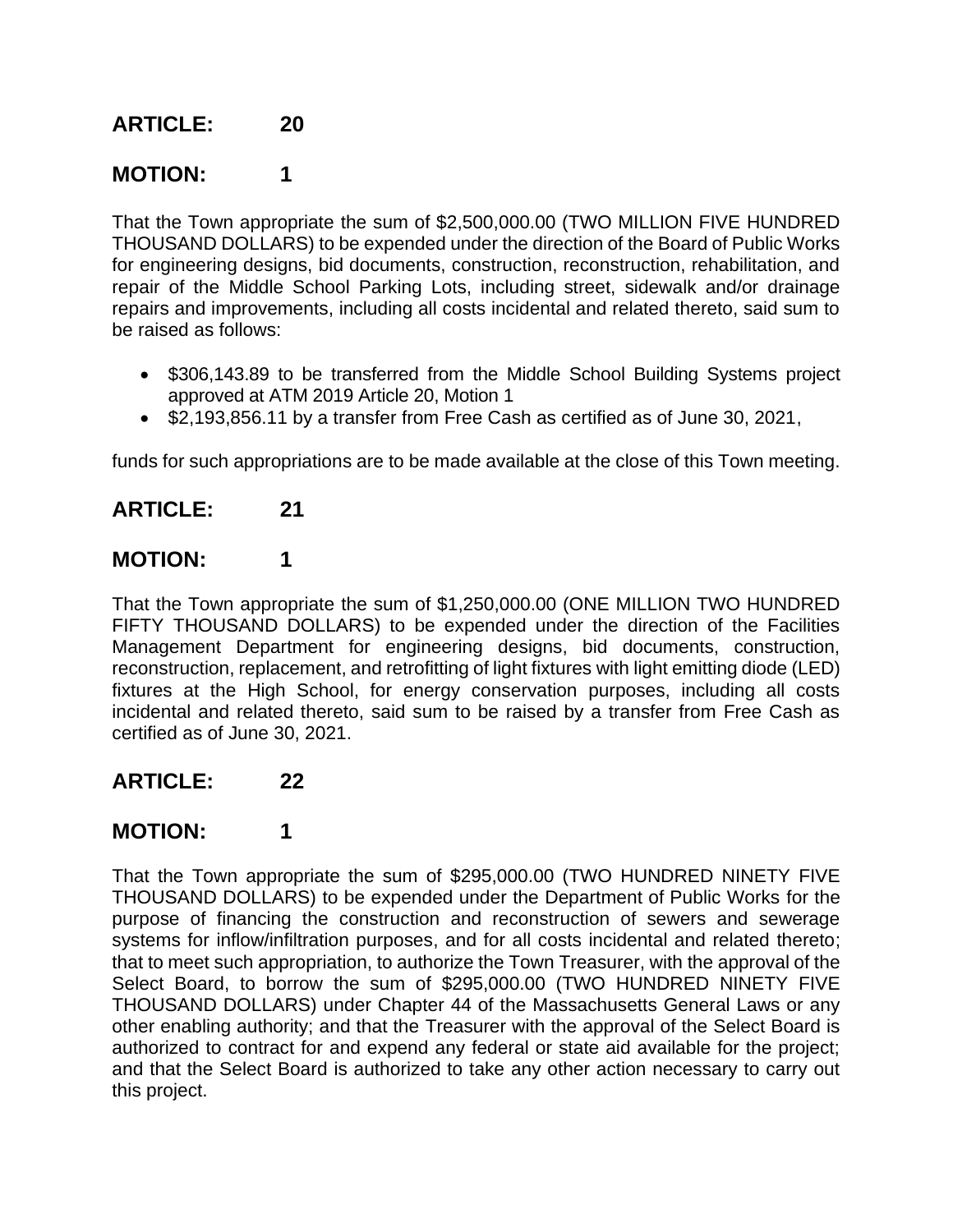### **MOTION: 2**

That the Town appropriate the sum of \$2,500,000.00 (TWO MILLION FIVE HUNDRED THOUSAND DOLLARS) to be expended under the Department of Public Works for the purpose of the construction, reconstruction, rehabilitation, alteration, remodeling or other improvements to the Town's water system, including cleaning and lining or replacement of unlined water mains, purchase and installation of water meters and water meter reading systems, installations and/or upgrades of water booster pump stations, GIS mapping and system modeling, and engineering planning, design and construction services associated with any of these activities, and for all costs incidental and related thereto, that to meet this appropriation the Treasurer with the approval of the Select Board is authorized to borrow the sum of \$2,500,000.00 (TWO MILLION FIVE HUNDRED THOUSAND DOLLARS) under Chapter 44 of the Massachusetts General Laws or any other enabling authority; and that the Treasurer with the approval of the Select Board is authorized to contract for and expend any federal or state aid available for the project; and that the Select Board is authorized to take any other action necessary to carry out this project.

- **ARTICLE: 23 MOTION: 1** NO MOTION **ARTICLE: 24**
- **MOTION: 1**

That the Town Meeting establish a Town Meeting Operations Study Committee to be structured, organized, and charged as follows:

- 1. Committee Membership and Organization
	- A. The Committee shall consist of five (5) existing or former Town Meeting Members to be appointed by the Select Board in consultation with the Moderator.
	- B. The Town Moderator or his designee shall call and lead the Committee's first organizational meeting, in which the Committee may elect officers as it deems appropriate. The Town Moderator shall not vote or count towards the Committee's quorum.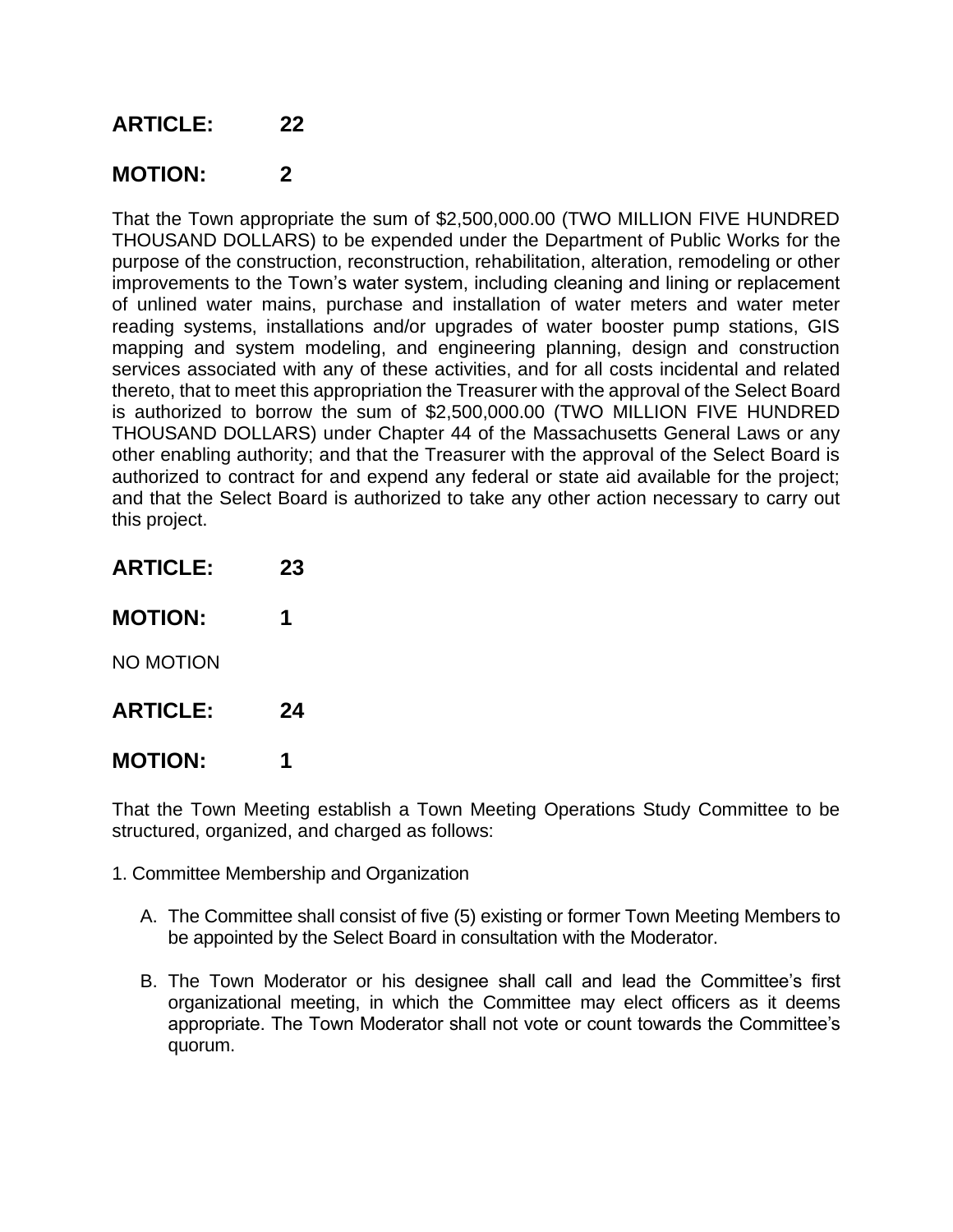C. The Town Clerk, pending availability, will be an ex officio member of the Committee, but shall not be required . The Town Clerk shall not vote or count towards the Committee's quorum.

#### 2. Committee Charge

The Committee is charged with a comprehensive examination of the operations of Town Meeting through the study of the Town Meeting Guidelines, Town Bylaws, Chapter 202 of the Acts of 1932, as amended, and MGL Chapter 39 and Chapter 43A, identifying needed revisions and modifications. The Committee's study shall include, but not be limited to:

- A. Evaluating the benefits and challenges of electronic voting;
- B. Evaluating the need, if any, for substantive revisions, clarifications, or updating the procedure and method for submitting motions;
- C. Evaluating the Town's current process for reconsideration of a Town Meeting action;
- D. Evaluating the duration of speaking time for both Town Meeting Members and for resident non-Town Meeting members;
- E. Evaluating whether to introduce motions "to move the question" and, if so under what conditions and with what limitations;
- F. Evaluating the Town Meeting procedures for adjournment of Town Meeting;
- G. Evaluating the Town Bylaws for Town Meeting including public notification of Town Meeting and dates of Town Meeting;
- H. Evaluating the extension of the Moderator's term from one year to three years; and
- I. Assessing ways the residents engage with Town Meeting.
- 3. Committee Reports
	- A. The Committee shall provide a report to both the Select Board and Moderator by November 1, 2022, or seek an extension, if necessary, in order to
		- I. Make recommendations in order of priority with respect to modifications in Town Meeting Guidelines; and
		- II. Offer any recommended Town Meeting warrant articles for inclusion on the 2023 Annual Town Meeting Warrant, including modifications to the Town's Bylaws and to Chapter 202 of the Acts of 1932, as amended: and
		- III. Offer any recommended actions that the Select Board, Town Clerk, or Moderator can take immediately, under their respective authority, that do not require a bylaw change or the additional appropriation of funds not currently available.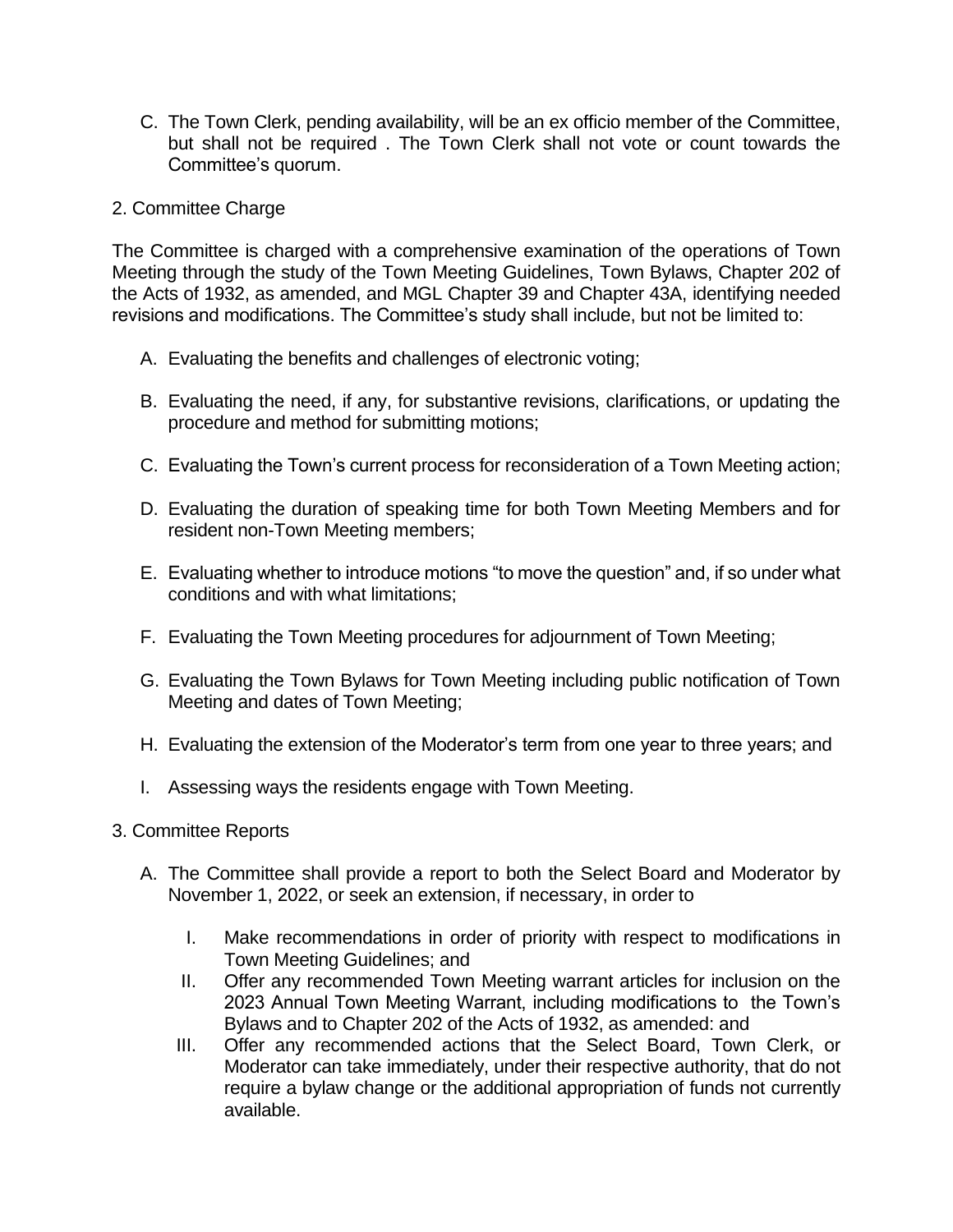- B. The Committee shall provide a final report to the 2023 Annual Town Meeting on all of the subjects listed herein.
- 4. Dissolution

Absent a vote of a future Town Meeting to maintain it, the Committee shall dissolve following the close of the 2023 Annual Town Meeting, absent a vote by a future Town Meeting.

### **ARTICLE: 25**

### **MOTION: 1**

That the Town revise the Town of Wellesley Personnel Policy, by:

- 1. Modifying the following policies: (1) Appropriations policy; (2) Bereavement Leave policy; (3) Classification and Salary Plan policy; (4) Drug and Alcohol Testing policy; (5) Drug Free Workplace policy; (6) Employee Work Performance policy; (7) Group Insurance policy; (8) Holidays with Pay policy; (9) Jury Duty Pay policy; (10) Longevity policy; (11) Overtime Pay policy; (12) Personal Days policy; (13) Recognition Program for Professional Staff policy; (14) Recruitment and Selection policy; (15) Salary Adjustments and Increases policy; (16) Sick Leave policy; (17) Standards of Conduct and Discipline policy; (18) Starting Rates policy; (19) Tuition Refund policy; (20) Vacations with Pay policy; (21) Workers' Compensation policy; and (22) Workplace Violence policy; and
- 2. Adding the following new policies: (1) Remote Work policy; and (2) Definitions

And which changes are reflected in the Town of Wellesley Personnel Policy Updates document, on file with the Town Clerk.

#### **ARTICLE: 26**

### **MOTION: 1**

That the Town vote to appropriate the sum of \$26,500.00 (TWENTY-SIX THOUSAND FIVE HUNDRED DOLLARS), received from the Commonwealth Transportation Infrastructure Enhancement Trust Fund pursuant to Chapter 187 of the Acts of 2016 ("An Act Regulating Transportation Network Companies"), § 8(c)(i), for calendar year 2019, to address the impact of transportation network services on municipal roads, bridges and other transportation infrastructure in the Town, including the complete streets program established in Section 1 of Chapter 90I of the General Laws and other programs that support alternative modes of transportation, by expending said funds under the direction for the following purposes: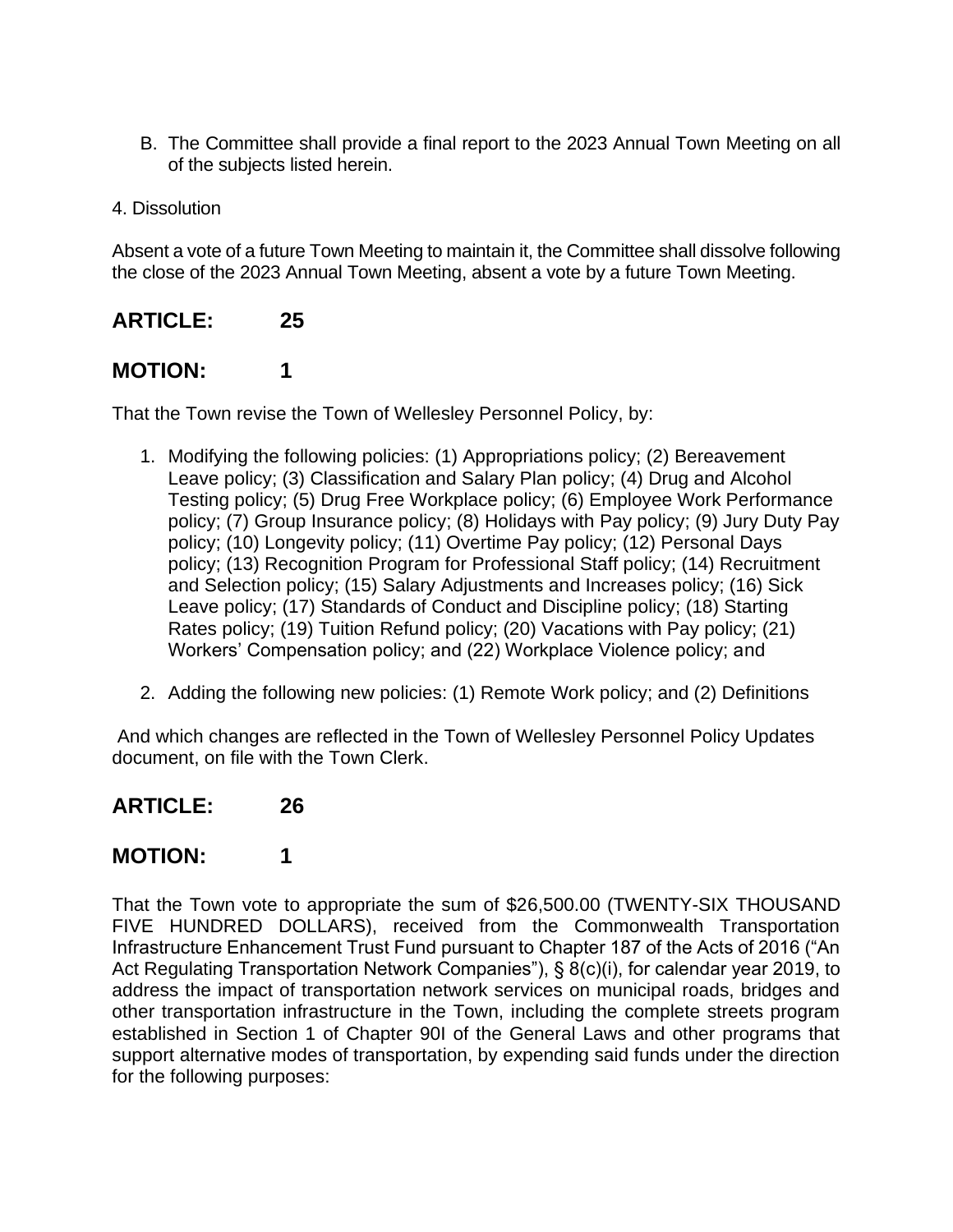- \$18,000 Recreation Committee Bus for Summer Camp (Low-Income Family Assistance)
- \$7,500 Youth Commission Summer Programs
- \$1,000 Health Department to assist housing residents to/from appointments

## **MOTION: 1**

That the Town will vote to authorize the Select Board to petition the General Court for special legislation authorizing said Board, as the local licensing authority, to issue Special Temporary (One Day) licenses for the sale of wine and malt beverages only or all alcoholic beverages to for-profit enterprises conducting an indoor or outdoor activity or enterprise pursuant under Section 14 of Chapter 138; as set forth below; provided, however, that the General Court may make clerical or editorial changes of form only to the bill, unless the Select Board approves amendments to the bill before enactment by the General Court; and provided further that the Select Board is hereby authorized to approve amendments which shall be within the scope of the general public objectives of this petition;

> AN ACT AUTHORIZING THE TOWN OF WELLESLEY TO GRANT CERTAIN LICENSES FOR THE TEMPORARY SALE OF ALCOHOLIC **BEVERAGES**

*Be it enacted by the Senate and House of Representatives in General Court assembled, and by the authority of the same as follows:* 

SECTION 1. Section 1 of Chapter 635 of the Acts of 1982 is hereby amended by inserting before the last clause in the paragraph, the following: "and, pursuant to Section 14 of Chapter 138, special temporary licenses to the responsible manager of any indoor or outdoor activity or enterprise for the sale of wine and malt beverages only".

SECTION 2. This act shall take effect upon its passage.

### **ARTICLE: 28**

## **MOTION: 1**

That the Town amend General Bylaw Article 49.19 Possession and Use of Alcoholic Beverages, to permit the consumption of alcohol within public rights of way (streets, parking areas, and sidewalks) or town owned grounds, and in connection with a liquor license issued by the Select Board, as the licensing authority, pursuant to G.L. c.138, Chapter 635 of the Acts of 1982, or Chapter 25 of the Acts of 2012, as follows: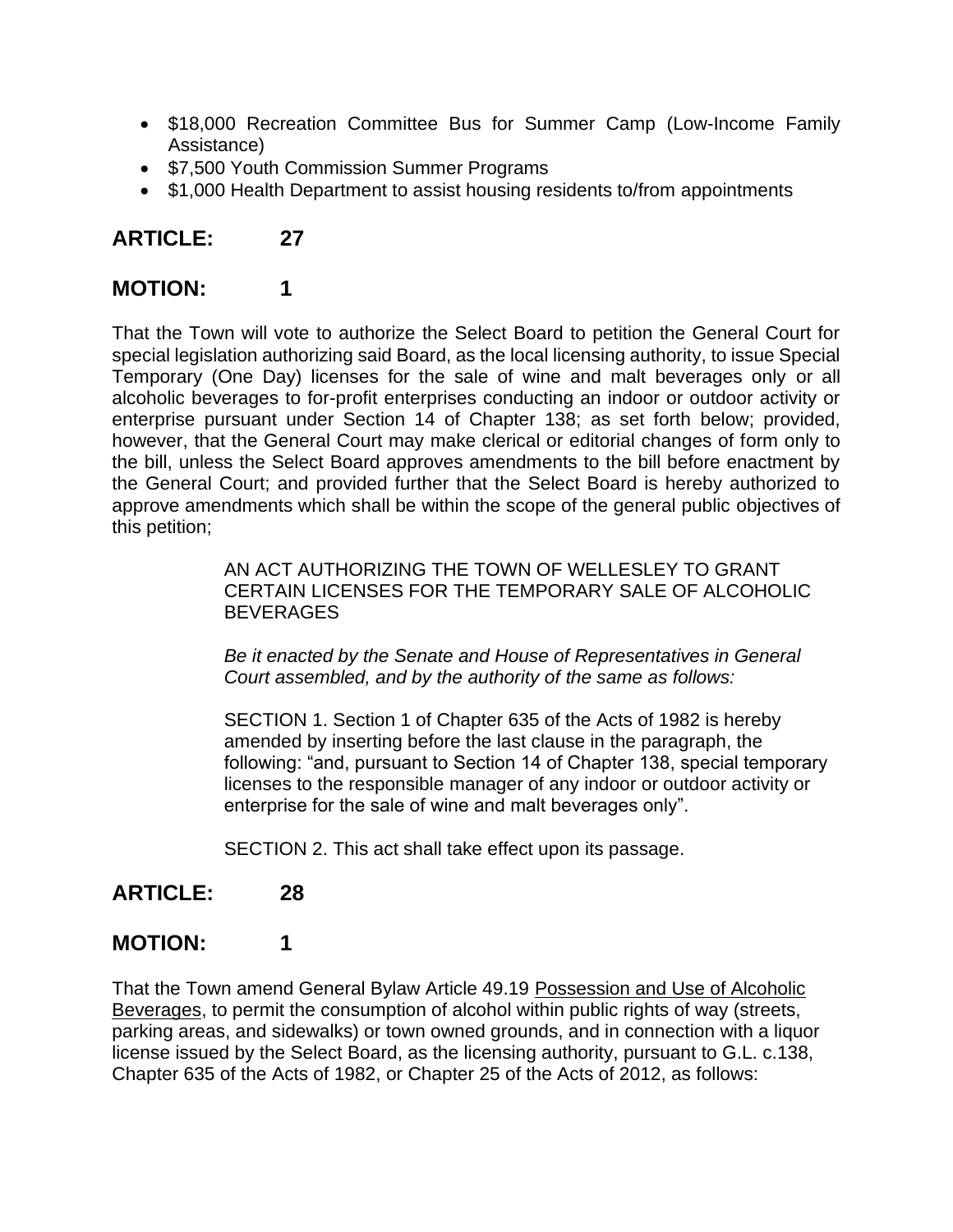1. By striking the first paragraph of Article 49.19, in its entirety, and inserting, in place thereof, the following:

> Drinking or possession of any alcoholic beverage, as defined in G.L. c. 138, while in or upon any building or grounds under the control of the Wellesley School Committee is prohibited. Consumption of alcoholic beverages while in or upon all other Town owned buildings or grounds is also prohibited, except as follows:

- 1. Within Town buildings (a) pursuant to a temporary liquor license issued by the Select Board, or (b) with the prior written approval of the Select Board if alcohol is served and consumed pursuant to a caterer's license under G.L. c.138, §12C; and
- 2. Upon Town owned grounds under the jurisdiction of the Select Board, including, but not limited to, rights of way, sidewalks, and parking lots, and located within Wellesley Square Commercial District, Lower Falls Commercial District, Linden Square Overlay District, Business Districts, and Business A Districts, insofar as may be allowed by a license or land lease issued by the Select Board.

#### And

2. By inserting the phrase "unless in compliance with this section" after the phrase "within the limits of the Town" in the second paragraph of Article 49.19.

### **ARTICLE: 29**

### **MOTION: 1**

That the Town vote to change the reporting structure for the Sustainability Director from the Climate Action Committee to the Executive Director of General Government Services, as follows:

1. Delete Section 12.4, in its entirety, and insert a new Section 12.4, in place thereof, as follows:

12.4 Staff. The Executive Director, pursuant to Section 19.33, shall appoint a Sustainability Director, to assist the Committee in carrying out its work. The Sustainability Director shall report to the Executive Director.

And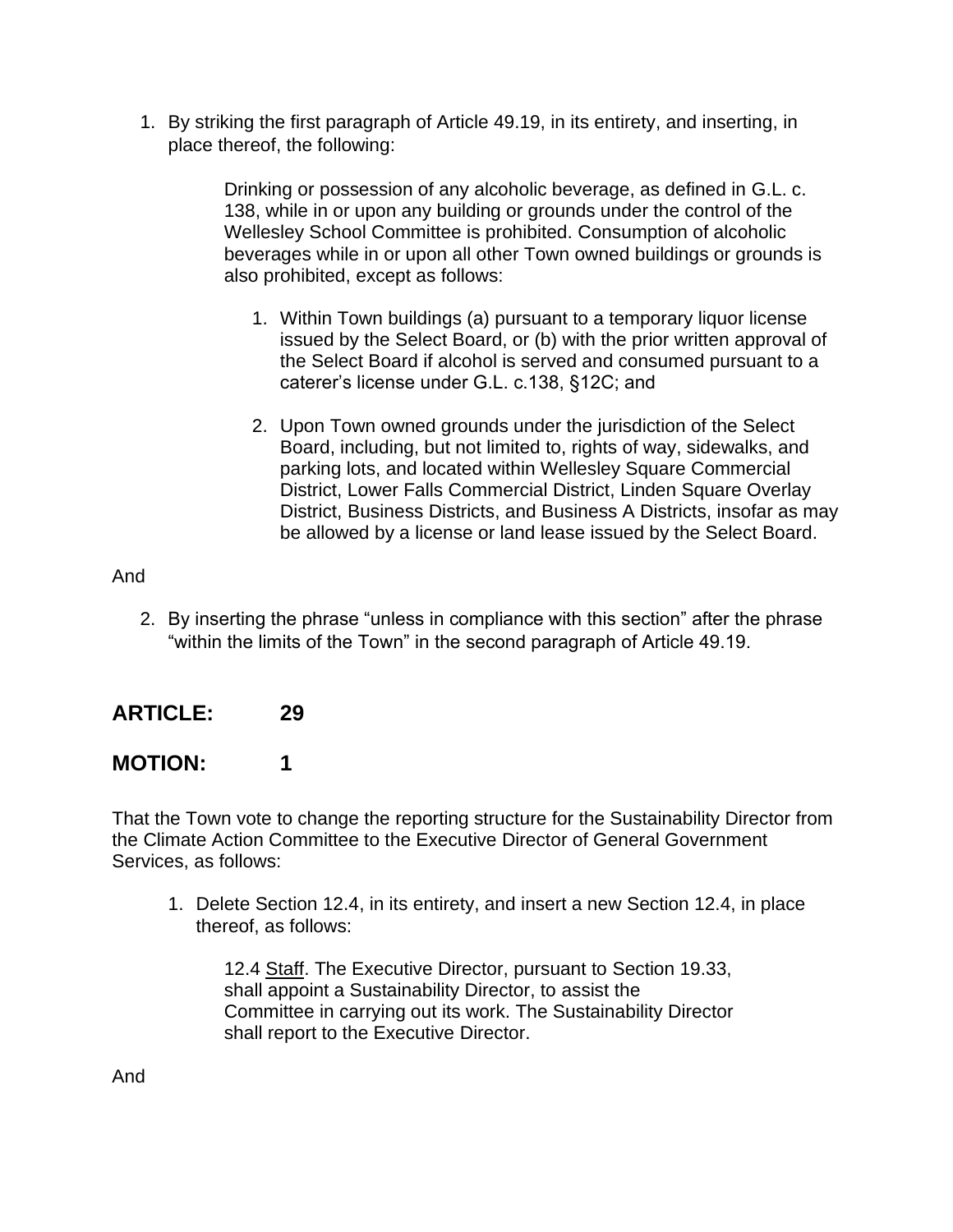2. Insert in Section 19.33, the phrase ", Sustainability Director," after the phrase "Facilities Management Director (*2012)*", as follows:

The Executive Director shall appoint the Finance Director, the Facilities Management Director *(2012),* the Sustainability Director, and the IT Director, such appointments to be subject to the approval of the Select Board (hereinafter referred to as "principal staff") and such other staff as the Executive Director shall deem appropriate and for which funding has been provided. The Executive Director shall exercise general supervision over all Town departments for which the Select Board is the appointing or employing authority.

### **ARTICLE: 30**

### **MOTION: 1**

That the Town vote to amend Article 35. Housing Authority of the General Bylaws to reduce the number of elected officials to three (3), and to add provisions for a tenant of the Housing Authority to be appointed by the Select Board, as follows:

1. Amend Section 35.1 to read as follows:

35.1 Membership. The Town shall have a Housing Authority (for purposes of this Article 35, the "Authority") consisting of five residents, three elected by the Town, one appointed by the Massachusetts Department of Housing and Community Development, and one, a tenant of the Authority, appointed by the Select Board.

#### And

2. Amend Section 35.3 to read as follows:

35.3 Vacancy. A vacancy in the state appointed position shall be filled by the Massachusetts Department of Housing and Community Development for the balance of the unexpired term. A vacancy in the town-appointed tenant position shall be filled by the Select Board. A vacancy among the elected members shall be filled as provided in Section 7.3 of the General Bylaws.

- **ARTICLE: 31**
- **MOTION: 1**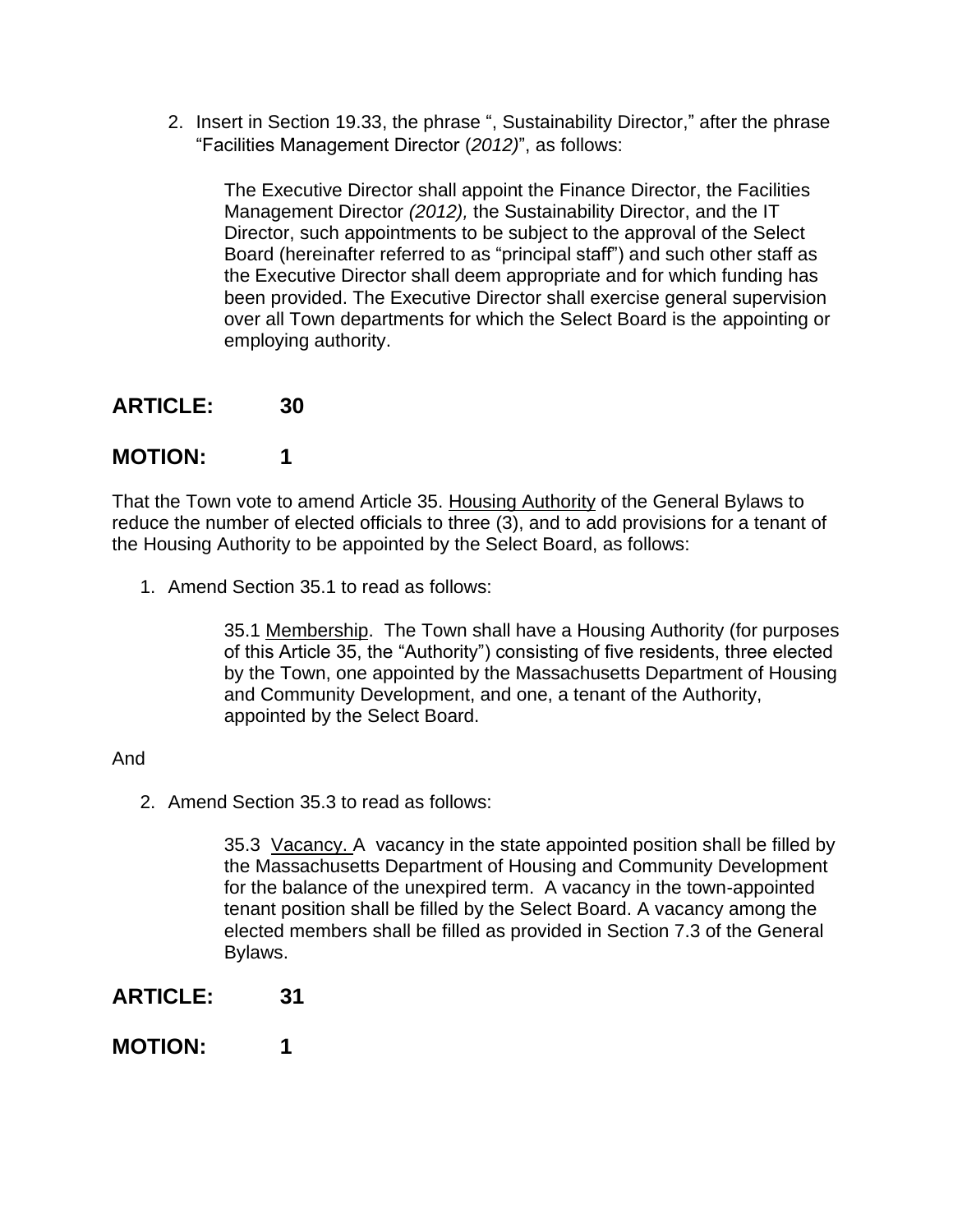That the Town vote to amend Article 52. Bylaw, Rule or Regulations Violations, Non-Criminal Disposition of the General Bylaws by adding a new subsection h under Section 52.B.1 to establish a non-criminal disposition for individuals who, as follows:

(h) Use of Town Recreational Resources for Commercial Gain Without a Permit

School Committee (Article 38)

[1] Enforcement agents: School Committee or designee.

[2 Fine schedule: For use of Town resources for commercial gain: first offense, fifty dollars (\$50); second offense, one hundred dollars (\$100); third and subsequent offenses, two hundred fifty dollars (\$250).

Natural Resources Commission (Article 43)

- [1] Enforcement agents: Natural Resources Commission or designee.
- [2] Fine schedule: For use of Town resources for commercial gain: first offense, fifty dollars (\$50); second offense, one hundred dollars (\$100); third and subsequent offenses, two hundred fifty dollars (\$250).

### **ARTICLE: 32**

## **MOTION: 1**

That the Town vote to amend the General Bylaws Article 19. Select Board as follows:

- 1. Strike from Section 19.7 the position Inspector of Wires (19.7.15), Inspector of Gas and Plumbing (19.7.16) and Inspector of Buildings (19.7.17), and renumber said remaining sections accordingly;
- 2. Amend Section 19.17 to read as follows:

Section 19.17. Weekly Warrant. The Executive Director shall approve all bills before payment by the Treasurer.

- 3. Delete the phrase "a majority of the Select Board" from Section 19.46.a, in its entirety, and insert, in place thereof, the phrase "the Executive Director";
- 4. Delete the phrase "Select Board" from Section 19.46.b, in its entirety, and insert, in place thereof, the phrase "Executive Director";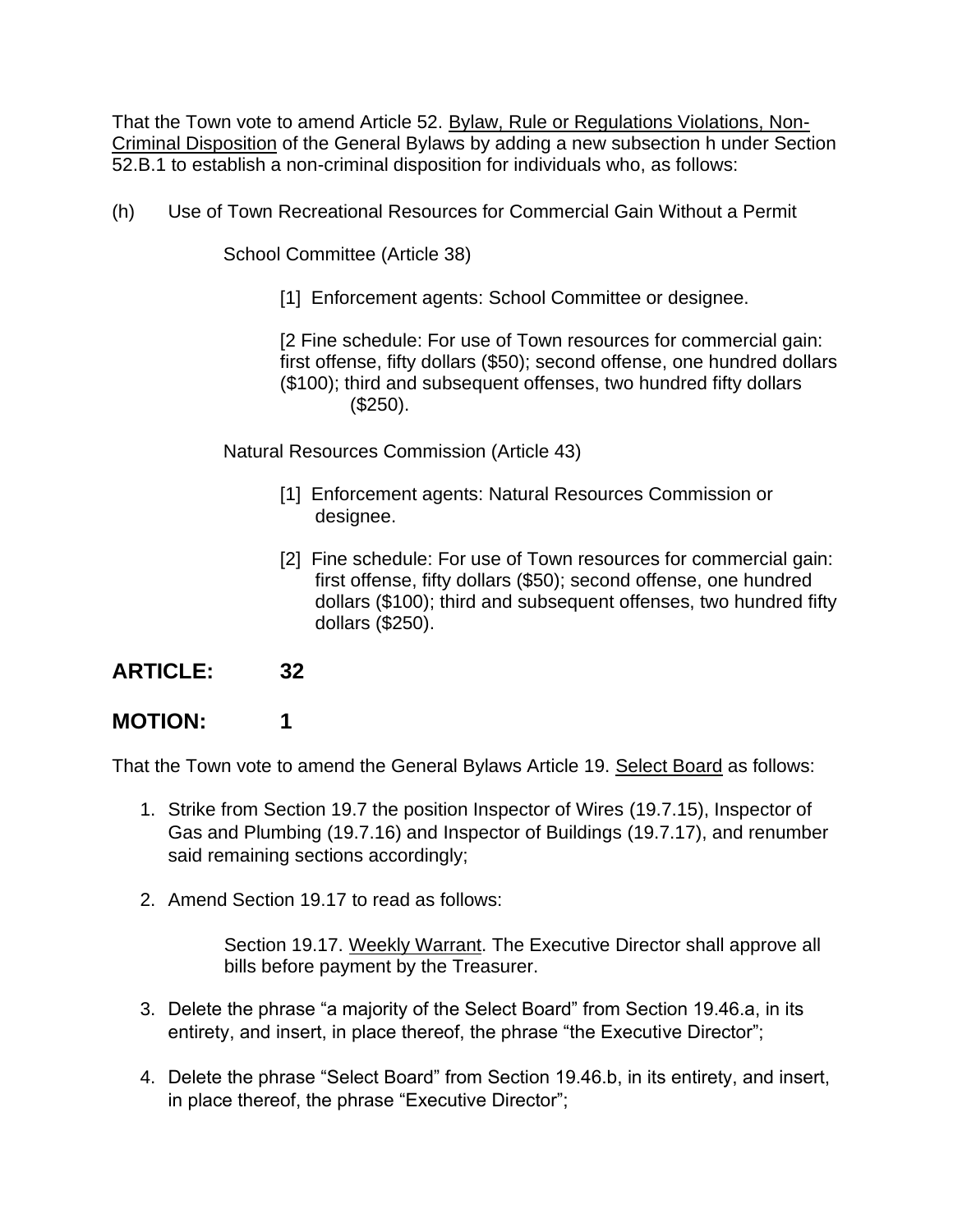- 5. Delete Section 19.20 House Numbers. in its entirety and renumber the remainder of the section; and
- 6. Insert in Section 19.33, the phrase "the Assistant Executive Director," before the phrase "the Finance Director," and delete the phrase "*(2012)*", as follows:

The Executive Director shall appoint the Assistant Executive Director, the Finance Director, the Facilities Management Director, and the IT Director, such appointments to be subject to the approval of the Select Board (hereinafter referred to as "principal staff") and such other staff as the Executive Director shall deem appropriate and for which funding has been provided. The Executive Director shall exercise general supervision over all Town departments for which the Select Board is the appointing or employing authority.

## **ARTICLE: 33**

## **MOTION: 1**

That the Town vote to amend the Zoning Bylaws as follows:

1. Amend Section 1B DEFINITIONS by amending or inserting the following definitions as follows:

Federal Emergency Management Agency (FEMA) – An agency of the United States Federal Government that administers the National Flood Insurance Program. FEMA provides a nationwide flood hazard area mapping study program for communities as well as regulatory standards for development in the flood hazard areas.

Flood – A temporary rise in river, stream or brook flow that results in its water overtopping its banks and inundating Floodway areas adjacent to the channel.

Flood Insurance Rate Map (FIRM) – An official map of a community on which FEMA has delineated both the areas of special flood hazard and the risk premium zones applicable to the community.

Flood Insurance Study Report (FIS Report) – A report which examines, evaluates, and determines flood hazards, and, if appropriate, corresponding water surface elevations, or an examination, evaluation and determination of flood-related erosion hazards.

Flood Plain District – An area subject to danger of periodic flooding, the limits of which are determined by the Special Flood Hazard Area.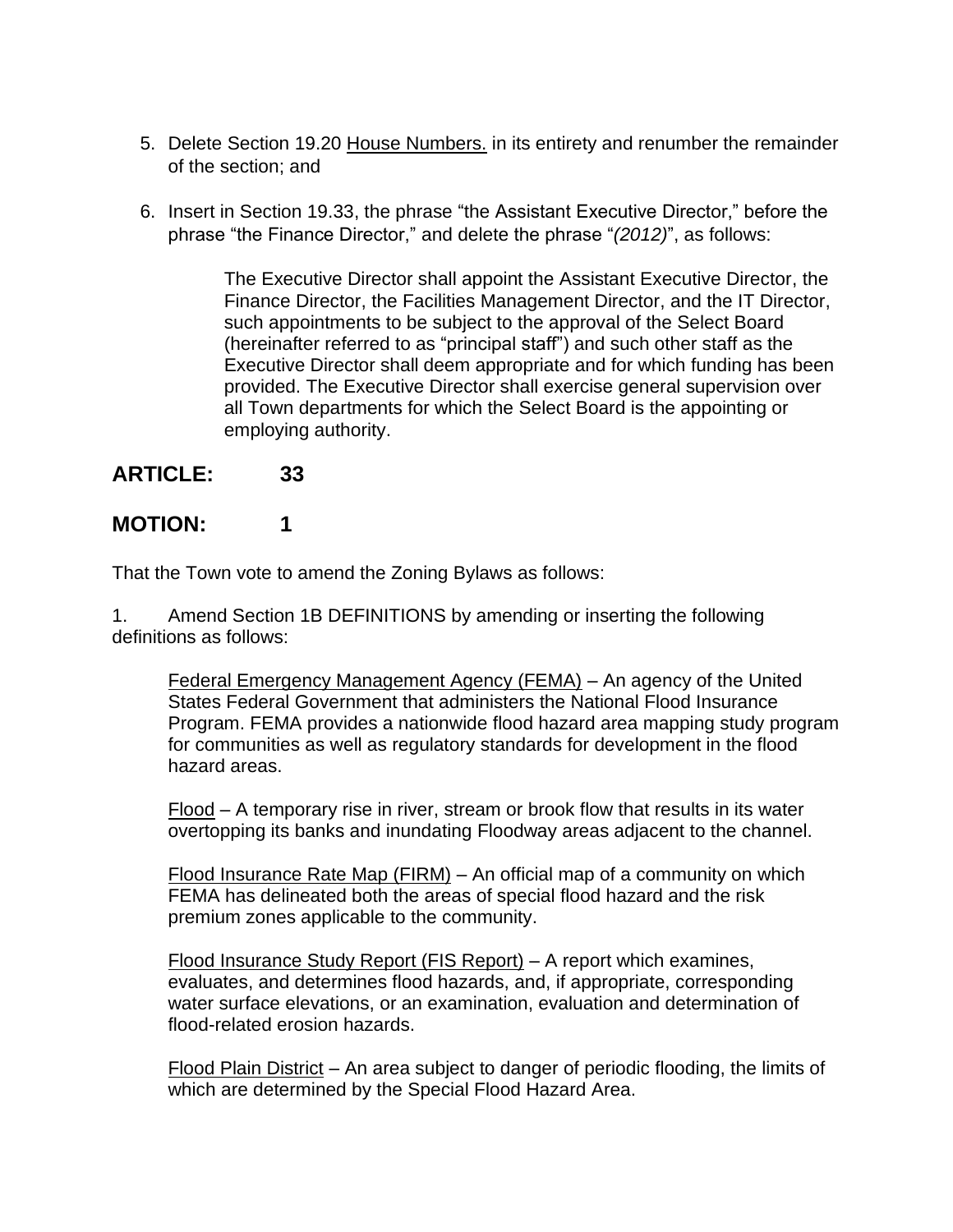Flood Plain Management – the operation of an overall program of corrective and preventive measures for reducing flood damage, including but not limited to emergency preparedness plans, flood control works and flood plain management regulations.

 $F$ loodwater Storage Capacity – The quantity of water which can be held within the flood plain of a wetland.

Floodway – The channel of a river, creek or other watercourse and the adjacent land areas that must be reserved in order to discharge the base flood without cumulatively increasing the water surface elevation more than a designated height.

Functionally Dependent Use – A use which cannot perform its intended purpose unless it is located or carried out in close proximity to water. The term includes only docking facilities, port facilities that are necessary for the loading and unloading of cargo or passengers, and ship building and ship repair facilities, but does not include long-term storage or related manufacturing facilities.

Highest Adjacent Grade – The highest natural elevation of the ground surface prior to construction next to the proposed walls of a structure.

Natural River Channel – A water course with a definite bed and banks to confine and conduct the average flow.

Recreational Vehicle – for use in Section 14B, a vehicle which is:

(a) Built on a single chassis;

(b) 400 square feet or less when measured at the largest horizontal projection;

(c) Designed to be self-propelled or permanently towable by a light duty truck; and

(d) Designed primarily not for use as a permanent dwelling but as temporary living quarters for recreational, camping, travel, or seasonal use.

Regulatory Floodway – See Floodway.

Special Flood Hazard Area - The land area subject to flood hazards and shown on a Flood Insurance Rate Map or other flood hazard map as Zone A, AE, A1-30, A99, AR, AO, AH, V, VO, VE or V1-30.

Watershed Protection District - An area bordering a brook, stream or other water body, the limits of which are determined by a horizontal distance.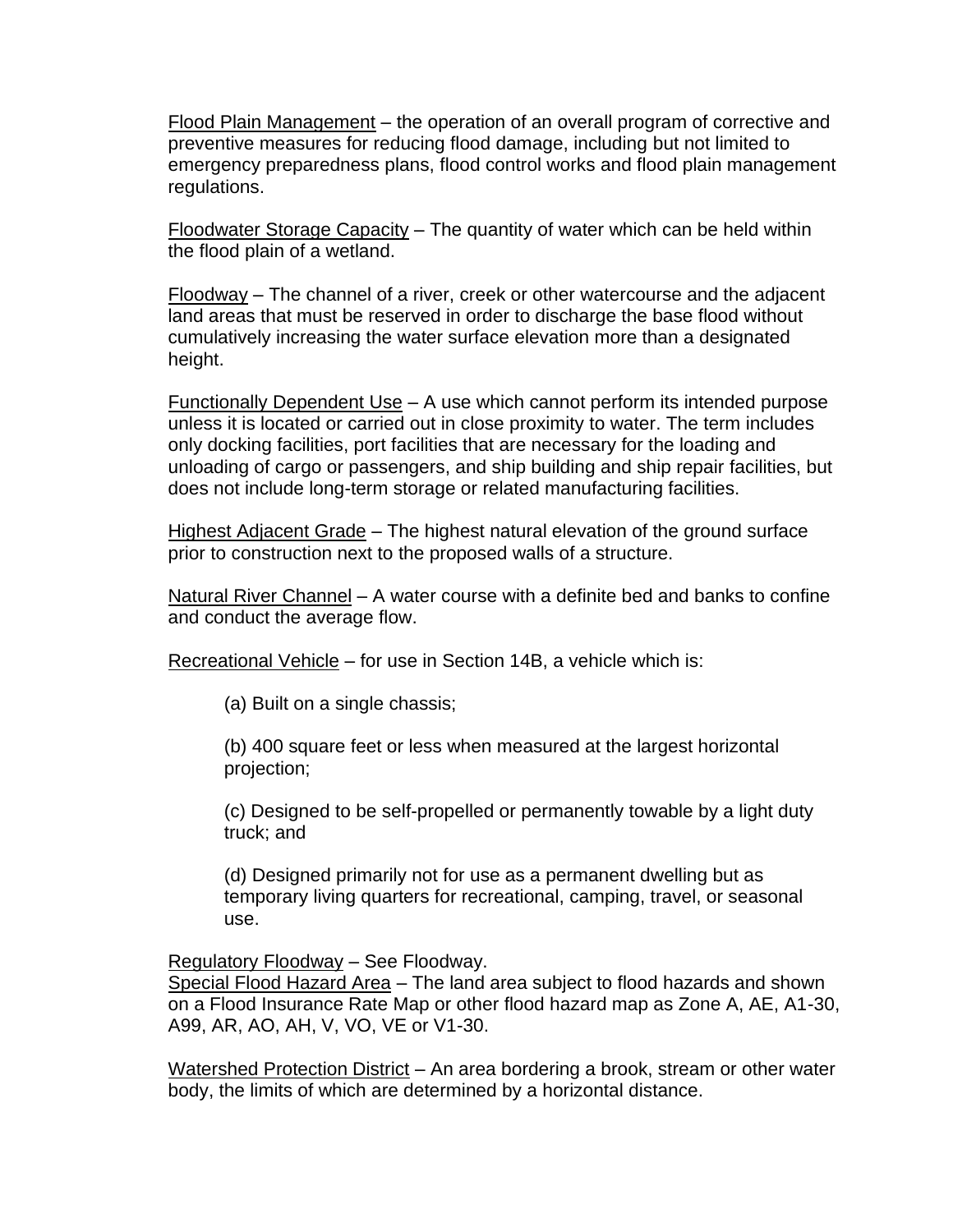2. Amend Section 14B FLOOD PLAIN OR WATERSHED PROTECTION DISTRICTS in its entirety to read as follows:

SECTION 14B. FLOOD PLAIN OR WATERSHED PROTECTION DISTRICTS

#### A. Purposes

The purposes of Flood Plain Districts or Watershed Protection Districts are to:

- 1. Ensure public safety through reducing the threats to life and personal injury;
- 2. Eliminate new hazards to emergency response officials;
- 3. Prevent the occurrence of public emergencies resulting from water quality, contamination, and pollution due to flooding;
- 4. Avoid the loss of utility services which if damaged by flooding would disrupt or shut down the utility network and impact regions of the community beyond the site of flooding;
- 5. Eliminate costs associated with the response and cleanup of flooding conditions;
- 6. Reduce damage to public and private property resulting from flooding waters.

#### B. Definitions

For the purposes of this Section the following terms shall be defined as follows:

Development – Any manmade change to improved or unimproved real estate, including but not limited to building or other structures, mining, dredging, filling, grading, paving, excavation or drilling operations or storage of equipment or materials.

New Construction –Structures for which the start of construction commenced on or after the effective date of the first floodplain management code, regulation, ordinance, or standard adopted by the authority having jurisdiction, including any subsequent improvements to such structures. New construction includes work determined to be substantial improvement.

Start of Construction –the date of issuance for new construction and substantial improvements to existing structures, provided the actual start of construction, repair, reconstruction, rehabilitation, addition, placement or other improvement is within 180 days after the date of issuance. The actual start of construction means the first placement of permanent construction of a building (including a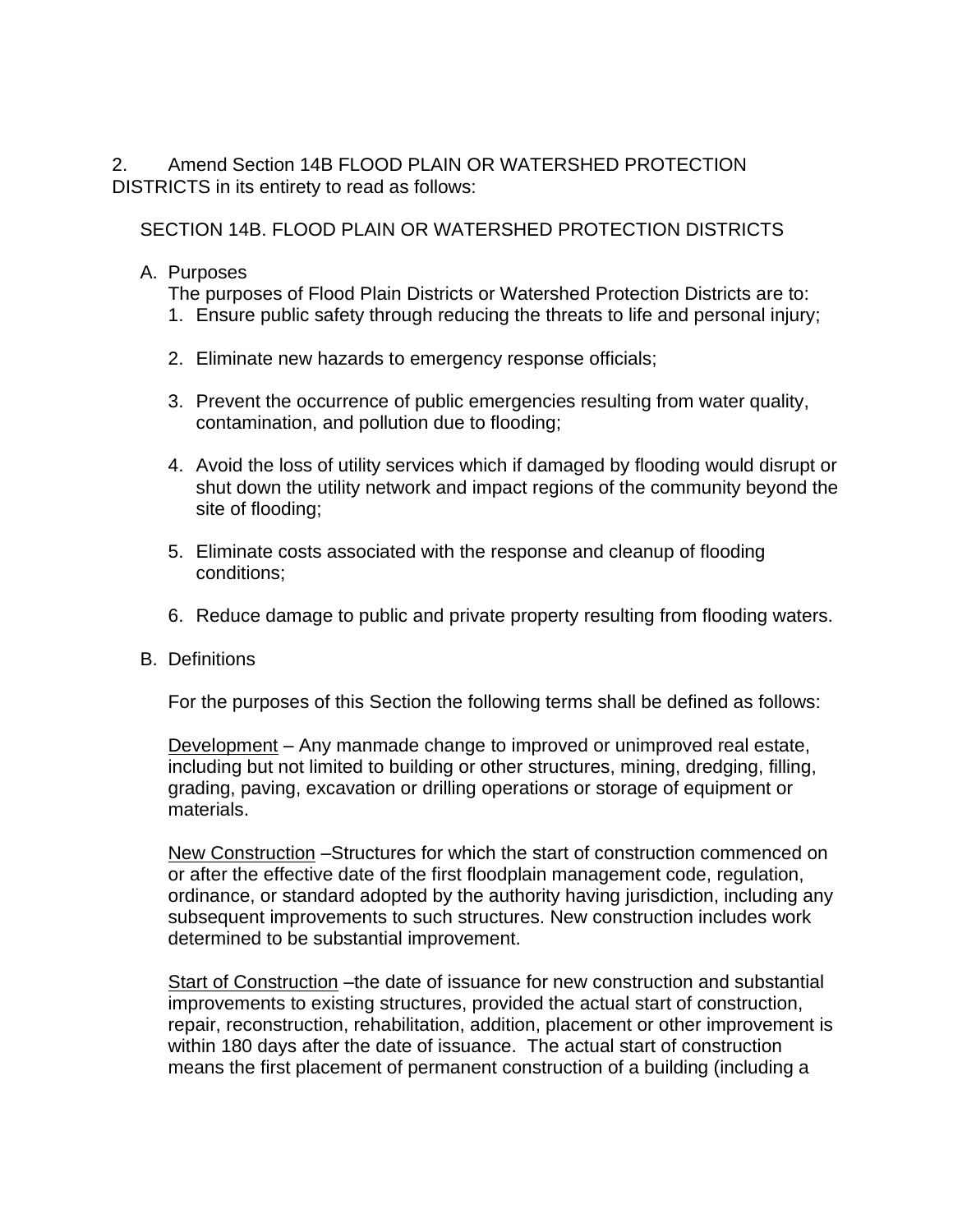manufactured home) on a site, such as the pouring of a slab or footings, installation of pilings or construction of columns.

Permanent construction does not include land preparation (such as clearing, excavation, grading or filling), the installation of streets or walkways, excavation for a basement, footings, piers or foundations, the erection of temporary forms or the installation of accessory buildings such as garages or sheds not occupied as dwelling units or not part of the main building. For a substantial improvement, the actual "start of construction" means the first alteration of any wall, ceiling, floor or other structural part of a building, whether or not that alteration affects the external dimensions of the building.

Structure –a walled and roofed building, including a gas or liquid storage tank, that is principally above ground, as well as a manufactured home.

Substantial Repair of a Foundation –when work to repair or replace a foundation results in the repair or replacement of a portion of the foundation with a perimeter along the base of the foundation that equals or exceeds 50% of the perimeter of the base of the foundation measured in linear feet, or repair or replacement of 50% of the piles, columns or piers of a pile, column or pier supported foundation, the building official shall determine it to be substantial repair of a foundation. Applications determined by the building official to constitute substantial repair of a foundation shall require all existing portions of the entire building or structure to meet the requirements of 780 CMR.

Variance – a grant of relief by a community from the terms of a flood plain management regulation.

Violation – the failure of a structure or other development to be fully compliant with the community's flood plain management regulations. A structure or other development without the elevation certificate, other certifications, or other evidence of compliance required in 44 CFR  $\S60.3(b)(5)$ ,  $(c)(4)$ ,  $(c)(10)$ ,  $(d)(3)$ ,  $(e)(2)$ ,  $(e)(4)$ , or  $(e)(5)$  is presumed to be in violation until such time as that documentation is provided.

- C. Flood Plain District
	- 1. District Boundaries and Base Flood Elevation Data
		- a. The Flood Plain District is herein established as an overlay district. The District includes all Special Flood Hazard Areas within the Town designated as Zone A, AE, AH, AO, A99, V, or VE on the Norfolk County Flood Insurance Rate Map (FIRM) issued by the Federal Emergency Management Agency (FEMA) for the administration of the National Flood Insurance Program. The map panels of the Norfolk County FIRM that are wholly or partially within the Town are panel numbers 25021C0004E,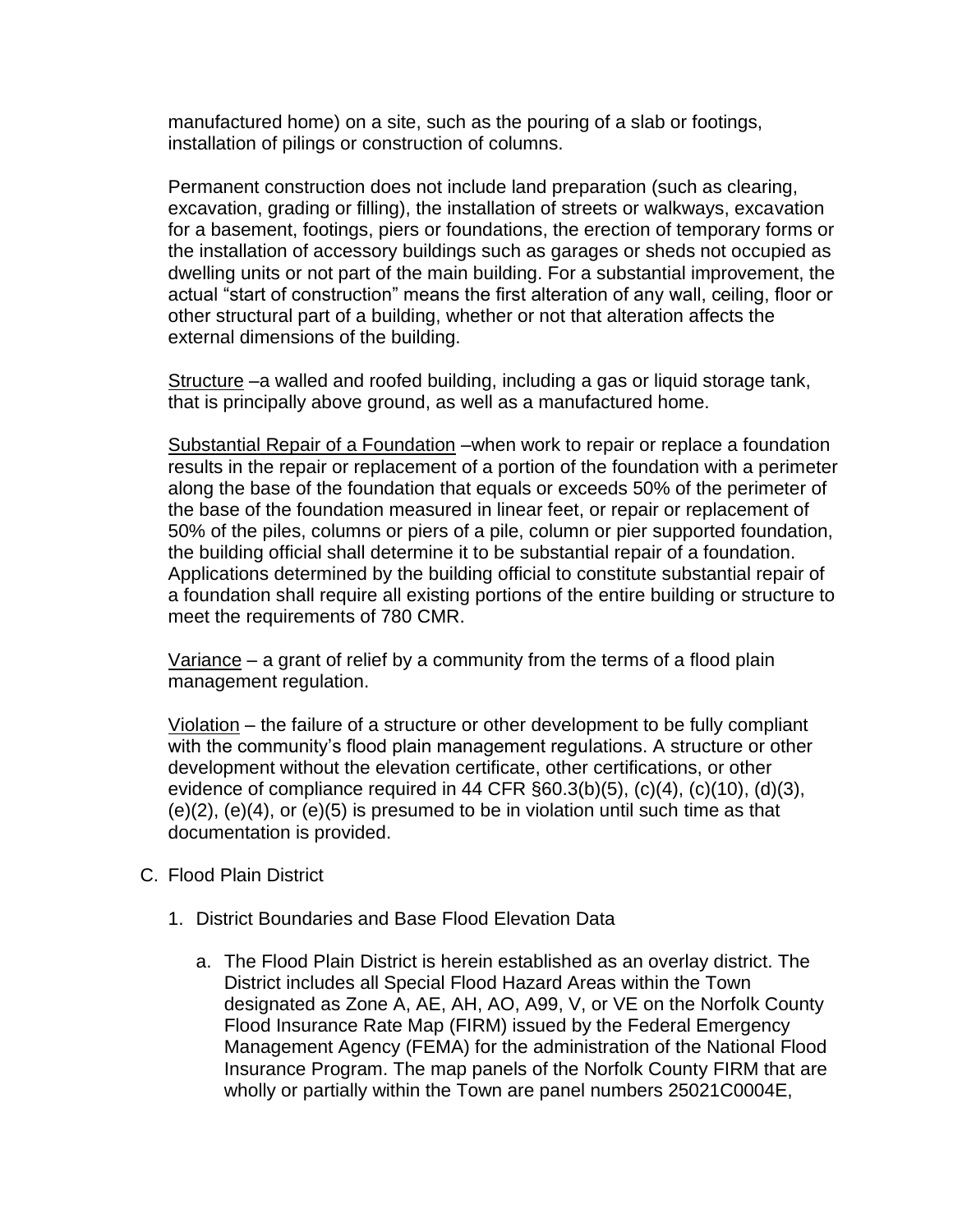25021C0008E, 25021C0009E, 25021C0012E, 25021C0014E, 25021C0016E, 25021C0017E, 25021C0018E, 25021C0028E, and 25021C0036E. The exact boundaries of the District shall be defined by the 1%-chance base flood elevations shown on the FIRM dated July 17, 2012 and further defined by Norfolk County Flood Insurance Study (FIS) report dated July 17, 2012. The FIRM and FIS report are incorporated herein by reference and are on file with the Town Clerk, Planning Board, Inspector of Buildings, Conservation Commission and Wetlands Protection Committee.

- b. Base Flood Elevation Data. In Zones A and AE, along watercourses that have not had a regulatory Floodway designated, the best available Federal, State, local, or other floodway data shall be used to prohibit encroachments in floodways which would result in any increase in flood levels within the community during the occurrence of the base flood discharge.
- D. Watershed Protection District

The Watershed Protection District is herein established as an overlay district.

- E. Regulations and Restrictions
	- 1. General Restrictions:
		- a. In Flood Plain or Watershed Protection Districts, except as provided in Section 14B.E.4 below, no new building or structure shall be constructed or used in whole or in part, and no existing building or structure lying wholly within a designated Flood Plain or Watershed Protection District shall be altered, enlarged, reconstructed or used in a manner which would increase ground coverage within the Flood Plain or Watershed Protection District; no dumping of trash, rubbish garbage, junk or other waste materials shall be permitted; no filling, dumping, excavating, removal or transfer of gravel, sand, loam, or other material which will restrict flood water flow or reduce the flood water storage capacity shall be permitted, except the surfacing or resurfacing of any existing parking area.
		- b. The Town requires a permit for all proposed construction or other development in the Flood Plain District, including new construction or changes to existing buildings, placement of manufactured homes, placement of agricultural facilities, fences, sheds, storage facilities or drilling, mining, and paving.
		- c. All development in the Flood Plain or Watershed Protection District, including structural and non-structural activities, must be in compliance with Chapter 131, Section 40 of the Massachusetts General Laws and the following: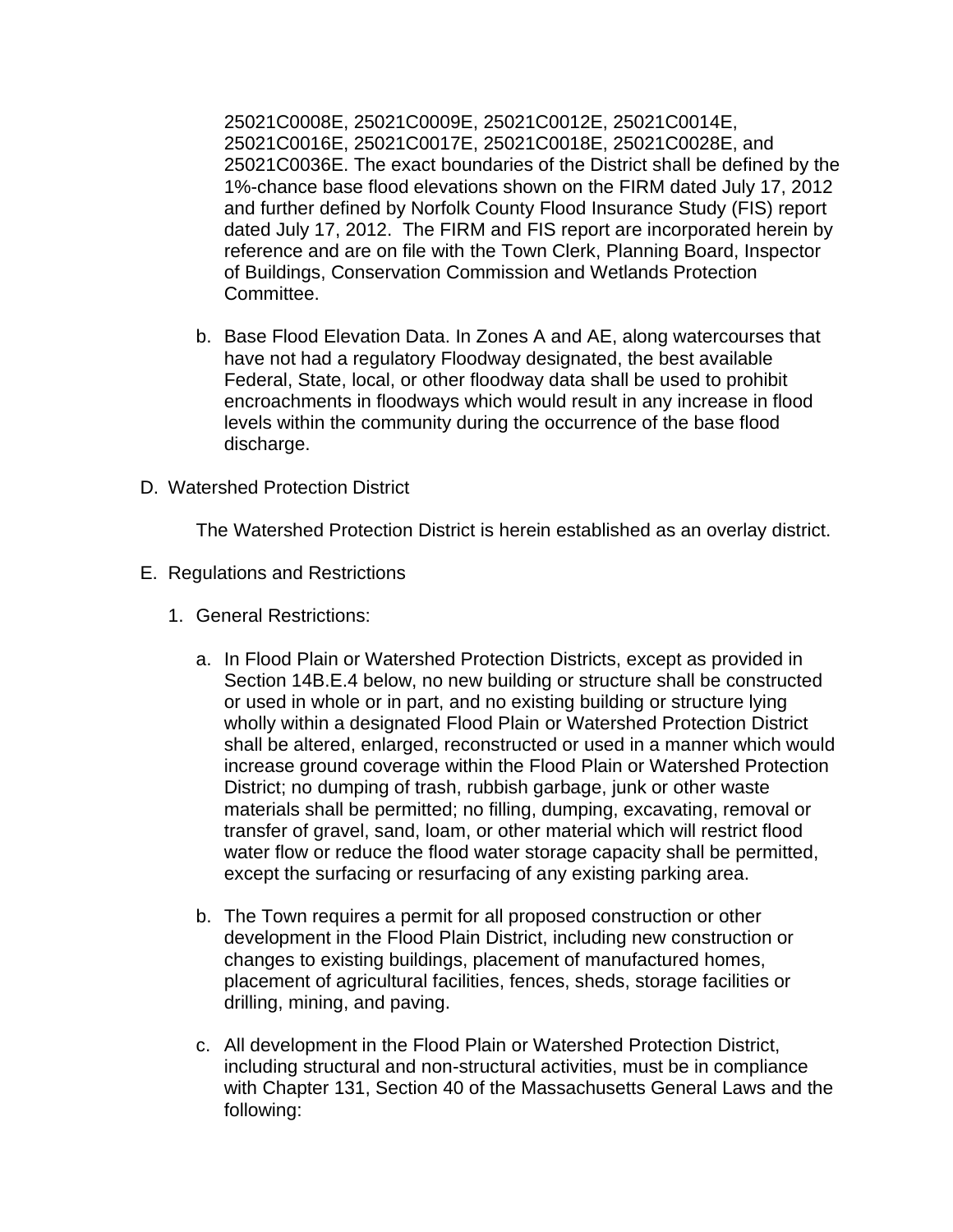- i. Sections of the Massachusetts State Building Code (780 CMR) which address floodplain and coastal high hazard areas;
- ii. Wetlands Protection Regulations, Department of Environmental Protection (310 CMR 10.00);
- iii. Inland Wetlands Restriction, Department of Environmental Protection (310 CMR 13.00); and
- iv. Minimum Requirements for the Subsurface Disposal of Sanitary Sewage, Department of Environmental Protection (310 CMR 15, Title 5).
- d. The portion of any lot delineated as being within a Flood Plain or Watershed Protection District may be used to meet the area and yard requirements for the district in which the remainder of the lot is situated.
- 2. Floodway encroachment
	- a. In Zones A1-30 and AE, along watercourses that have a regulatory floodway designated on the Town's FIRM, encroachments are prohibited in the regulatory floodway which would result in any increase in flood levels within the community during the occurrence of the base flood discharge.
- 3. Assure that all necessary permits are obtained
	- a. Wellesley's permit review process includes the use of a checklist of all local, state and federal permits that will be necessary in order to carry out the proposed development in the floodplain overlay district. The proponent must acquire all necessary permits and must submit the completed checklist demonstrating that all necessary permits have been acquired.
- 4. Permitted Uses
	- a. The following uses of low flood damage potential and causing no obstructions to flood flows shall be permitted provided they are permitted in the underlying district and they do not require structures, excavation, fill, or storage of materials or equipment:
		- i. Farming, grazing, and horticulture;
		- ii. Forestry and nursery uses;
		- iii. Conservation of water, plants, wildlife; and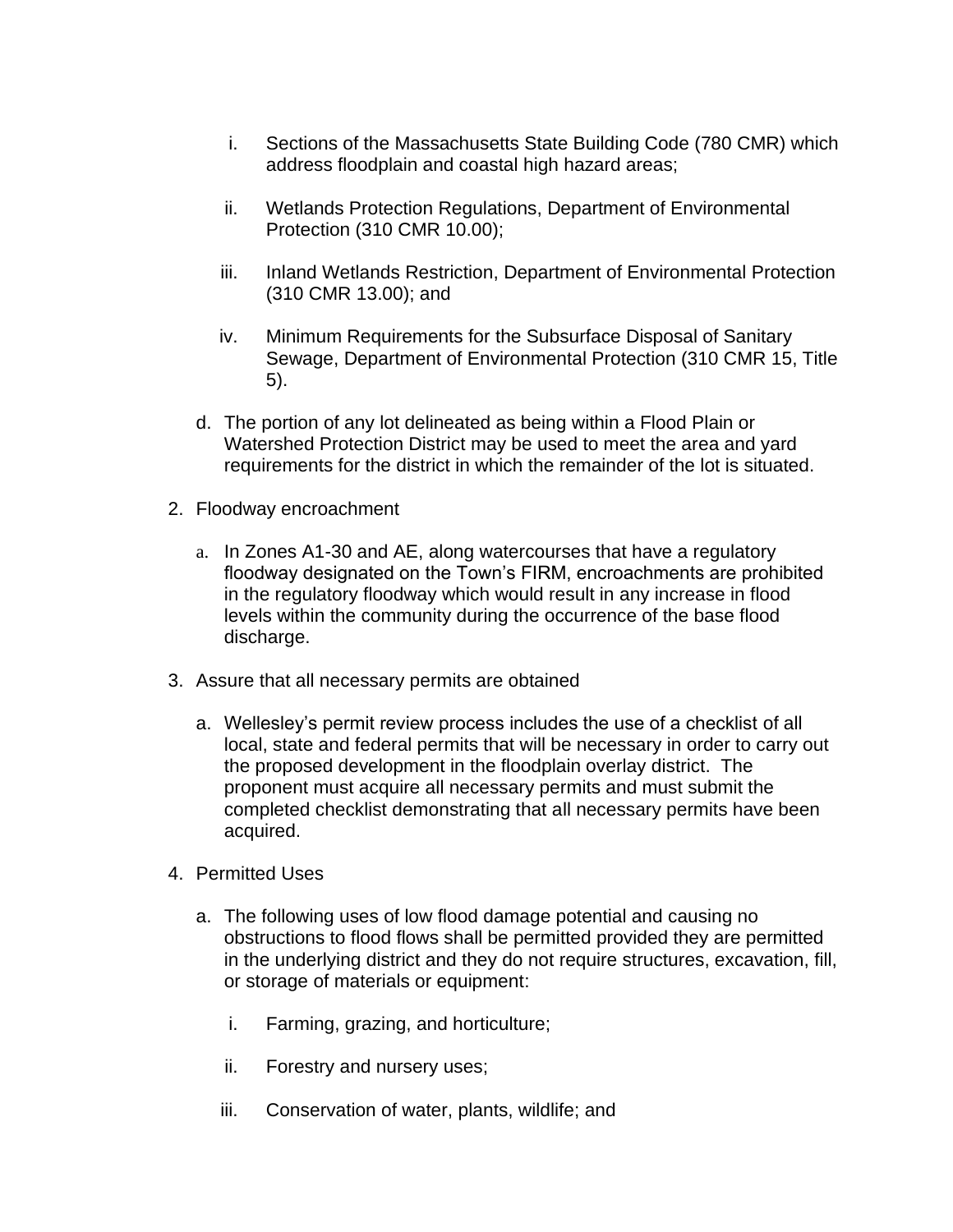- iv. Wildlife management areas, foot, bicycle, and/or horse paths.
- b. The Special Permit Granting Authority may give permission, as hereinafter provided in Section 25 and subject to the provisions of Section 14B.F.5 below, for the following uses within Flood Plain or Watershed Protection Districts:
	- i. Any use, otherwise permitted by the underlying zoning district within which the land is situated;
	- ii. Construction, operation and maintenance of dams and other water control devices including temporary alteration of the water level for emergency purposes;
	- iii. Bridges and like structures permitting passages between lands of the same owner, provided that such bridges and structures shall be constructed, maintained and used at the expense and risk of such owner;
	- iv. Driveways and walkways ancillary to uses otherwise permitted by this Section;
	- v. Recreation, including golf courses, municipal, county or state parks (but not an amusement park), boating, fishing or any non-commercial open air recreation use;
	- vi. Structures ancillary to farms, truck gardens, nurseries, orchards, tree farms and golf courses.
- 5. Project Approval

The provisions of Section 16A shall apply.

- a. Plans submitted in accordance with Section 16A shall make adequate provision for:
	- i. The protection, preservation and maintenance of the water table and water recharge areas;
	- ii. The preservation of the natural river channel plus sufficient width of overbank areas for the passage of flood flows;
	- iii. The retention of existing flood carrying capacity;
	- iv. The design of proposed construction in a manner which ensures anchoring to prevent flotation, collapse and/or excessive movement of structures; and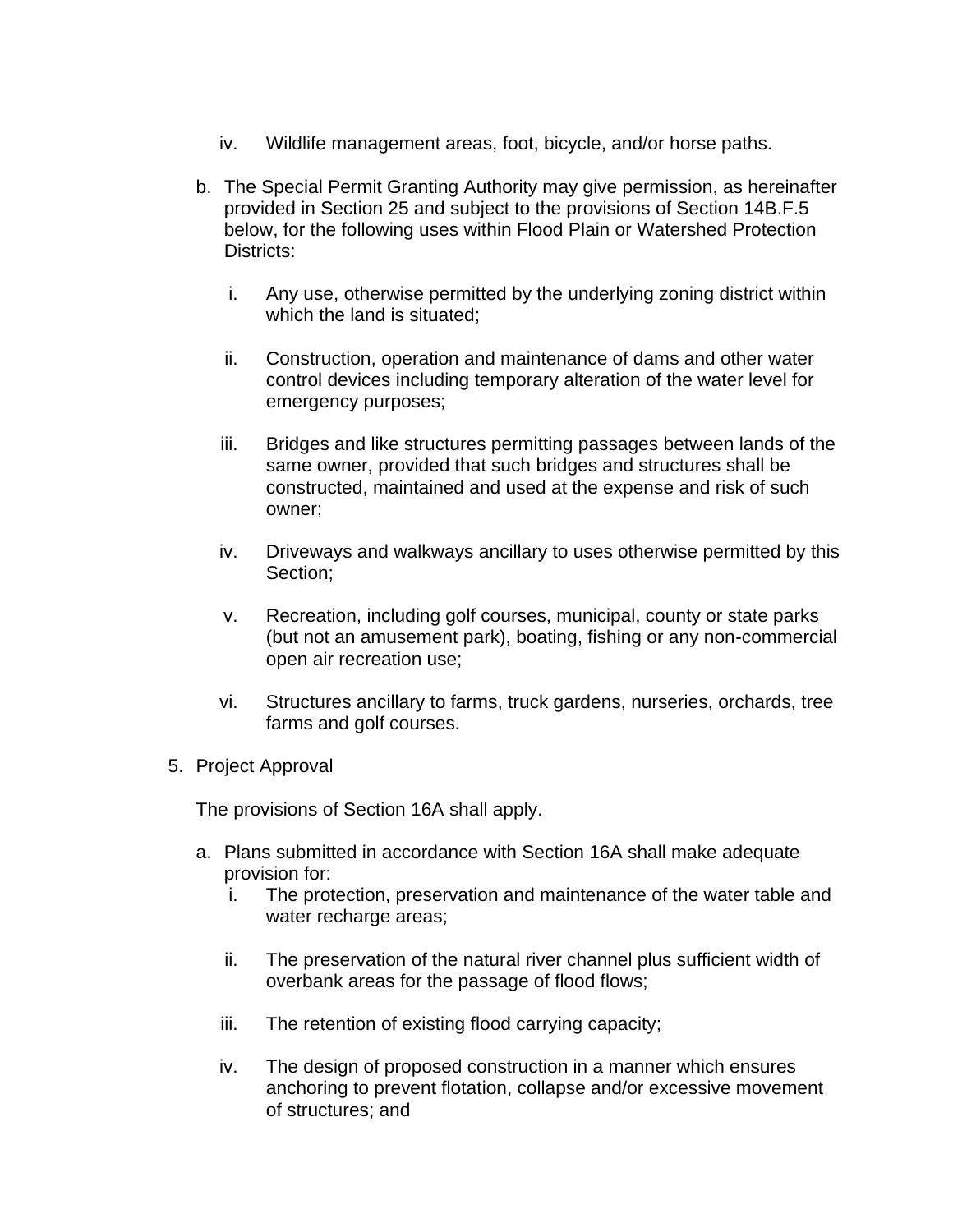- v. The design of public utilities including sewer, water, gas and electrical systems in a manner which will minimize or eliminate flood damage.
- b. Base flood elevation data for subdivision proposals
	- i. When proposing subdivisions or other developments greater than 50 lots or 5 acres (whichever is less), the proponent must provide technical data to determine base flood elevations for each developable parcel shown on the design plans.
- c. All subdivision proposals and development proposals in the floodplain overlay district shall be reviewed to assure that:
	- i. Such proposals minimize flood damage;
	- ii. Public utilities and facilities are located & constructed so as to minimize flood damage; and
	- iii. Adequate drainage is provided.
- d. AO and AH zones drainage requirements
	- i. Within Zones AO and AH on the FIRM, adequate drainage paths must be provided around structures on slopes, to guide floodwaters around and away from proposed structures.
- e. Unnumbered A Zones
	- i. In A Zones, in the absence of FEMA BFE data and floodway data, the building department will obtain, review and reasonably utilize base flood elevation and floodway data available from a Federal, State, or other source as criteria for requiring new construction, substantial improvements, or other development in Zone A as the basis for elevating residential structures to or above base flood level, for floodproofing or elevating nonresidential structures to or above base flood level, and for prohibiting encroachments in floodways.
- f. Recreational Vehicles
	- i. In A1-30, AH, AE Zones, V1-30, VE, and V Zones, all Recreational Vehicles to be placed on a site must be elevated and anchored in accordance with the zone's regulations for foundation and elevation requirements or be on the site for less than 180 consecutive days or be fully licensed and highway ready.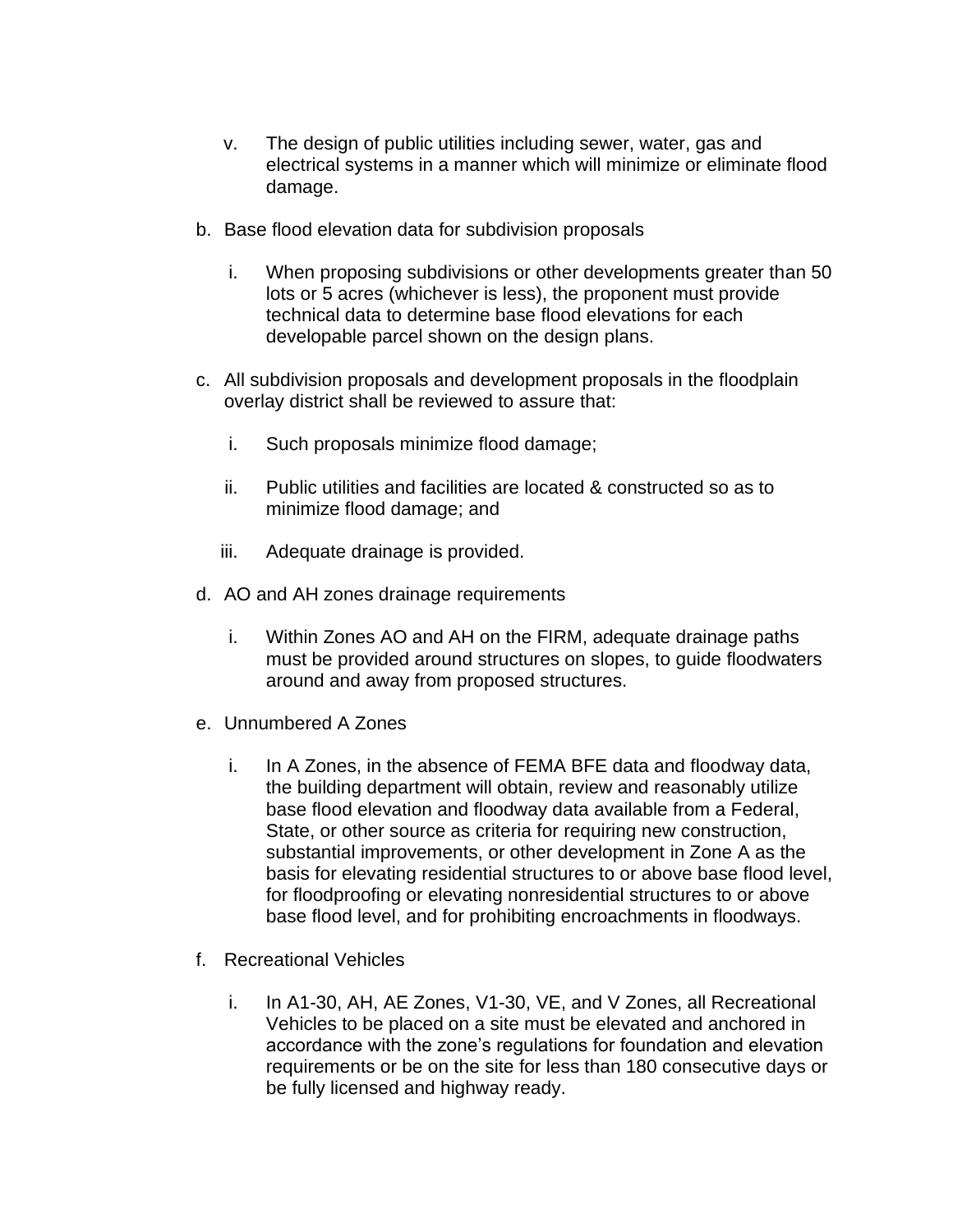6. Variances from Flood Plain District Requirements

A variance may be granted for flood plain management purposes only.

- a. A variance from this floodplain bylaw must meet the requirements set out by State law and may only be granted if: 1) Good and sufficient cause and exceptional non-financial hardship exist; 2) the variance will not result in increased flood heights, additional threats to public safety, extraordinary public expense, create nuisances, or cause fraud or victimization of the public; and 3) the variance is the minimum action necessary to afford relief.
- b. Variances shall not be issued within any designated regulatory floodway if any increase in flood levels during the base flood discharge would result.
- 7. State Building Code Appeals Board Variance

The Town will request from the State Building Code Appeals Board a written and/or audible copy of the portion of the hearing related to the variance and will maintain this record in the community's files.

- 8. Notice
	- a. The Town shall issue a letter to the property owner regarding potential impacts to the annual premiums for the flood insurance policy covering that property, in writing over the signature of a community official that 1) the issuance of a variance to construct a structure below the base flood level will result in increased premium rates for flood insurance up to amounts as high as \$25 for \$100 of insurance coverage and 2) such construction below the base flood level increases risks to life and property.
	- b. Such notification shall be maintained with the record of all variance actions for the referenced development in the Flood Plain District.
- F. Abrogation and Greater Restrictions

The floodplain management regulations found in this Floodplain Overlay District section shall take precedence over any less restrictive conflicting local laws, ordinances or codes.

G. Designation of Community Floodplain Administrator

The Town hereby designates the position of Planning Director to be the official floodplain administrator for the Town.

H. Watercourse alterations or relocations in riverine areas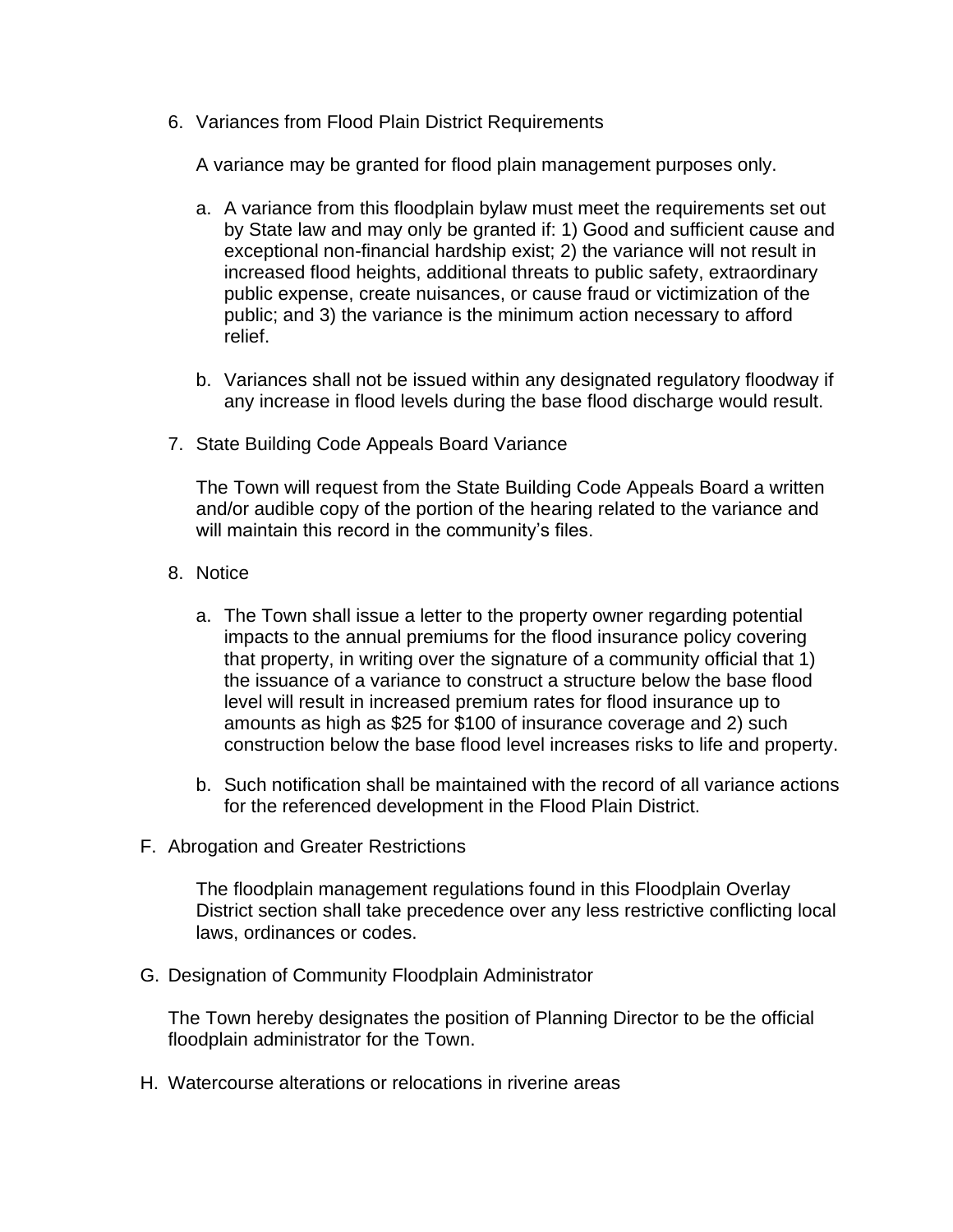In a riverine situation, the Community Floodplain Administrator shall notify the following of any alteration or relocation of a watercourse:

- Adjacent Communities, especially upstream and downstream
- Bordering States, if affected
- NFIP State Coordinator Massachusetts Department of Conservation and Recreation 251 Causeway Street, 8<sup>th</sup> floor Boston, MA 02114
- NFIP Program Specialist Federal Emergency Management Agency, Region I 99 High Street, 6<sup>th</sup> Floor Boston, MA 02110
- I. Requirement to submit new technical data.

If the Town acquires data that changes the base flood elevation in the FEMA mapped Special Flood Hazard Areas, the Town will, within 6 months, notify FEMA of these changes by submitting the technical or scientific data that supports the change(s.) Notification shall be submitted to:

FEMA Region I Risk Analysis Branch Chief 99 High St., 6<sup>th</sup> floor, Boston, MA 02110

And copy of notification to:

Massachusetts NFIP State Coordinator MA Dept. of Conservation & Recreation, 251 Causeway Street, Boston, MA 02114

### **ARTICLE: 34**

### **MOTION: 1**

That the Town vote to amend the Zoning Bylaw as follows:

1. Amend Section 1B DEFINITIONS by amending the following definitions as follows:

Child Care Facility means a "child care center" or a "school - aged child care program" as those terms are defined in G.L. c.15D Section 1A.

Home Occupation – A non-residential use of a dwelling unit, by the resident or residents, for gainful employment, that is subordinate but compatible to residential use. The term Home Occupation shall include a "family child care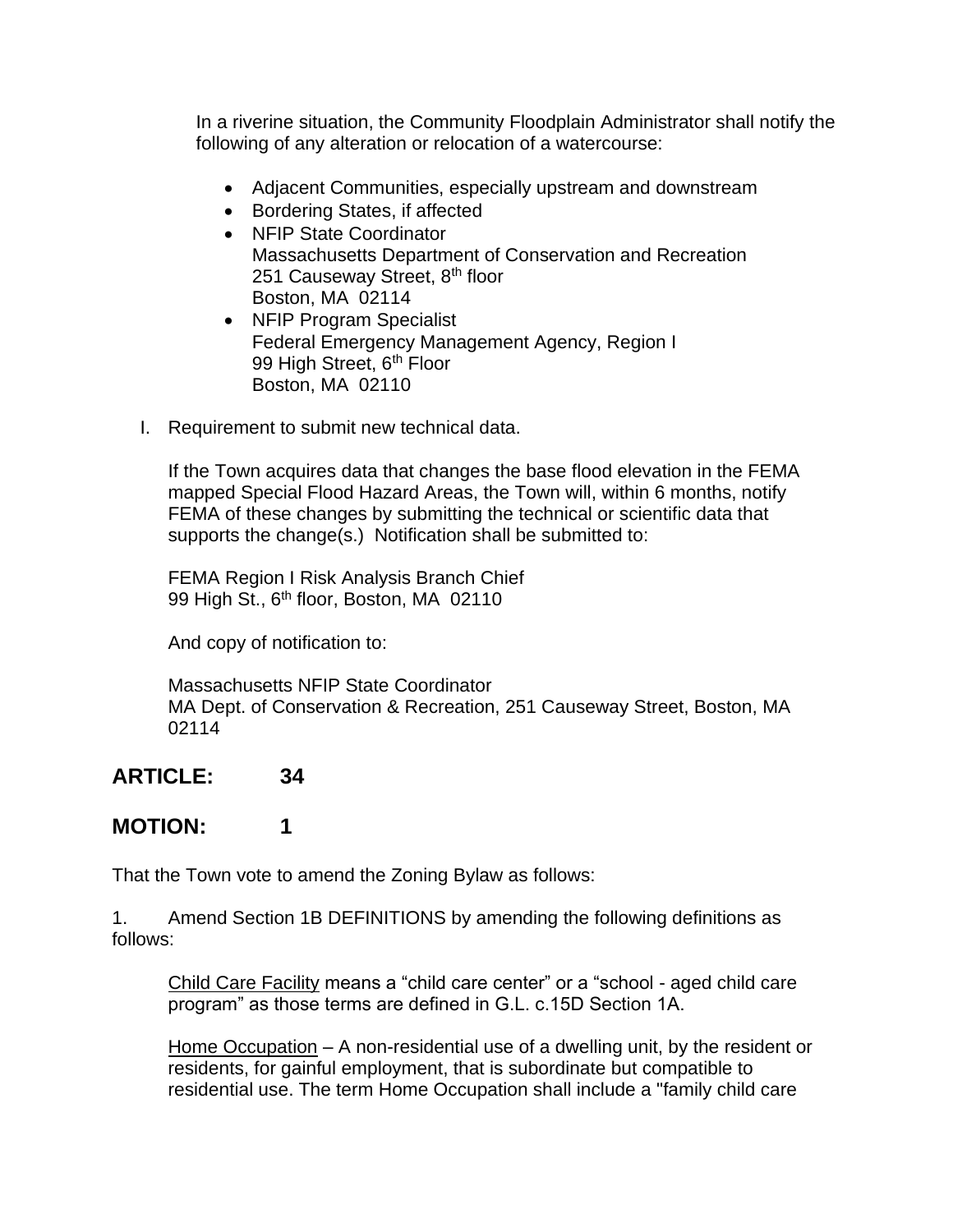home" as defined in G.L. c.15D Section 1A., for not more than six children, including participating children living in the residence, where the provider is licensed by the Department of Early Education and Care under G.L. c. 15D.

2. Amend Section 1B DEFINITIONS by deleting the definition of "Child Care Use" in its entirety and amend Section 14J SMART GROWTH OVERLAY DISTRICT by deleting the definition of "Child Care Use" in its entirety.

3. Amend Section 1B DEFINITIONS to amend the definition of Floor Area Ratio to read in its entirety as follows:

Floor Area Ratio - The floor area of building divided by the commercially zoned lot area. Floor area shall be the sum of the horizontal areas of the several floors of a building as measured from the exterior surface of the exterior walls. Parking garages, interior portions of building devoted to off-street parking, and deck or rooftop parking shall not be considered as floor area. The floor area devoted to a Child Care Facility as an accessory use to an allowed use shall not be considered as floor area for the purposes of the calculation of Floor Area Ratio except that the building floor area shall not exceed 110% of the building floor area otherwise allowed without a Child Care Facility. The floor area devoted to dwelling units developed in accordance with and under the provisions of Section 5.7 shall not be considered as floor area for the purposes of the calculation of Floor Area Ratio provided that Assisted Units sufficient to satisfy Section 5.7 are provided on the same Development Area.

4. Amend Section 14J SMART GROWTH OVERLAY DISTRICT and Section 14.J.1 WELLESLEY PARK SMART GROWTH OVERLAY DISTRICT by deleting the words "Child Care" or "Child Care Use" wherever they appear in such sections and replacing them with the words "Child Care Facility".

### **ARTICLE: 35**

## **MOTION: 1**

That the Town vote to amend the Zoning Bylaw as follows:

1. Amend Section 1B DEFINITIONS by amending the following definitions as follows:

Town House – A One-Unit Dwelling constructed in a group of three or more attached Dwelling Units in which each Dwelling Unit extends from foundation to roof and with a yard or public way on not less than two sides.

Two Unit Dwelling – A building, including a Duplex, containing two, and no more than two, Dwelling Units.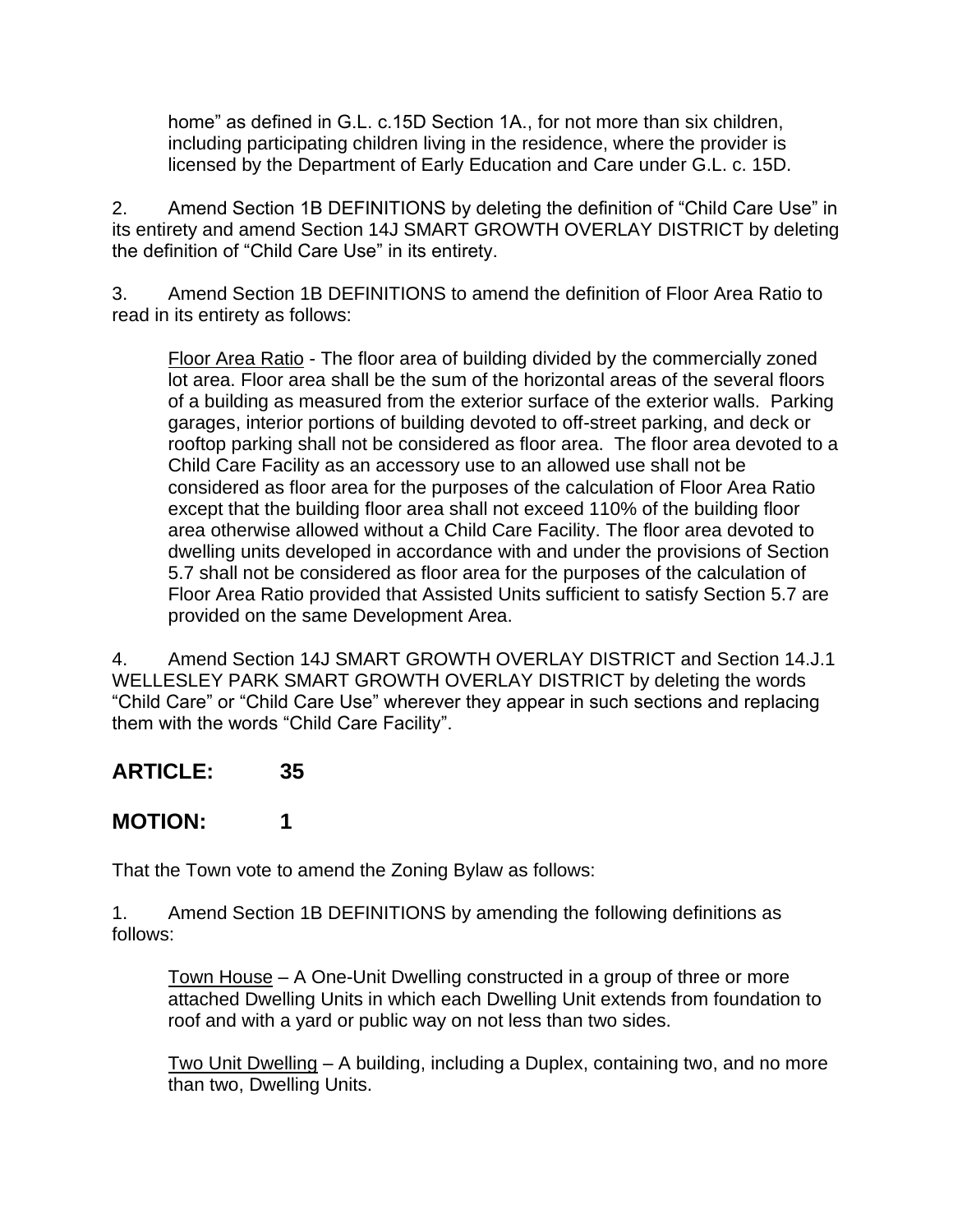2. Amend Section 1B DEFINITIONS by inserting the following definitions:

Duplex – A building containing two Dwelling Units joined side by side [or front to back] sharing a common wall for all or substantially all of its height and depth; that is in which no part of one Dwelling Unit is over any other part of the other Dwelling Unit. A Duplex shall be considered as one building occupying one lot for the purposes of determining yard requirements.

Townhouse Structure – a row of at least three One-Unit Dwellings whose sidewalls are separated from each other Dwelling Units by a fire separation wall or walls, and where each Dwelling Unit has its own at-grade access.

3. Amend Section 4 GENERAL RESIDENCE DISTRICTS by amending Section 4.A.3 as follows:

|                                                                                   | <b>CATEGORY A</b><br><b>CONVENTIONAL UNITS</b><br>(with or without assisted<br>units not qualifying as<br>Category B) | <b>CATEGORY B</b><br><b>CONVENTIONAL</b><br>& 25% ASSISTED<br><b>UNITS*</b> | <b>CATEGORY C</b><br>100%<br><b>ASSISTED</b><br><b>UNITS*</b> |
|-----------------------------------------------------------------------------------|-----------------------------------------------------------------------------------------------------------------------|-----------------------------------------------------------------------------|---------------------------------------------------------------|
| <b>MAXIMUM</b><br><b>RESIDENTIAL</b><br>DENSITY (sq. ft. of<br>lot size per Unit) | 7,000                                                                                                                 | 6,000                                                                       | 5,000                                                         |
| <b>MINIMUM LOT OR</b><br>BLDG. SITE (sq. ft.)                                     | 21,000                                                                                                                | 18,000                                                                      | 15,000                                                        |
| <b>MINIMUM OPEN</b><br><b>SPACE</b>                                               | 65%                                                                                                                   | 65%                                                                         | 65%                                                           |
| <b>MAXIMUM LOT</b><br><b>COVERAGE BY</b><br><b>BUILDING</b>                       | 20%                                                                                                                   | 20%                                                                         | 20%                                                           |
| <b>MAXIMUM BLDG.</b><br><b>HEIGHT (feet)</b>                                      | 40                                                                                                                    | 40                                                                          | 40                                                            |
| <b>MINIMUM LOT</b><br><b>FRONTAGE (feet)</b>                                      | 120                                                                                                                   | 100                                                                         | 100                                                           |
| <b>MINIMUM BLDG.</b><br><b>SETBACKS (ft. from</b><br>property boundary<br>lines)  |                                                                                                                       |                                                                             |                                                               |

3. Townhouse Structure of three or more Town Houses subject to the following: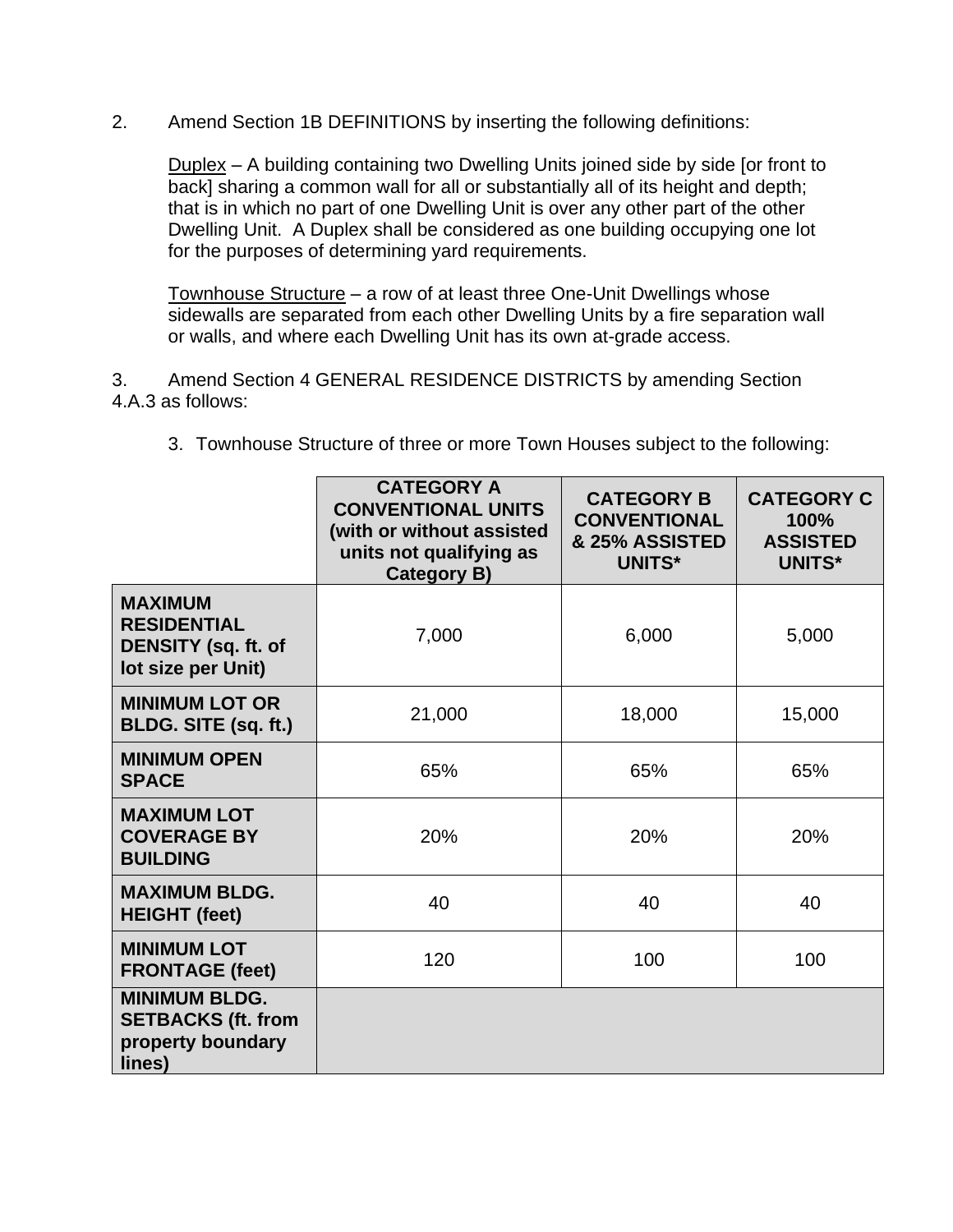|                                                                                                                                                                                                  | <b>CATEGORY A</b><br><b>CONVENTIONAL UNITS</b><br>(with or without assisted<br>units not qualifying as<br>Category B) | <b>CATEGORY B</b><br><b>CONVENTIONAL</b><br>& 25% ASSISTED<br><b>UNITS*</b> | <b>CATEGORY C</b><br>100%<br><b>ASSISTED</b><br><b>UNITS*</b> |
|--------------------------------------------------------------------------------------------------------------------------------------------------------------------------------------------------|-----------------------------------------------------------------------------------------------------------------------|-----------------------------------------------------------------------------|---------------------------------------------------------------|
| <b>FRONT (STREET</b><br><b>SETBACK)</b>                                                                                                                                                          | 35                                                                                                                    | 30                                                                          | 30                                                            |
| <b>SIDES AND REAR</b>                                                                                                                                                                            |                                                                                                                       |                                                                             |                                                               |
| <b>ABUTTING SINGLE</b><br><b>RESIDENCE ZONING</b>                                                                                                                                                | 35                                                                                                                    | 30                                                                          | 30                                                            |
| <b>ABUTTING OTHER</b><br><b>ZONING</b>                                                                                                                                                           | 25                                                                                                                    | 20                                                                          | 20                                                            |
| <b>MINIMUM BLDG.</b><br><b>SEPARATION (feet)</b>                                                                                                                                                 | 30                                                                                                                    | 30                                                                          | 30                                                            |
| <b>MINIMUM &amp;</b><br><b>MAXIMUM LENGTH</b><br><b>OF ROW (Town</b><br><b>Houses units)</b>                                                                                                     | $3-6$                                                                                                                 | $3 - 8$                                                                     | $3 - 8$                                                       |
| *To qualify for Category B a minimum of 25% of the dwelling units or 1 unit, whichever is<br>greater, shall be assisted units. To qualify for Category C 100% of the units shall be<br>assisted. |                                                                                                                       |                                                                             |                                                               |

Off-street Parking shall be provided in accordance with Section 21.

### **ARTICLE: 36**

### **MOTION: 1**

That the Town vote to amend the Zoning Bylaw Section 4. GENERAL RESIDENCE DISTRICTS by inserting new Sections 4.A.6 and 4.A.7 as follows:

6. For any land with frontage on Washington Street or Worcester Street east of Cliff Road and west of Grantland Road Extension the following additional uses are permitted:

A. Offices for firms and organizations providing accounting, architecture, computer hardware and software design, counseling, dental, educational, engineering, graphic design, interior design, investment, law, management, medical, and tax preparation services, subject to Section 4.A.7.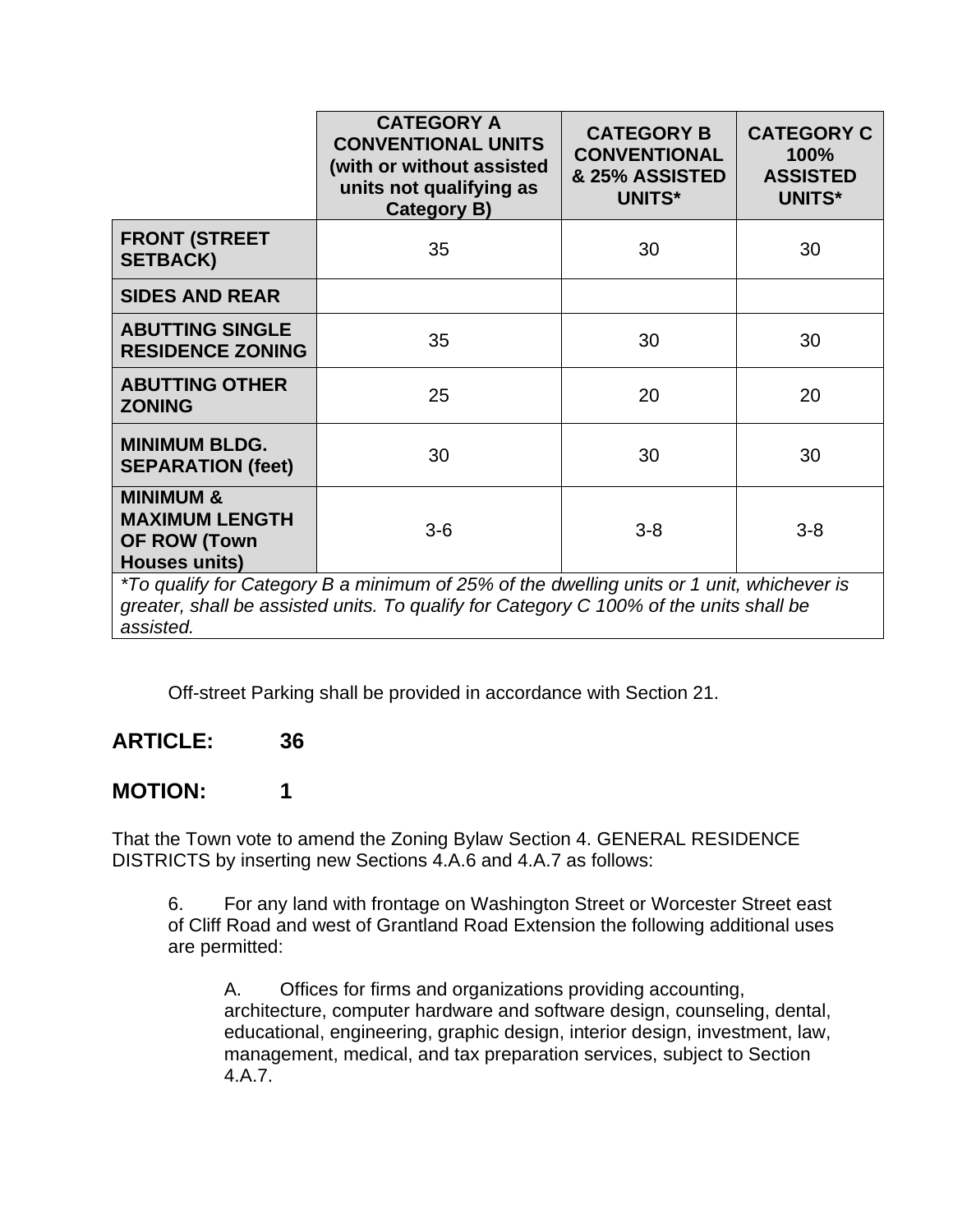B. Classrooms operated by for-profit or not-for-profit educational organizations, including after-school and supplemental subject-matter courses subject to Section 4.A.7.

C. Meeting spaces for use by for-profit or not-for-profit social organizations subject to Section 4.A.7.

D. The temporary open surface parking of passenger cars of employees, customers or guests of establishments which constitute a use permitted by this Zoning Bylaw in the district (a) in which such land is situated or, (b) on which it abuts or from which it is separated by a way, provided said cars are not serviced or held for sale or lease on such land.

7. For buildings used for purposes allowed under Section 4.A.6.A, 4.A.6.B, or 4.A.6.C, except as may be allowed by Special Permit in accordance with Section 25. SPECIAL PERMIT GRANTING AUTHORITY,

- i. No sign advertising with respect to such uses shall be displayed on the property except Directory Signs in accordance with Section 22A of this Zoning Bylaw;
- ii. There shall be no outdoor storage of products or materials; and
- iii. There shall be no change in the outside appearance of the premises, including buildings and grounds, that is not in keeping with its existing character and appearance, provided that such restriction shall not apply to any repair of any building in existence as of July 1, 2022.

## **ARTICLE: 37**

## **MOTION: 1**

That the Town vote to amend the Zoning Map of the Town of Wellesley by rezoning 219 Washington Street (Parcel 63-1), and 229 Washington Street (Parcel 63-1-A) from the Single Residence District to the General Residence District.

### **ARTICLE: 38**

## **MOTION: 1**

That the Town vote to amend the Zoning Bylaw to add Sustainability provisions by amending Section 1. GENERAL PROVISIONS by amending Section 1.C Purpose to add a new Section 1.C.12 as follows: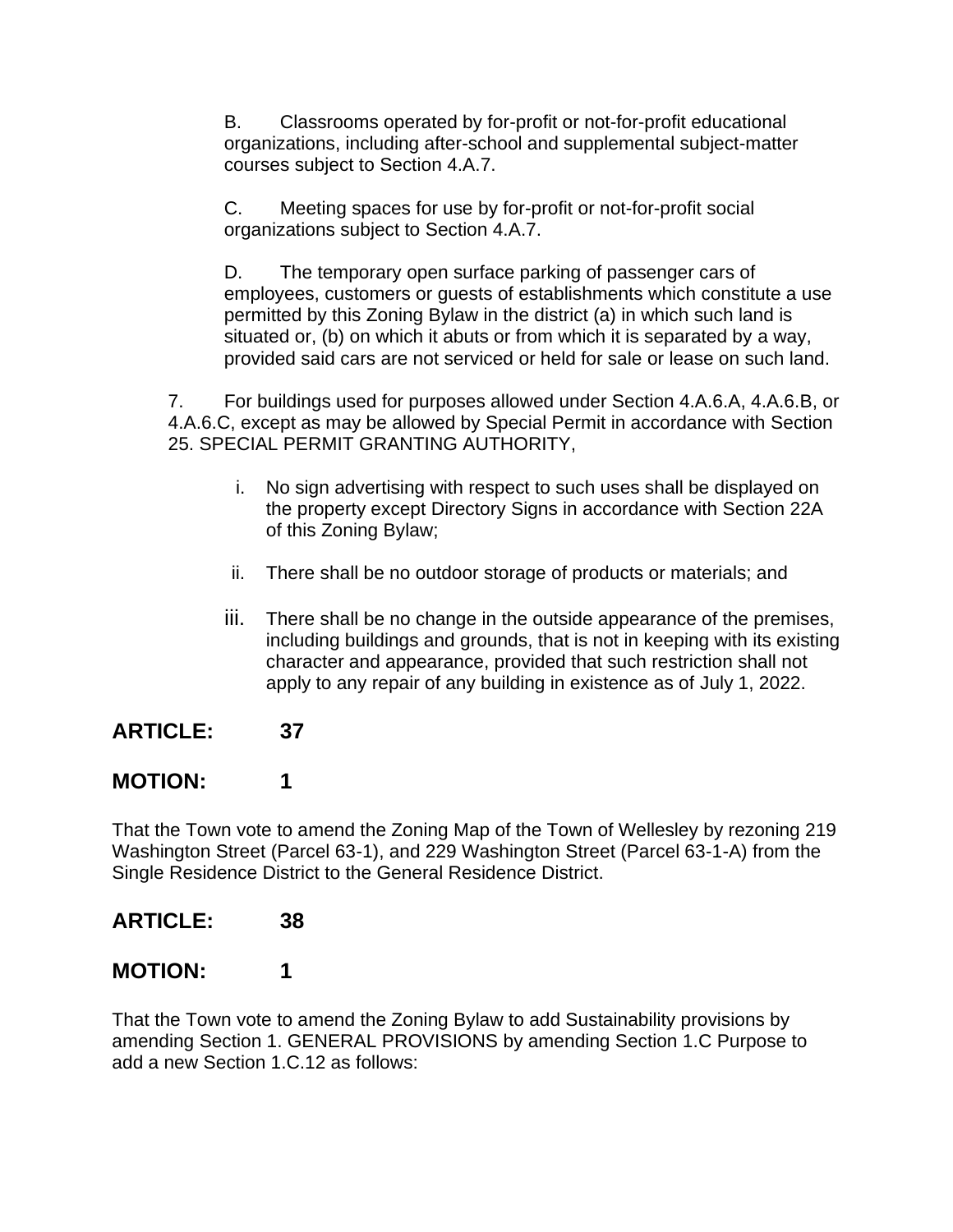12. To reduce emissions of greenhouse gases and to encourage the use of sustainable building and land use practices.

## **ARTICLE: 38**

### **MOTION: 2**

That the Town vote to amend Section 16A. PROJECT APPROVAL to include review of Greenhouse Gas Emissions by:

- a. Amending Section 16A.C.3.a and Section 16A.C.3.b to read as follows:
	- a. The applicant shall submit to the Planning Board a Municipal Systems Impact Analysis (MSIA), prepared by professional engineers registered in the Commonwealth of Massachusetts, and identifying the impact of the Construction Project on water, sewer, storm drainage, electric, traffic, intersections, sidewalks and footways, building occupant life safety, refuse disposal and recycling, and greenhouse gas emissions. The water, sewer, and storm drainage portions of the MSIA shall be prepared by engineers having expertise in civil engineering; the electric portion shall be prepared by engineers having expertise in electrical engineering; the traffic and pedestrian safety and bicycle safety portions shall be prepared by engineers having expertise in traffic and transportation engineering; and the greenhouse gas emissions portion shall be prepared by engineers having expertise in energy performance and efficiency.
	- b. The intent of the analysis is to determine the impact on the Town's existing capital infrastructure in order to assess costs of providing or upgrading Town public facilities which will benefit a PSI and compatibility with the Town's greenhouse gas emissions reduction goals.
- b. Amending Section 16A.C.3.c to add a new subsection vi as follows:
	- vi. Greenhouse Gas Emissions

identification of proposed energy consumption and emissions including analysis of measures taken to meet the Town's greenhouse gas emissions reduction goals.

- **ARTICLE: 38**
- **MOTION: 3**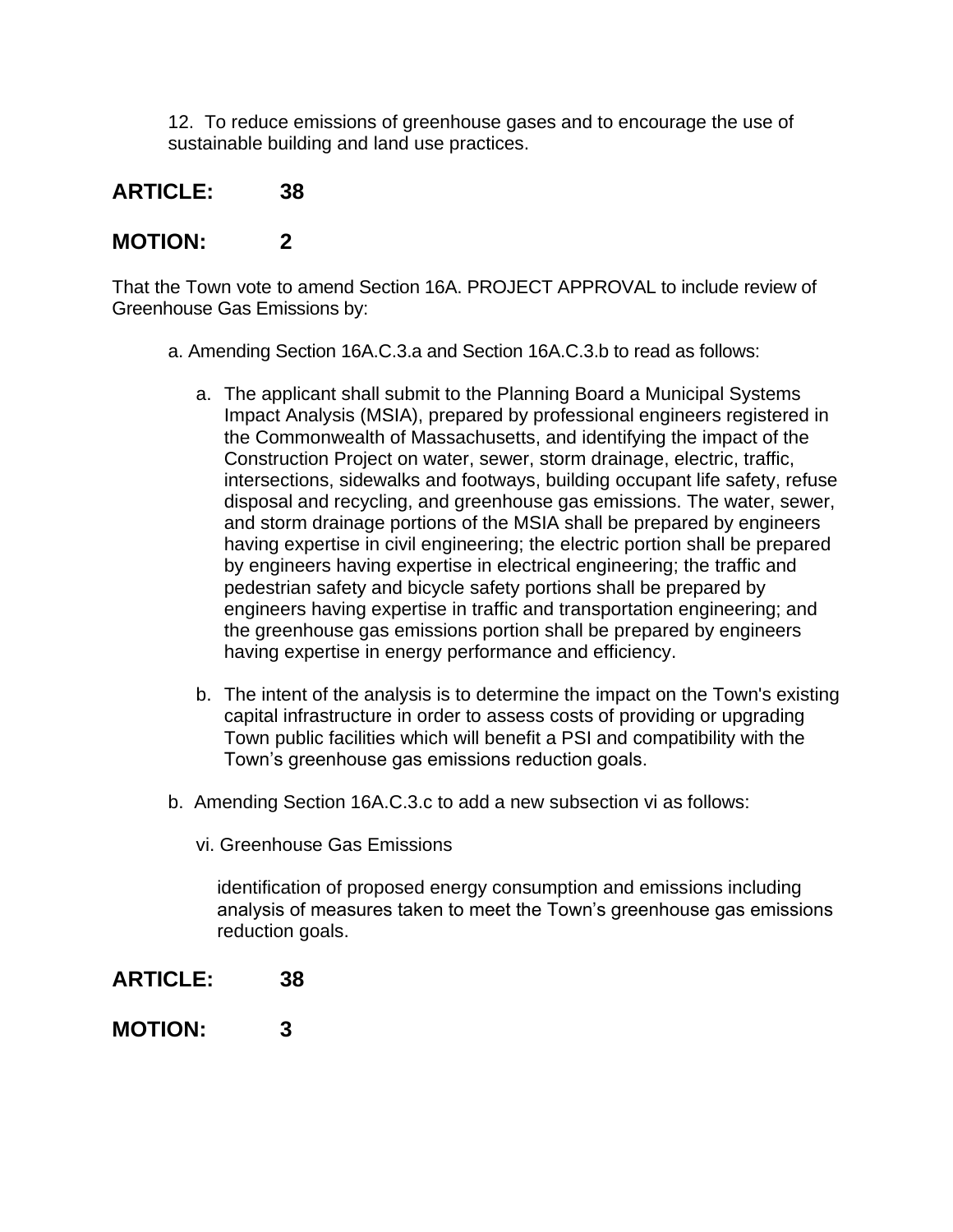That the Town vote to amend Section 22. DESIGN REVIEW to expand the Design Review Standards to include review of sustainable design by adding a new Section 22.C.6 as follows:

6. Sustainable Design- Proposed development shall promote meeting the Town's greenhouse gas emissions reduction goals.

### **ARTICLE: 38**

### **MOTION: 4**

That the Town amend the Zoning Bylaw to create provisions for heat pumps by amending Section 1B DEFINITIONS by inserting the following definition:

Heat Pump – Means a Cold Climate Air-Source Heat Pump which is listed by the Massachusetts Clean Energy Center at [https://goclean.masscec.com/wp](https://goclean.masscec.com/wp-content/uploads/2021/01/MassCEC_ASHP_GUIDE.pdf)[content/uploads/2021/01/MassCEC\\_ASHP\\_GUIDE.pdf](https://goclean.masscec.com/wp-content/uploads/2021/01/MassCEC_ASHP_GUIDE.pdf) or, if such listing is discontinued, a successor or comparable listing as confirmed by the Planning Department.

and by amending Section 19 YARD REGULATIONS by amending the fourth sentence of the Section 19.B to read in its entirety as follows:

Heating, ventilation, air conditioning, swimming pool, electric generating, or other noise emitting equipment shall not be located in required setback areas except for Heat Pumps located in Side Yards or Rear Yards which are attached to and do not extend more than two feet from the wall of the building (but may not be attached to any part of bay windows) or are ground mounted and do not extend more than four feet from the foundation of the building, including any pad on which the Heat Pump is mounted. Plans and installation of sound reduction and/or visual screening may be required if, in the opinion of the Inspector of Buildings, abutters may be affected.

### **ARTICLE: 39**

### **MOTION: 1**

That the Town vote to amend the Zoning Bylaw by adding a new Section 16H. ACCESSORY DWELLING UNITS, as follows:

16H. ACCESSORY DWELLING UNITS

A. Purpose

The purposes of providing for Accessory Dwelling Units include: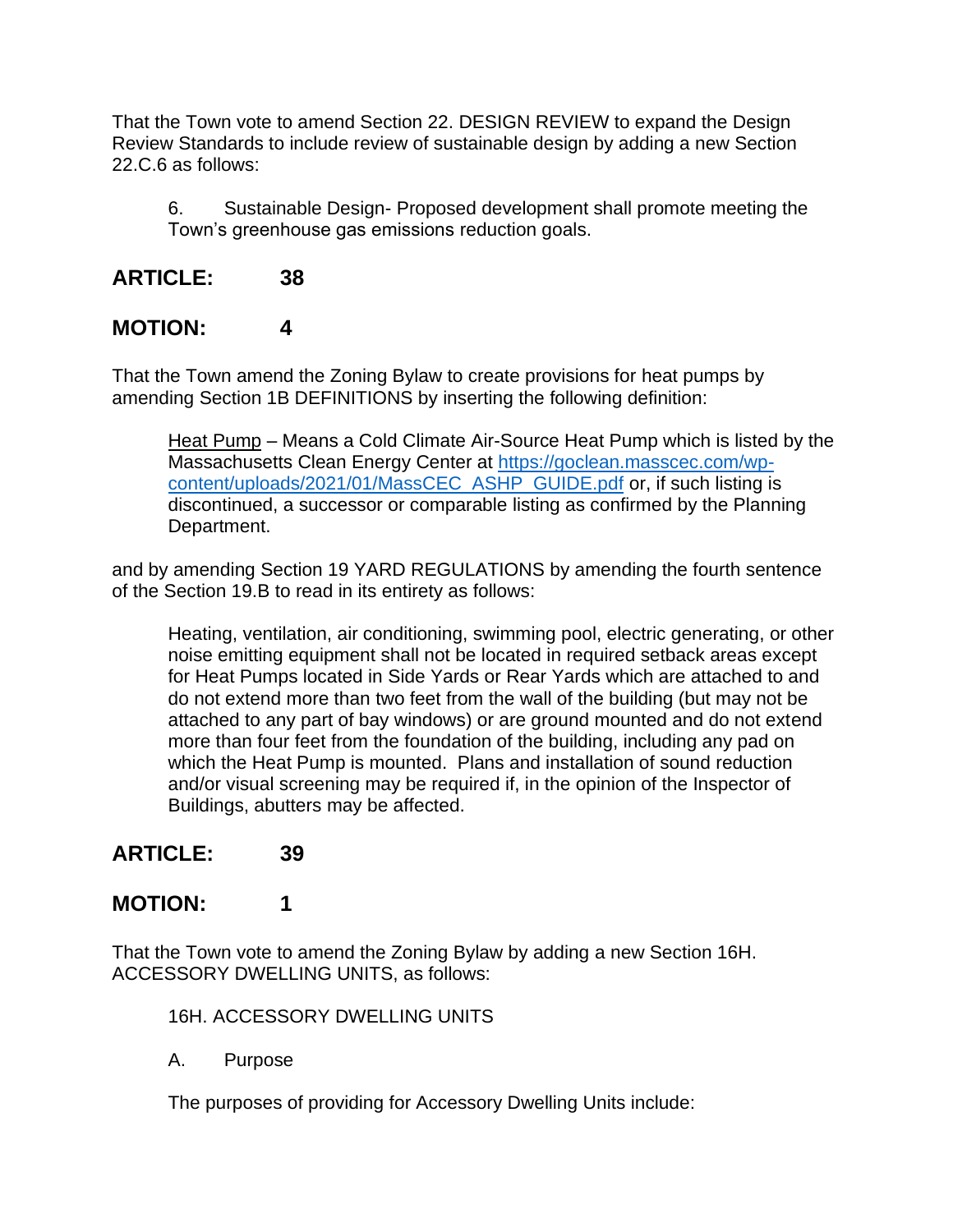- i. To facilitate housing production, diversity, and affordability in the Town's neighborhoods;
- ii. To allow older adults and households with disabled persons to remain in the Town and to better accommodate young families;
- iii. To use energy, water, and materials more efficiently by increasing the housing supply through concentrated, small scale development; and
- iv. To preserve historic homes, carriage houses, and barns by providing greater flexibility to homeowners.

B. Ownership. An Accessory Dwelling Unit shall not be owned separately than the Principal Dwelling with which the Accessory Dwelling Unit is associated. A Building with an Accessory Dwelling Unit may not be divided into condominiums, even if owned by the same person or entity.

- C. Physical Requirements: The Accessory Dwelling Unit shall:
	- i. Satisfy the requirements to be a Dwelling Unit as set forth in this Zoning Bylaw, the State Building Code and the State Fire Code, and any applicable health regulations, including having a separate entrance sufficient to meet requirements for safe egress.
	- ii. Remain subordinate appearance to the Principal Dwelling including:

(A) Any detached Accessory Dwelling Unit or modifications to the exterior of the existing One-Unit Dwelling to accommodate the Accessory Dwelling Unit must match the style and architecture of the Principal Dwelling, including siding, roof pitch, trim, windows, and doors.

(B) Exterior doors of the Accessory Dwelling Unit shall not be on any building elevation which presents to a public street or private way, except that Accessory Dwelling Units which are built in detached structures existing as of the date of adoption of this Section 16H may have exterior doors in a building elevation presenting to a public street or private way.

(C)Exterior staircases must not be visible from a public way and shall be designed to complement the Principal Dwelling.

(D)Construction of an Accessory Dwelling Unit shall not increase the height of the structure beyond the height of the Principal Dwelling prior to construction of the Accessory Dwelling Unit.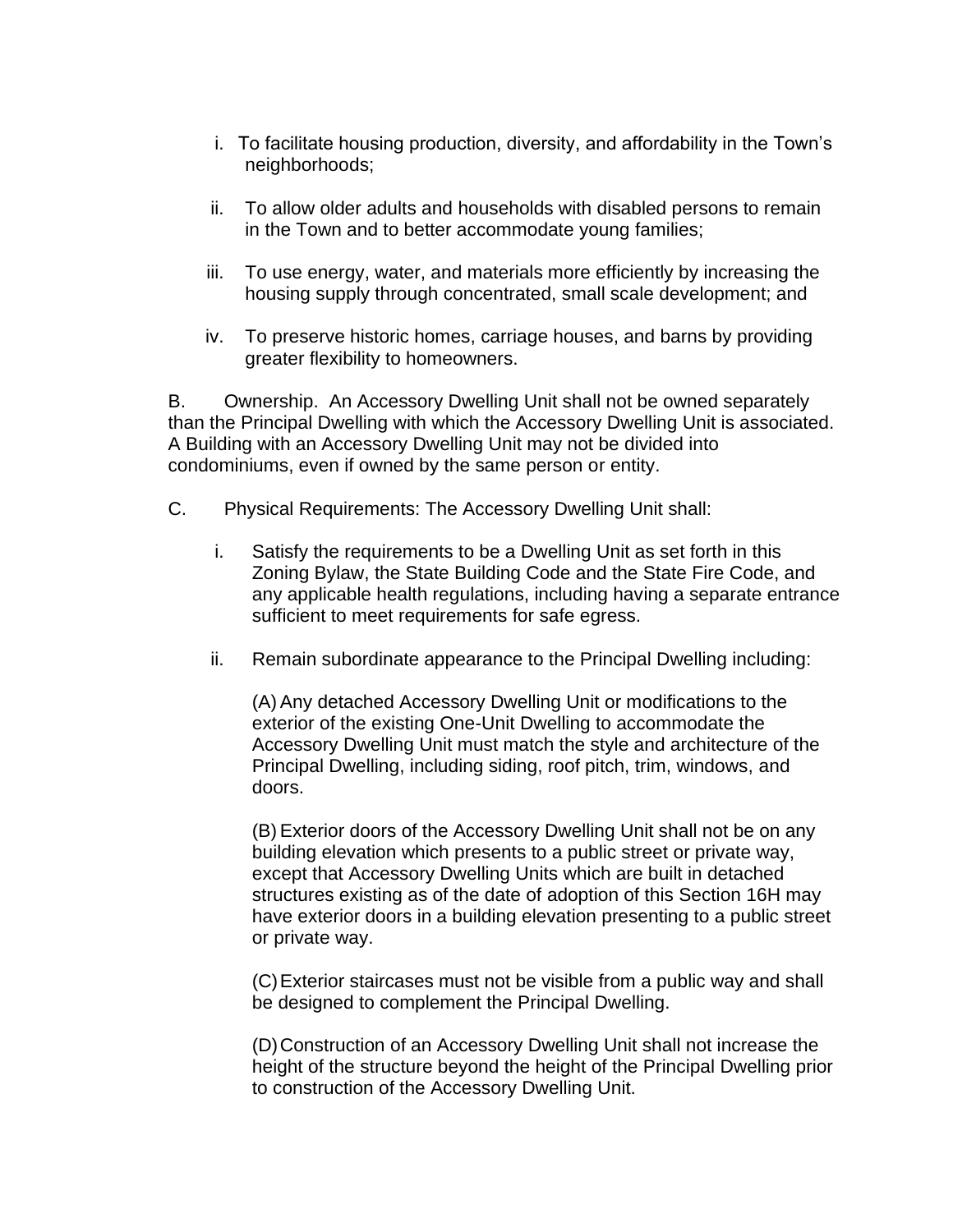- iii. An Accessory Dwelling Unit may be detached from the Principal Dwelling, but any detached Accessory Dwelling Unit may be located only in the Rear Yard and/or Side Yard of the principal dwelling or in a building on the lot which existed prior to the adoption of this Section 16H.
- iv. (A) Contain at least 250 square feet of gross floor area and no more than the lesser of (i) 900 sq. ft. of gross floor area or (ii) 50% of the gross floor area of the Principal Dwelling, not including the Accessory Dwelling Unit, or basement, garage, or unenclosed deck or patio areas, and (B) otherwise meet the requirements of the definition of "Accessory Dwelling Unit" in Section 1A of chapter 40A of the General Laws.
- v. Subject to the provisions of Sections 17 and 25, comply with all area and yard regulations applicable to the lot on which it is located.
- D. Operational Requirements
	- i. The ADU Property Owner shall record in the Registry of Deeds a notice, in a form approved by the Planning Board, stating that the property includes an Accessory Dwelling Unit subject to the provisions of the Zoning Bylaw.
	- ii. The ADU Property Owner must reside in either the Principal Dwelling or the Accessory Dwelling Unit on the lot for at least 184 days of each calendar year. The ADU Property Owner may not lease the Owner Unit for any duration during periods when the ADU Property Owner is not residing in the Owner Unit.
	- iii. The minimum leasing term for the unit that is not occupied by the ADU Property Owner shall be the greater of 30 days or such other period governing short term rentals which may be set forth from time to time in the Town Bylaws. The Accessory Dwelling Unit may not be leased more than once in any 30-day period.
	- iv. There shall be no pickup or delivery of products and/or articles at the premises that is not customary in a residential area.
	- v. The Accessory Dwelling Unit may not be used for a Home Occupation.
- E. Permitting Requirements
	- i. Any person or entity applying for building and occupancy permits under the State Building Code for a building which will include an Accessory Dwelling Unit shall state in the application that the project proposes to include an Accessory Dwelling Unit. The Inspector of Buildings shall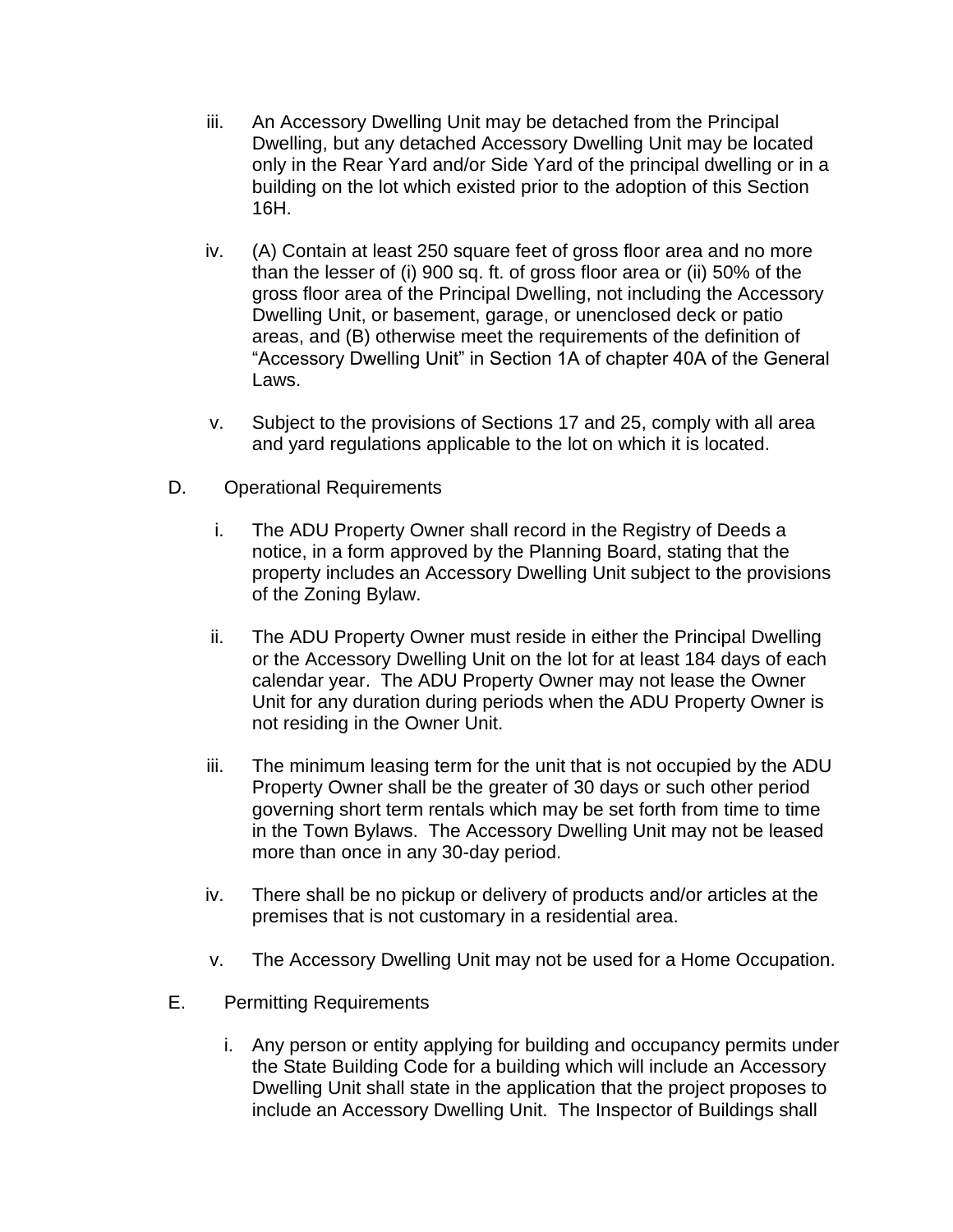not issue a building permit for construction of such building or issue a certificate of occupancy for such building until the Planning Department, in accordance with Rules and Regulations adopted by the Planning Department, certifies that the building is in compliance with the provisions of Section 16H.D

- ii. All detached Accessory Dwelling Units and all Accessory Dwelling Units which are constructed as part of other accessory structures on a property, including carriage houses, barns, or detached garages, will require a Special Permit to be issued by the Zoning Board of Appeals as Special Permit Granting Authority in accordance with Section 25.
- iii. The ADU Property Owner must submit an annual certification to the Planning Department, in a form determined by the Planning Board, that the Accessory Dwelling Unit has been constructed and is owned and operated in compliance with all provisions of the Zoning Bylaw.
- iv. Notice of Sale of the property containing the Accessory Dwelling Unit must be provided to the Planning Department.
- v. If the Accessory Dwelling Unit has been built or is being operated in violation of the provisions of this Section the Inspector of Buildings may, in addition to other remedies, order the removal of any one or more of the provisions that create a separate dwelling unit, such as living, sleeping, cooking, and eating.
- F. Rules and Regulations. The Planning Board shall adopt and may from time to time amend Rules and Regulations to implement this Section 16H.
- G. Effective Date.
	- i. This Section 16H shall apply to all building permits issued after September 1, 2022, for alteration of existing One-Unit Dwellings or construction of new One-Unit Dwellings.
	- ii. Any One-Unit Dwelling which was constructed prior to the date of adoption of this Section 16H and contains a self-contained housing unit, inclusive of sleeping, cooking and sanitary facilities on the same lot as a principal dwelling shall be brought into compliance with this Section 16H and if building permits for such work are issued prior to December 31, 2024, and associated construction completed by December 31, 2025, shall not be subject to penalties otherwise applicable to correction of non-conforming structures.

2. Amend Section 1B. DEFINITIONS by inserting or amending the following definitions: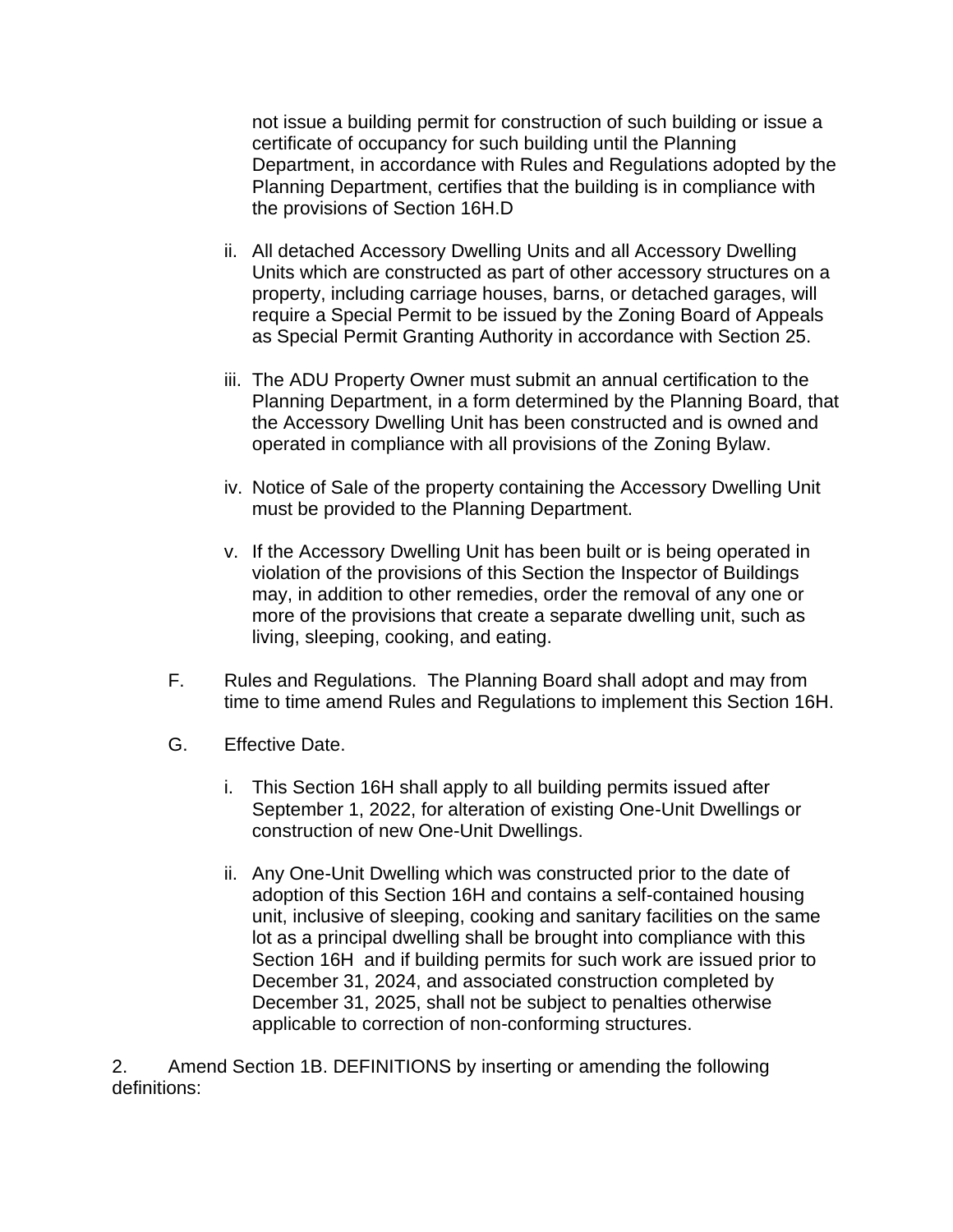Accessory Dwelling Unit or ADU - a self-contained housing unit, inclusive of sleeping, cooking and sanitary facilities on the same lot as a principal dwelling, subject to otherwise applicable dimensional and parking requirements, that: (i) maintains a separate entrance, either directly from the outside or through an entry hall or corridor shared with the principal dwelling sufficient to meet the requirements of the state building code for safe egress; (ii) complies with the requirements of Section 16H, and (iii) complies with the definition of "Accessory Dwelling Unit" in Section 1A of chapter 40A of the General Laws.

ADU Property Owner - shall mean a person who holds record title to a property containing an Accessory Dwelling Unit directly or indirectly and for whom the property is their principal residence. Indirect ownership includes but is not limited to a beneficiary of a trust holding record title to the property and a majority owner of the voting stock of a corporation or the membership units of a limited liability company holding record title to the property.

Owner Unit –with respect to lots containing an Accessory Dwelling Unit, means either the Principal Dwelling or the Accessory Dwelling Unit, whichever is occupied by the ADU Property Owner.

Principal Dwelling– for any lot with an Accessory Dwelling Unit, the "Principal Dwelling" means the portions of the Dwelling other than the Accessory Dwelling Unit.

3. Amend Section 1B DEFINITIONS by amending the following definitions as follows:

One-Unit Dwelling – a detached Dwelling containing not more than one Dwelling Unit, provided that the existence of an Accessory Dwelling Unit on a lot shall not cause the Dwelling to have more than one Dwelling Unit for purposes of this Zoning Bylaw.

Rear Yard - An area, on the same lot with the building, measured from the rear line of the lot to the building, extending the full width of the lot, and unoccupied above ground level except by covered basement entrances not over four feet in height and not over 35 square feet in area, bay windows that do not have a foundation and do not extend more than two feet from the wall of the building, uncovered steps, eaves projecting not more than 2 feet from the wall of the building, covered or uncovered, enclosed or unenclosed, entrance porches on the first floor which do not exceed a total area of 50 square feet, attached chimneys projecting not more than 2 feet from the wall of the building, stair landings not over 25 square feet in area, and Accessory Dwelling Units built in accordance with Section 16H.

Side Yard - An area, on the same lot with the building, measured from the side line of the lot to the building, extending from the Front Yard to the Rear Yard, and unoccupied above ground level except by covered basement entrances not over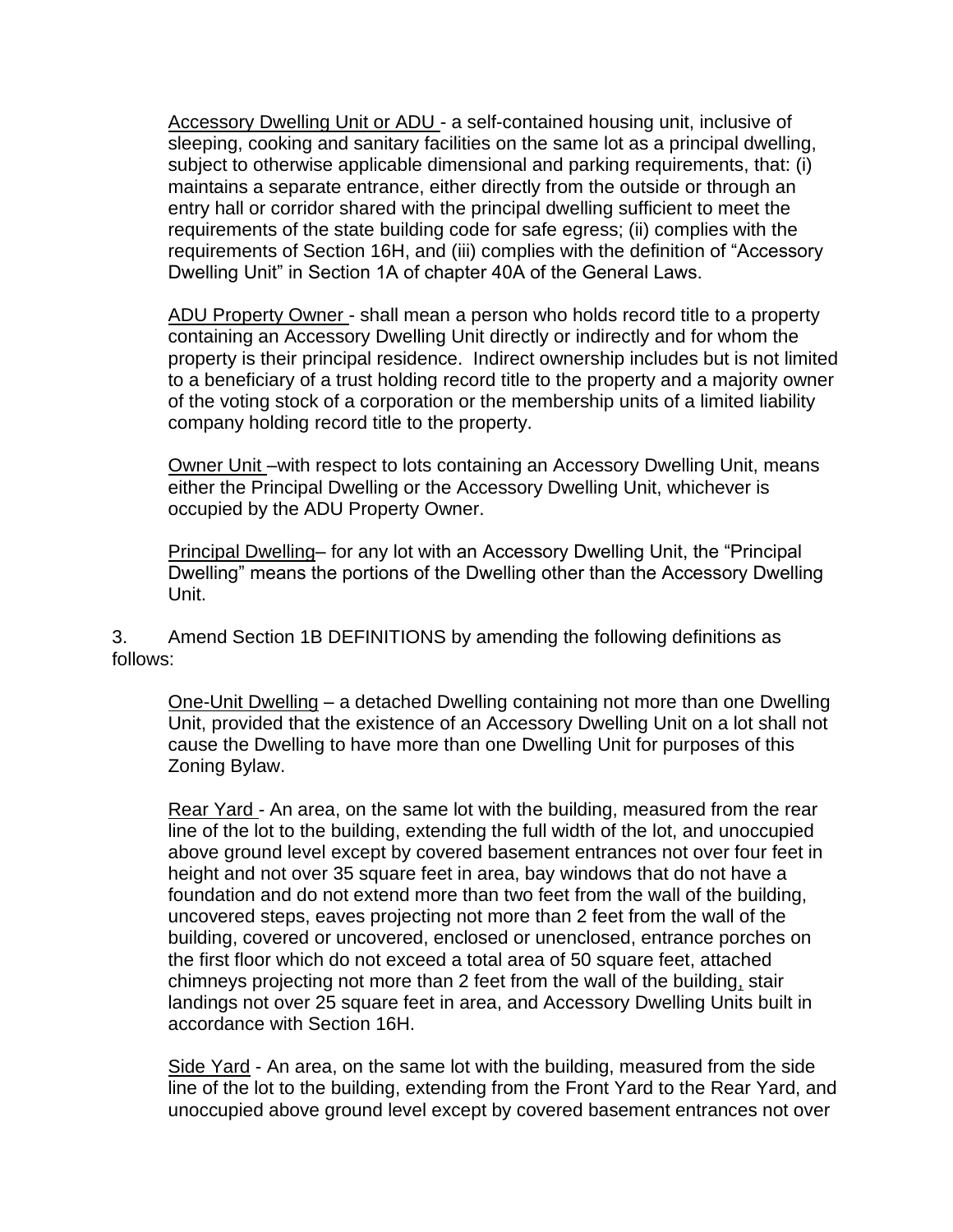four feet in height and not over 35 square feet in area, bay windows that do not have a foundation and do not extend more than two feet from the wall of the building, uncovered steps, eaves projecting not more than 2 feet from the wall of the building, attached chimneys projecting not more than 2 feet from the wall of the building, and unenclosed, covered or uncovered stair landings not over 25 square feet in area, and Accessory Dwelling Units built in accordance with Section 16H.

- 4. Add a new Section 2.A.1A as follows:
	- 1A. Accessory Dwelling Unit.

An Accessory Dwelling Unit is allowed as an accessory use to any One-Unit Dwelling provided, and for so long as, such Accessory Dwelling Unit satisfies and complies with the provisions of Section 16H. No more than one Accessory Dwelling Unit is allowed for any One-Unit Dwelling. Accessory Dwelling Units are not allowed in Two Family Dwellings, Town Houses, or other buildings with multiple Dwelling Units.

- 5. Add a new Section 17.B.3 as follows:
	- 3. Accessory Dwelling Units.

Construction of an Accessory Dwelling Unit on a non-conforming lot or to a non-conforming building in a Single Residence District or General Residence District does not require review by the Zoning Board of Appeals if such construction does not increase the footprint of the existing structures on the lot other than as necessary for the construction of a separate entrance for the ADU, provided that any entrance porch does not exceed 30 square feet nor project more than five feet from the face of the building.

6. Amend Section 18.A as follows:

Add the following sentence to the end of the first paragraph of Section 18.A:

"For purposes of this Section 18 a Principal Dwelling and an Accessory Dwelling Unit shall be considered to be one Dwelling Unit. The creation of an Accessory Dwelling Unit shall not change the classification of a lot or building for purposes of this Section 18."

### **ARTICLE: 40**

#### **MOTION: 1**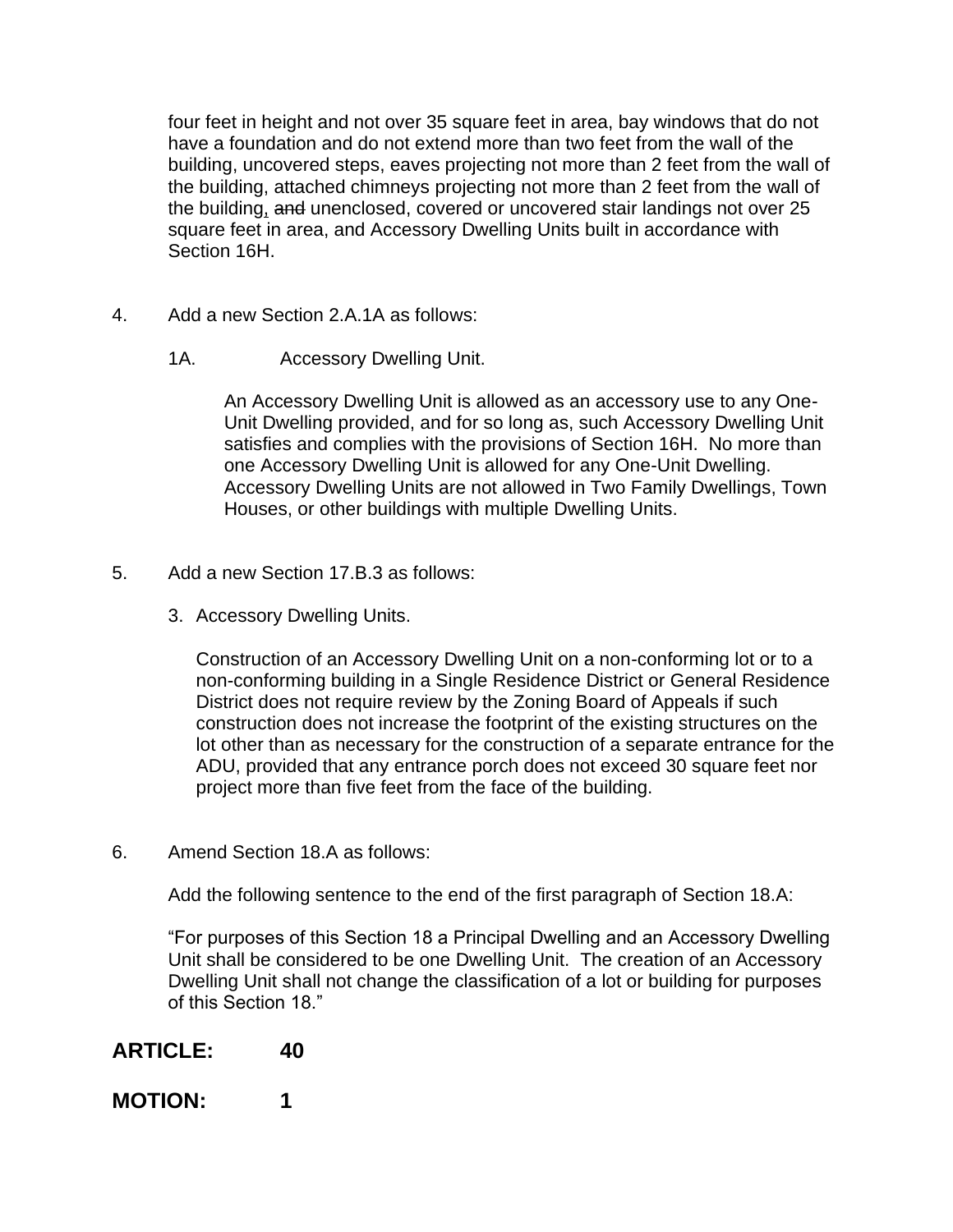That the Town amend the Zoning Bylaw to establish regulations for Commercial Gun Shops as follows:

1. Amend Section 1B DEFINITIONS by inserting the following definition:

Commercial Gun Shop – Any commercial establishment engaging in whole or in part in the business of a Gunsmith, or the manufacture, sale, or lease to the public of any Weapon, Machine Gun, Ammunition, Bump Stock, Large Capacity Feeding Device, Stun Gun, or Trigger Crank, as such terms are defined in G.L.c.140, § 121.

2. Amend Section 11. BUSINESS DISTRICTS by adding a new Section 11.A.13.l as follows:

l. Commercial Gun Shop

3. Amend Section 13. INDUSTRIAL DISTRICTS by adding a new Section 13.A.11.d as follows:

d. Commercial Gun Shop

4. Amend Section 25. SPECIAL PERMIT GRANTING AUTHORITY by inserting a new Section 25.B.7 as follows:

- 7. Commercial Gun Shops
	- a. Purpose The purpose of this subsection is to regulate the siting, design, placement, security, safety, monitoring, and modifications of Commercial Gun Shops within the Town to ensure that such uses are operated in a manner consistent with the overall health, welfare and safety of the Town and to minimize the adverse impacts of Commercial Gun Shops on adjacent properties, residential neighborhoods, schools and other places where children congregate, and other land uses potentially incompatible with said Commercial Gun Shops.
	- b. Compatibility with State and Federal Laws and Regulations The Zoning Bylaw provisions pertaining to Commercial Gun Shops are not intended to supersede federal or state laws or regulations except to the extent that any such laws or regulations allow a community to adopt standards more stringent than the minimum standards provided in such laws and regulations.
	- c. Applicability and Authority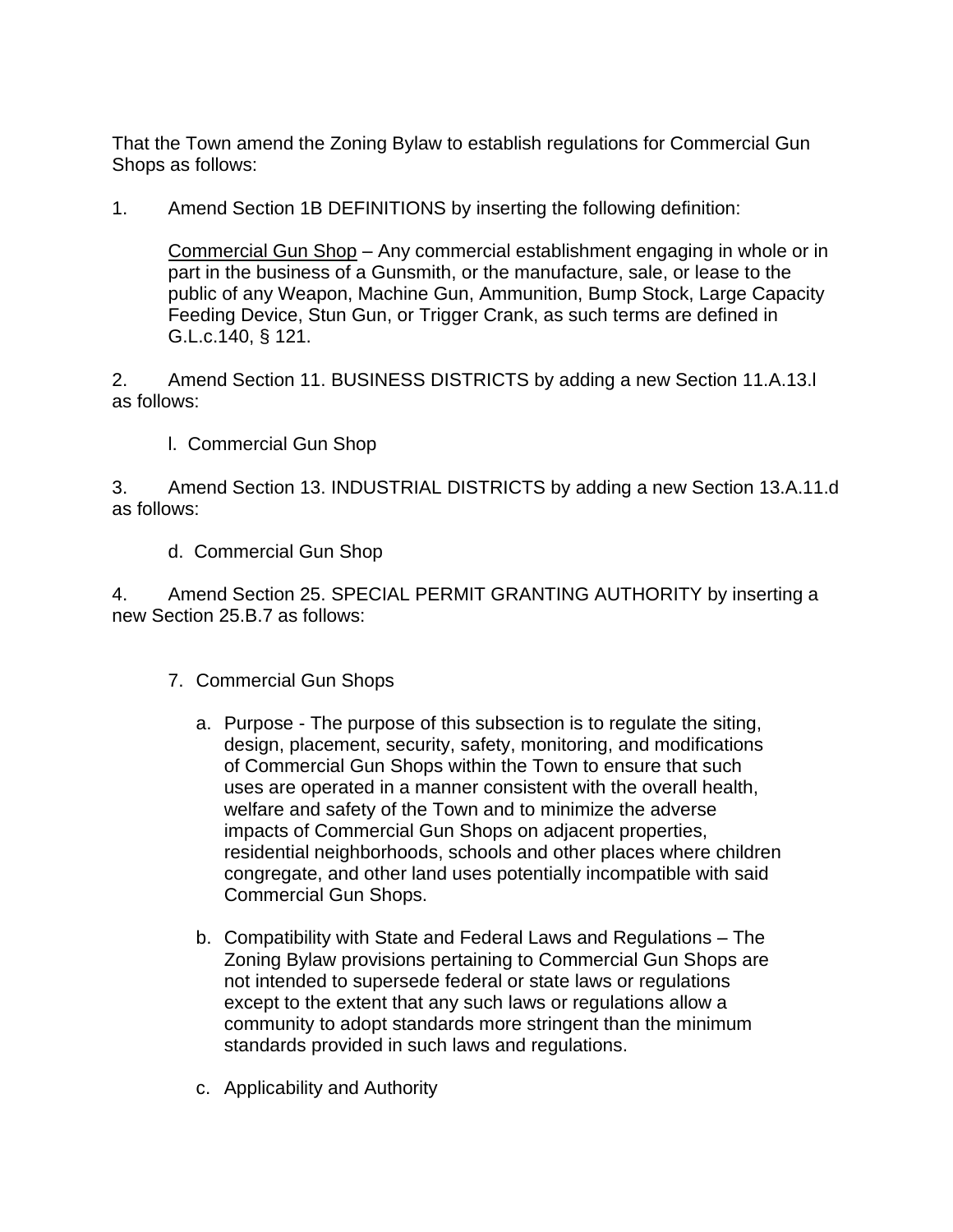- i. Applicability:
	- (1) No Commercial Gun Shop use shall commence unless permitted by the issuance of a special permit as authorized by this Section and subsection.
	- (2) No special permit for a Commercial Gun Shop use shall be issued unless the use is located in one of the zoning districts established within the Zoning Bylaw specifically authorizing such use.
	- (3) The establishment and operation of Commercial Gun Shops shall be subject to continued compliance with all special permits, including any conditions thereof, the provisions of this Section and subsection, any other applicable requirements of the Zoning Bylaw, and local and state laws and regulations.
- ii. Authority: The Special Permit Granting Authority is empowered to review and take action on special permit applications for Commercial Gun Shops consistent with the procedures established in Section 25.C.; the Special Permit Granting Authority may deny, grant, or grant with conditions all such applications.
- d. General Regulations All Commercial Gun Shops shall be subject to the following conditions and limitations:
	- i. Location:
		- (1) No special permit for a Commercial Gun Shop shall be granted where such use would be located within 500 feet of a:
			- a. Public or private elementary school, middle school, or high school;
			- b. Child Care Facility, including family daycare homes, daycare centers, and/or nursery schools; or
			- c. Any establishment catering to or providing services primarily intended for minors, as determined by the Special Permit Granting Authority.
		- (2) The 500 foot distance shall be measured in a straight line from the nearest point of the structure within which the Commercial Gun Shop would operate (from the nearest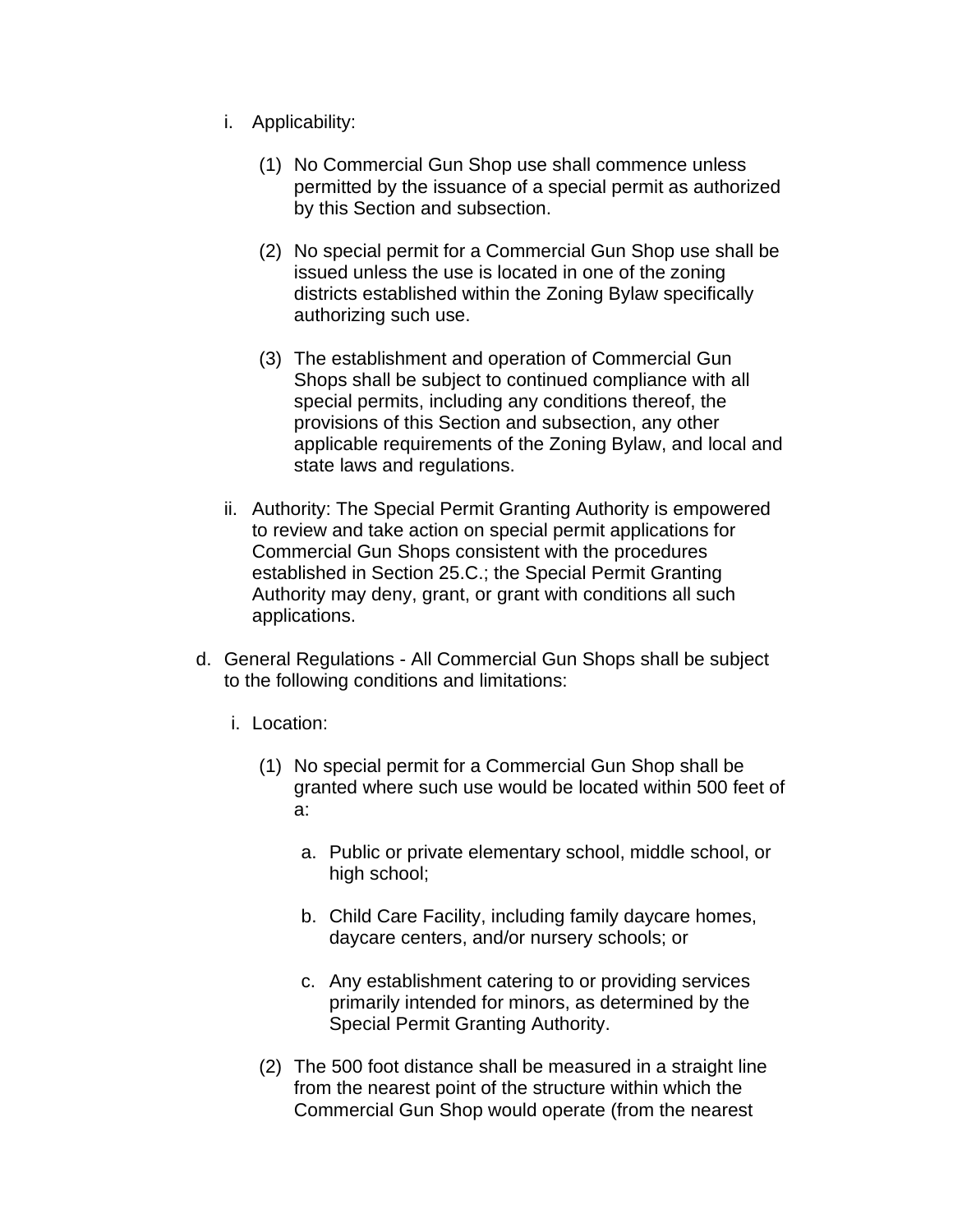point of the exterior of the tenant space if the Commercial Gun Shop is located in a structure occupied by multiple tenant spaces), to the nearest point of any property on which a public or private elementary school, middle school, or high school is located, or to the nearest point of any structure containing or associated with other uses noted above.

- (3) The commencement of one or more of the above uses within 500 feet of a proposed Commercial Gun Shop location during the review of a special permit application for a Commercial Gun Shop (beginning on the date of submittal), following the issuance of a special permit, or following the commencement of the Commercial Gun Shop use shall not invalidate the Commercial Gun Shop use, the special permit issued therefor, or the ability to renew any unexpired or unrevoked special permit.
- ii. Configuration and Operation:
	- (1) A Commercial Gun Shop shall be located in, and conduct all operations within, an enclosed building; this shall not prohibit operations involving the delivery or receiving of permitted goods and products, which may involve transfer to or from a motor-vehicle outside of an associated building.
	- (2) All publicly accessible entrances shall be visible from a public way.
	- (3) Drive-through windows and/or any interactions or sales to customers within vehicles are prohibited.
	- (4) No Commercial Gun Shop shall be located inside a building containing residential dwelling units, including transient housing, group housing, hotels, motels, lodging houses, and/or dormitories.
	- (5) The hours of operation of Commercial Gun Shops shall be set by the Special Permit Granting Authority, but in no event shall a Commercial Gun Shop be open to the public, performing deliveries, and/or otherwise operating between the hours of 8:00 PM and 8:00 AM; there shall be no exemptions to the prohibited hours of operation for emergencies.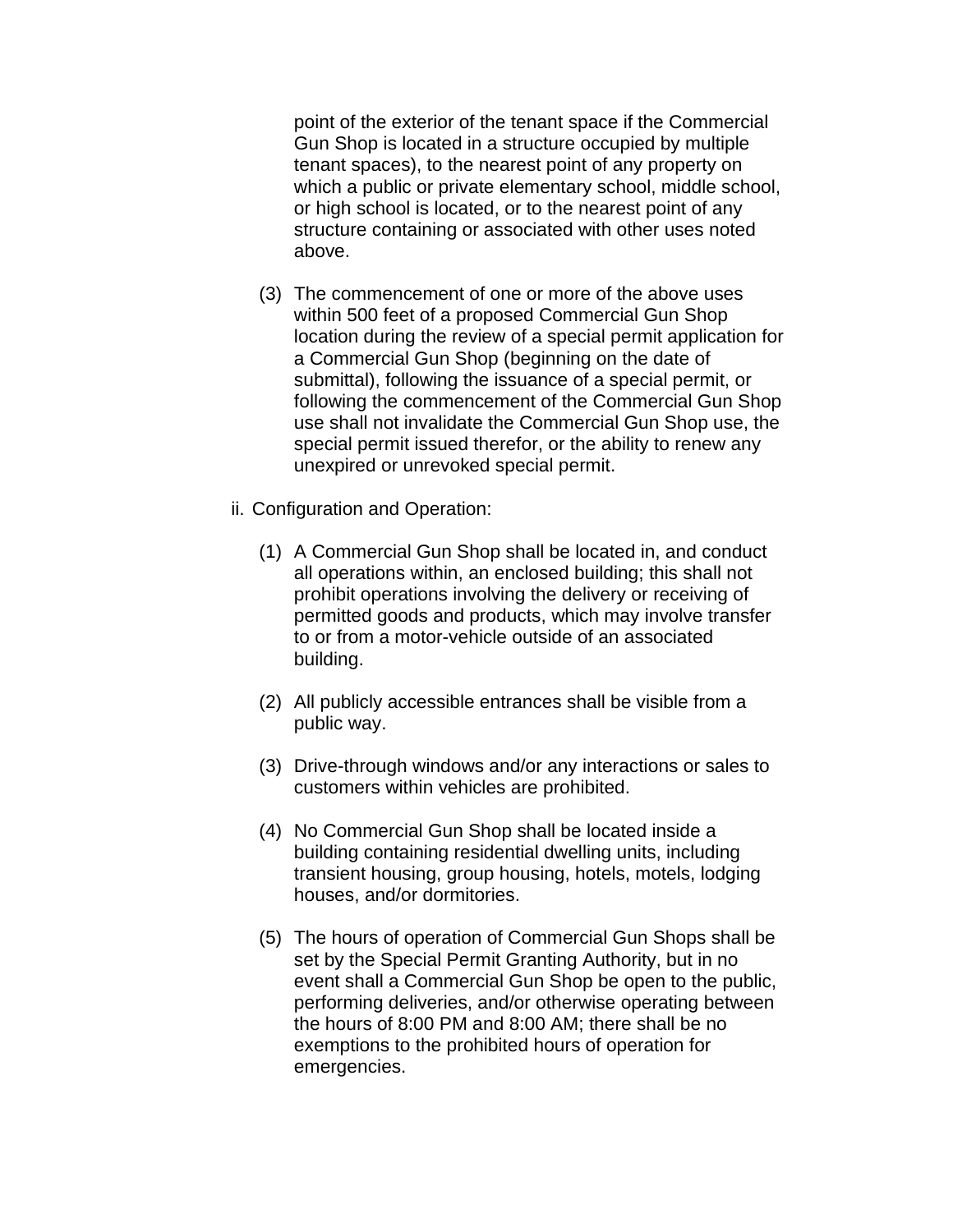- (6) No person under the age of eighteen (18) shall be permitted on the premises of the Commercial Gun Shop unless he or she is accompanied by a parent or legal guardian.
- iii. Signage:
	- (1) All signs associated with Commercial Gun Shops shall comply with Section 22A.
	- (2) All special permit applications for Commercial Gun Shops shall include a proposed exterior sign package, which may be included as a condition of issuance of the special permit.
	- (3) Temporary Signs and Standard Informational Signs, as defined in Section 22A shall be prohibited.
- iv. Security:
	- (1) Commercial Gun Shops shall provide the Wellesley Police Department, Inspector of Buildings and the Special Permit Granting Authority with the names, phone numbers and email addresses of all management staff and keyholders to whom one can provide notice if there are operating problems associated with the establishment; this information shall be updated when staff of the Commercial Gun Shop changes.
	- (2) No operator and/or employee of a Commercial Gun Shop shall have been convicted of any felony under state or federal law.
	- (3) Trash dumpsters shall be locked and enclosed by a screening enclosure so as not to be accessible to the public.
	- (4) The exterior grounds, including the parking lot and landscaped areas, shall be lighted in such a manner that all areas are clearly visible at all times during business hours; all light fixtures shall have full cut off shields.
	- (5) The Commercial Gun Shop shall be equipped with, and the operators of such Commercial Gun Shop shall maintain in working order at all times, burglary/robbery alarms.
	- (6) A video surveillance system shall be installed and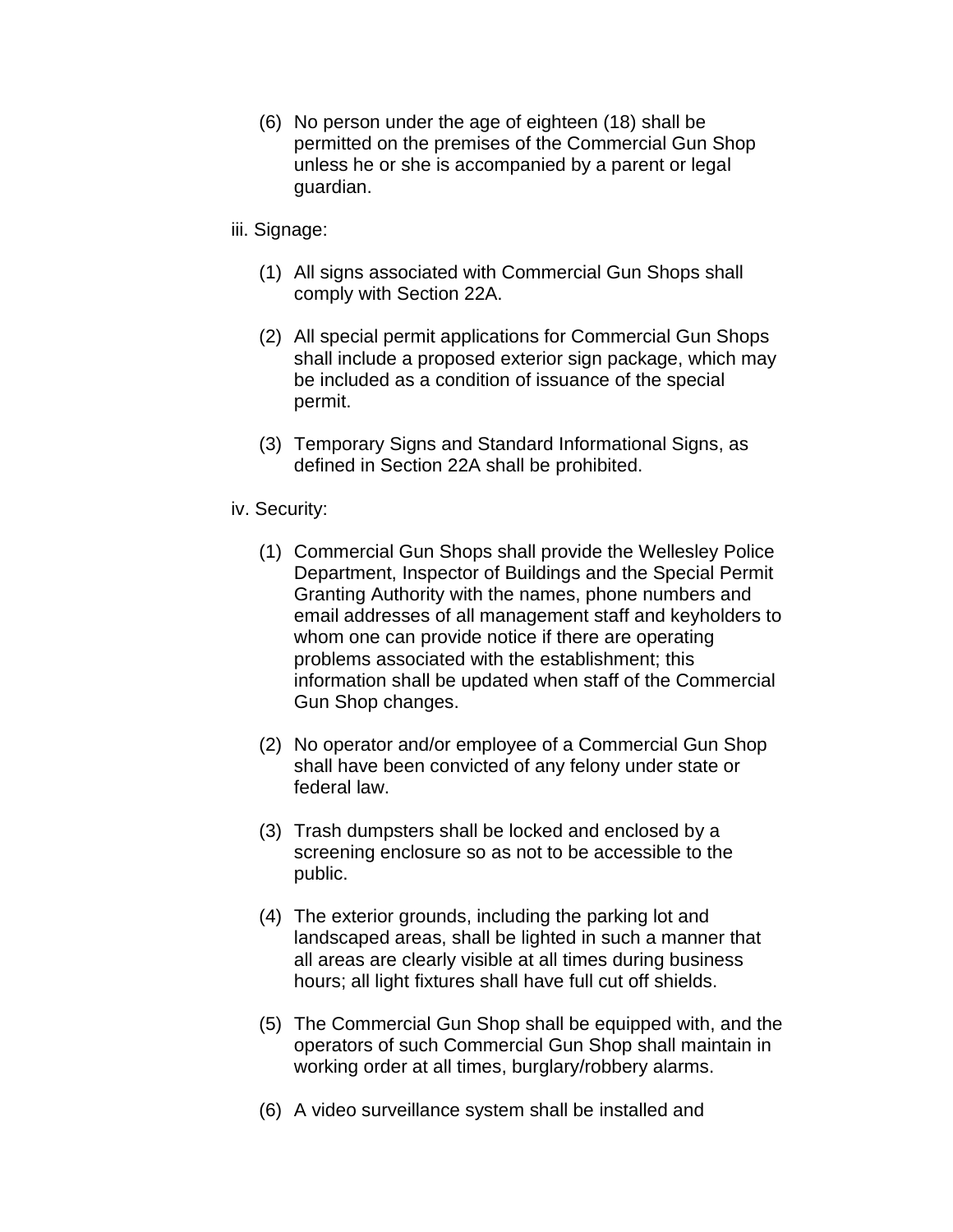maintained which shall monitor all parking lot areas, main building entrances and exits, and any and all transaction areas for the sale of merchandise.

- e. Procedures and Findings
	- i. Procedures: In addition to the procedures established in Section 25.C., special permits issued for Commercial Gun Shops shall be:
		- (1) Limited to the current applicant and shall lapse if the permit holder ceases operation of the Commercial Gun Shop; and
		- (2) Renewed annually.
	- ii. Findings: In addition to determining compliance with the above General Regulations, all other applicable Sections of the Zoning Bylaw, and the applicable Special Use Permit Standards contained in Section 25.D., the Special Permit Granting Authority in their review of any special permit application for a Commercial Gun Shop shall find that the proposed Commercial Gun Shop:
		- (1) Meets all other applicable requirements of the Zoning Bylaw and the permitting requirements of all applicable agencies of the Commonwealth of Massachusetts and the Town, and will otherwise comply with all applicable state and local laws and regulations;
		- (2) Is designed to minimize any adverse visual or economic impacts on abutters and other parties in interest;
		- (3) Provides adequate security measures to ensure that no individual participants will pose a threat to the health or safety of other individuals; and
		- (4) Adequately addresses issues of vehicular and pedestrian traffic, circulation, parking and queuing, especially during peak periods at the Commercial Gun Shop.
- f. Severability The provisions of this subsection (Section 25.B.7.) are severable. If any provision, paragraph, sentence, or clause of this Section, or the application thereof to any person, establishment, or circumstances, shall be held invalid, such invalidity shall not affect the other provisions or application of this Section or the Zoning Bylaw.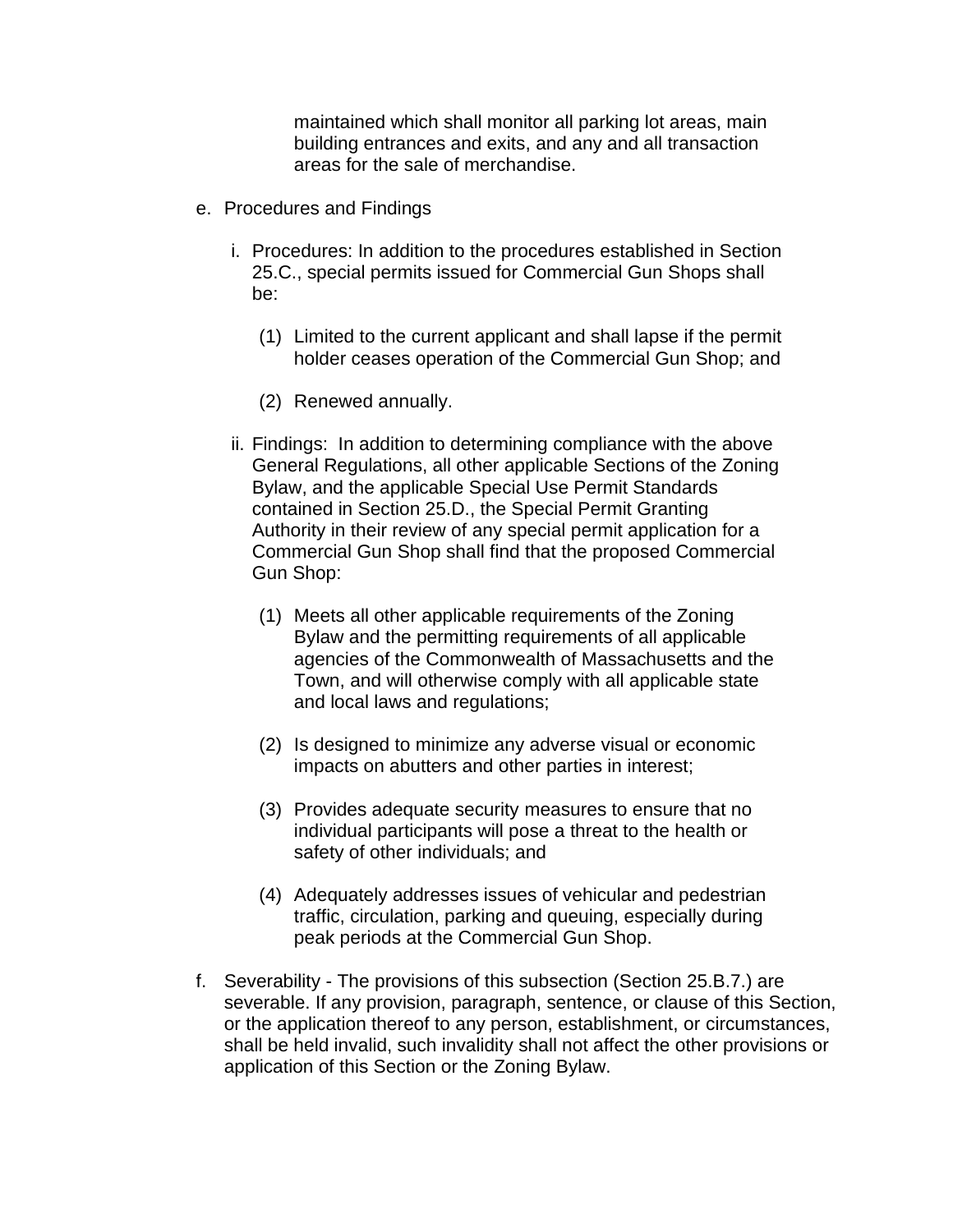## **MOTION: 1**

That the Town vote to amend the provisions for Outdoor Lighting of the Zoning Bylaw in Section 16G.D to read in its entirety as follows:

D. Applicability

The provisions of this Section shall apply to the following project types:

- 1. Major Construction Projects and Minor Construction Projects; and
- 2. Externally Illuminated Signs requiring Design Review and/or a Special Permit, as required and defined by Section 22A.

Where the provisions of this Section 16G are more specific and/or more restrictive with respect to lighting associated with an applicable project type for which other standards may exist within the Zoning Bylaw, the regulations contained in this Section shall take precedence.

With respect to any building or structure which is constructed or renovated as part of a Major Construction Project or a Minor Construction Project, all exterior luminaires of such building or structure shall be brought into compliance with this Section 16G.

The provisions of this Section shall not apply to:

(a) One-Unit or Two-Unit Dwellings or to structures or uses accessory to such dwellings.

(b) the ordinary maintenance, repair, and/or replacement of luminaires not approved as part of and/or associated with the installation of Externally Illuminated Signs; and

(c) the installation of new luminaires on properties not subject to one or more of the aforementioned project types following the effective date of this Section.

### **ARTICLE: 42**

### **MOTION: 1**

That the Town vote to amend Section 22A. SIGNS as follows: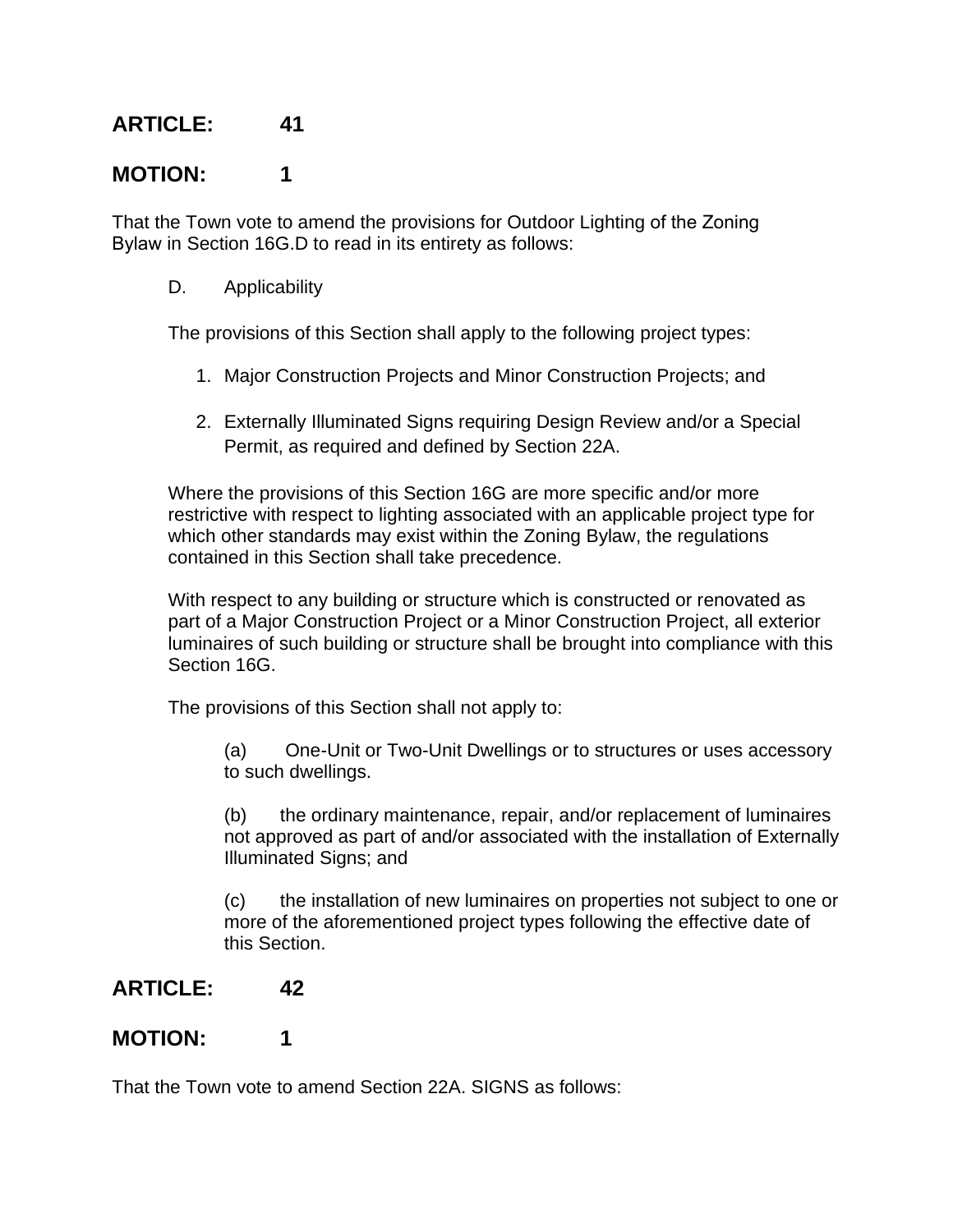In Table 22A.1 insert the words ", whichever is less." at the end of the text in the cell in such table for Wall Signs, Maximum Area, Commercial Districts Fronting Streets other than Worcester Street and Commercial Districts Fronting Worcester Street, so that the text in such cell shall read in its entirety as follows:

Additional signs allowed per additional public entrances and additional signs allowed for building occupied by more than 1 Business Establishment, shall not exceed 25 sq. ft. or 10% of the area of the wall to which attached, whichever is less.

### **ARTICLE: 43**

### **MOTION: 1**

That the Town vote to amend the Zoning Bylaw to reorder and renumber existing sections substantially as follows:

#### **SECTION 1. GENERAL PROVISIONS**

| SECTION 1.1 | <b>General Provisions (formerly Section 1)</b>          |
|-------------|---------------------------------------------------------|
| SECTION 1.2 | <b>Establishment of Districts (formerly Section 1A)</b> |

- SECTION 1.3 Definitions (formerly Section 1B)
- SECTION 1.4 Restrictions Affecting All Districts (formerly Section 16)

#### **SECTION 2. DISTRICTS**

| SECTION 2.1<br>SECTION 2.1.1<br>SECTION 2.2<br>SECTION 2.2.1<br>SECTION 2.3<br><b>SECTION 2.4</b><br><b>SECTION 2.5</b><br><b>SECTION 2.6</b><br>SECTION 2.7<br>SECTION 2.7.1<br>SECTION 2.7.2<br><b>SECTION 2.8</b> | Single Residence Districts (formerly Section 2)<br>Single Residence Districts A (formerly Section 3)<br>General Residence Districts (formerly Section 4)<br>General Residence Districts A (formerly Section 5)<br>Town House Districts (formerly Section 3A)<br>Multi-Unit Residence Districts (formerly Section 5A)<br>Limited Residence Districts (formerly Section 6)<br>Limited Apartment Districts (formerly Section 6A)<br><b>Educational Districts (formerly Section 7)</b><br>Educational Districts A (formerly Section 8)<br>Educational Districts B (formerly Section 8A)<br>Planned Development Districts (formerly Section 9A) |
|----------------------------------------------------------------------------------------------------------------------------------------------------------------------------------------------------------------------|--------------------------------------------------------------------------------------------------------------------------------------------------------------------------------------------------------------------------------------------------------------------------------------------------------------------------------------------------------------------------------------------------------------------------------------------------------------------------------------------------------------------------------------------------------------------------------------------------------------------------------------------|
|                                                                                                                                                                                                                      |                                                                                                                                                                                                                                                                                                                                                                                                                                                                                                                                                                                                                                            |
| <b>SECTION 2.9</b><br>SECTION 2.10                                                                                                                                                                                   | <b>Administrative and Professional Districts</b><br><b>Business Districts (formerly Section (formerly Section 11)</b>                                                                                                                                                                                                                                                                                                                                                                                                                                                                                                                      |
| SECTION 2.10.1<br><b>SECTION 2.10.2</b>                                                                                                                                                                              | <b>Business Districts A (formerly Section 12)</b><br>Limited Business Districts (formerly Section 10)                                                                                                                                                                                                                                                                                                                                                                                                                                                                                                                                      |
| SECTION 2.11                                                                                                                                                                                                         | Lower Falls Village Commercial District (formerly Section<br>9B)                                                                                                                                                                                                                                                                                                                                                                                                                                                                                                                                                                           |
| SECTION 2.12                                                                                                                                                                                                         | Wellesley Square Commercial District (formerly Section 9C)                                                                                                                                                                                                                                                                                                                                                                                                                                                                                                                                                                                 |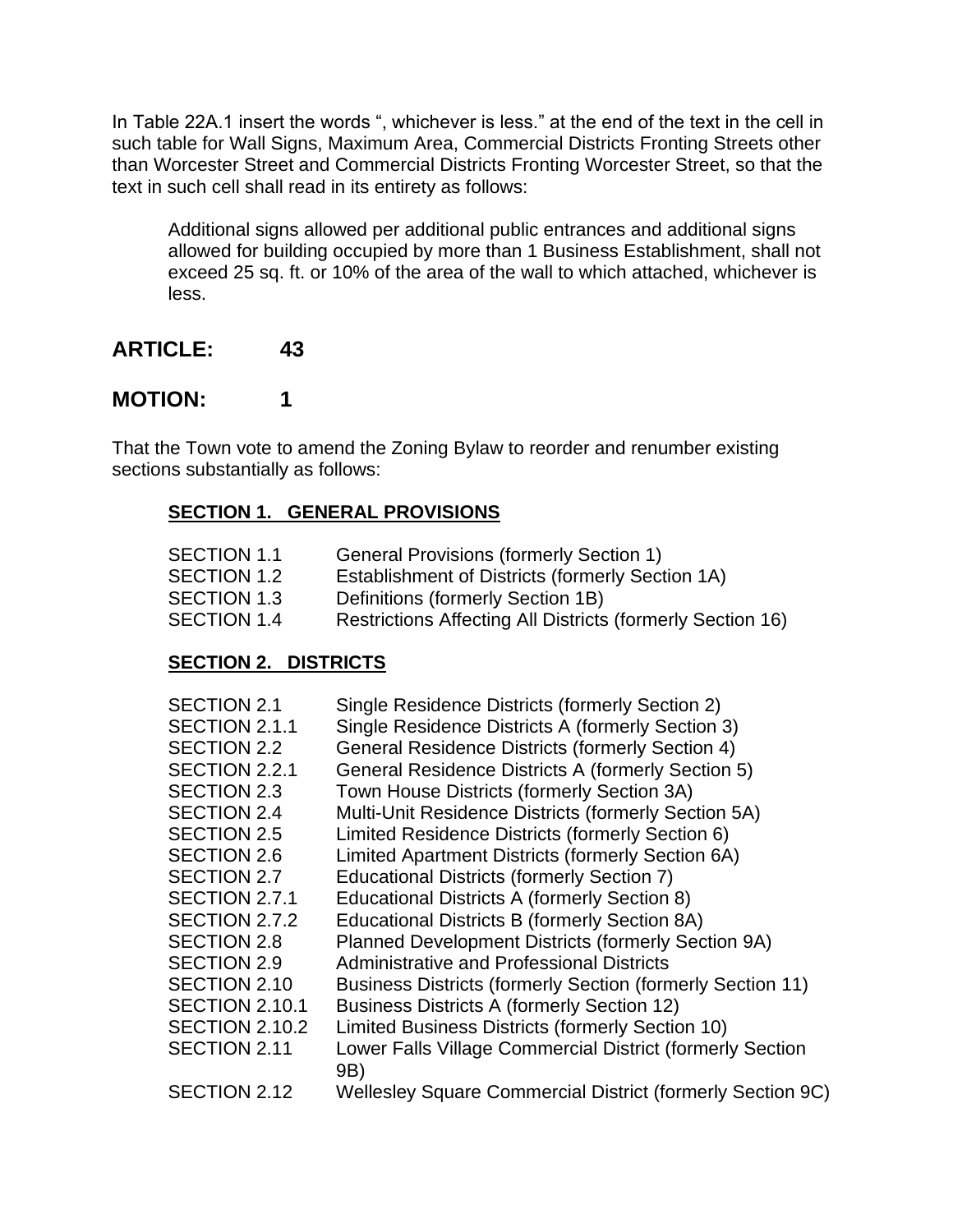- SECTION 2.13 Industrial Districts (formerly Section 13)
- SECTION 2.13.1 Industrial Districts A (formerly Section 14)
- SECTION 2.14 Transportation Districts (formerly Section 14A)
- SECTION 2.15 Parks, Recreation, and Conservation Districts (formerly Section 14C)

#### **SECTION 3. OVERLAY DISTRICTS**

| <b>SECTION 3.1</b> | Historic Districts (formerly Section 14D)                                 |
|--------------------|---------------------------------------------------------------------------|
| <b>SECTION 3.2</b> | Residential Incentive Overlay (RIO) (formerly Section 14F)                |
| <b>SECTION 3.3</b> | Linden Street Corridor Overlay District (LSCOD) (formerly<br>Section 14G) |
| <b>SECTION 3.4</b> | Large-Scale Solar Overlay District (formerly Section 14H)                 |
| <b>SECTION 3.5</b> | <b>Commercial Recreational Overlay District (formerly Section</b><br>(14) |
| <b>SECTION 3.6</b> | Smart Growth Overlay Districts (formerly Section 14J)                     |
| SECTION 3.6.1      | Wellesley Park Smart Growth Overlay District (formerly<br>Section 14J.1)  |
| <b>SECTION 3.7</b> | Flood Plain or Watershed Protection Districts (formerly<br>Section 14B)   |
| <b>SECTION 3.8</b> | Water Supply Protection Districts (formerly Section 14E)                  |

### **SECTION 4. RESERVED**

## **SECTION 5. REGULATORY**

| <b>SECTION 5.1</b>  | Pre-existing, Non-conforming Uses, Structures, and Lots   |
|---------------------|-----------------------------------------------------------|
|                     | (formerly Section 17)                                     |
| <b>SECTION 5.2</b>  | Area Regulations (formerly Section 18)                    |
| <b>SECTION 5.3</b>  | <b>Yard Regulations (formerly Section 19)</b>             |
| <b>SECTION 5.4</b>  | Heights of Buildings and Structures (formerly Section 20) |
| <b>SECTION 5.5</b>  | Design Review (formerly Section 22)                       |
| <b>SECTION 5.6</b>  | Project Approval (formerly Section 16A)                   |
| SECTION 5.7         | Inclusionary Zoning (formerly Section 16B)                |
| <b>SECTION 5.8</b>  | Drainage Review (formerly Section 16C)                    |
| <b>SECTION 5.9</b>  | Large House Review (formerly Section 16D)                 |
| <b>SECTION 5.10</b> | Tree Protection & Preservation (formerly Section 16E)     |
| SECTION 5.11        | Natural Resource Protection Development (formerly Section |
|                     | 16F)                                                      |
| SECTION 5.12        | Outdoor Lighting (formerly Section 16G)                   |
| <b>SECTION 5.13</b> | <b>Accessory Dwelling Units (ATM 2022)</b>                |
| <b>SECTION 5.14</b> | Retaining Walls (formerly Section 22C)                    |
| SECTION 5.15        | Swimming Pools (formerly Section 22B)                     |
| <b>SECTION 5.16</b> | Reserved                                                  |
| SECTION 5.17        | Off-Street Parking (formerly Section 21)                  |
| SECTION 5.18        | Signs (formerly Section 22A)                              |
| <b>SECTION 5.19</b> | <b>Public Service Corporations (formerly Section 15)</b>  |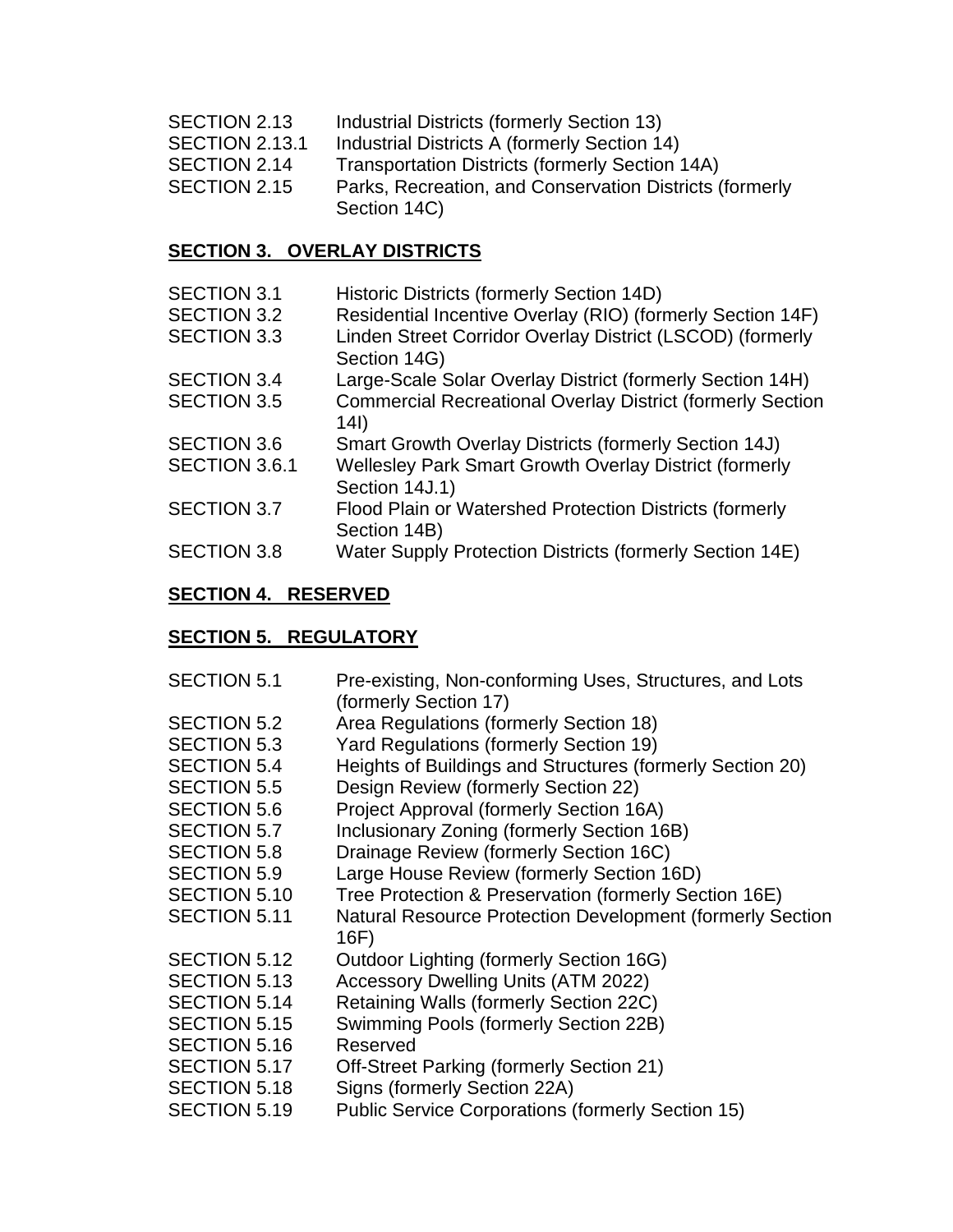SECTION 5.20 Antennas (formerly Section 22C)

#### **SECTION 6. PROCEDURAL**

| SECTION 6.1        | Enforcement and Penalties (formerly Section 23)         |
|--------------------|---------------------------------------------------------|
| SECTION 6.2        | <b>Permit Granting Authority (formerly Section 24)</b>  |
| <b>SECTION 6.3</b> | Special Permit Granting Authority (formerly Section 25) |
| SECTION 6.4        | Notice of Public Hearings (formerly Section 26)         |
| <b>SECTION 6.5</b> | Interpretation (formerly Section 27)                    |

And further to amend the Zoning Bylaw to correct all section references therein to conform to the section references in the preceding reorganization.

#### **ARTICLE: 44**

### **MOTION: 1**

To create a seven (7) person Academic Excellence Advisory Committee to the Wellesley School Committee consisting of: 1 School Committee Member and 6 parents of Wellesley Public School students. All members will serve 2 year terms and may be reappointed for 2 additional consecutive terms. The Advisory Committee parents will be: two (2) from the elementary schools, two (2) from the Middle School and two (2) from the High School. Members who resign will be replaced by the Moderator at the next cycle of Moderator appointments.

The initial selection of the parent Advisory Committee will be made by the Select Board within 90 days of the close of Annual Town Meeting. The School Committee will appoint its one member to the Advisory Committee.

The Advisory Committee will initial determine what steps should be taken, and research applicable qualified consulting firms/third-party auditors as possible resources to develop an action plan.

The Advisory Committee will be total transparent to the residents and the School Committee, conducting regular forums and meetings to review progress and survey results.

- **ARTICLE: 45**
- **MOTION: 1**

NO MOTION